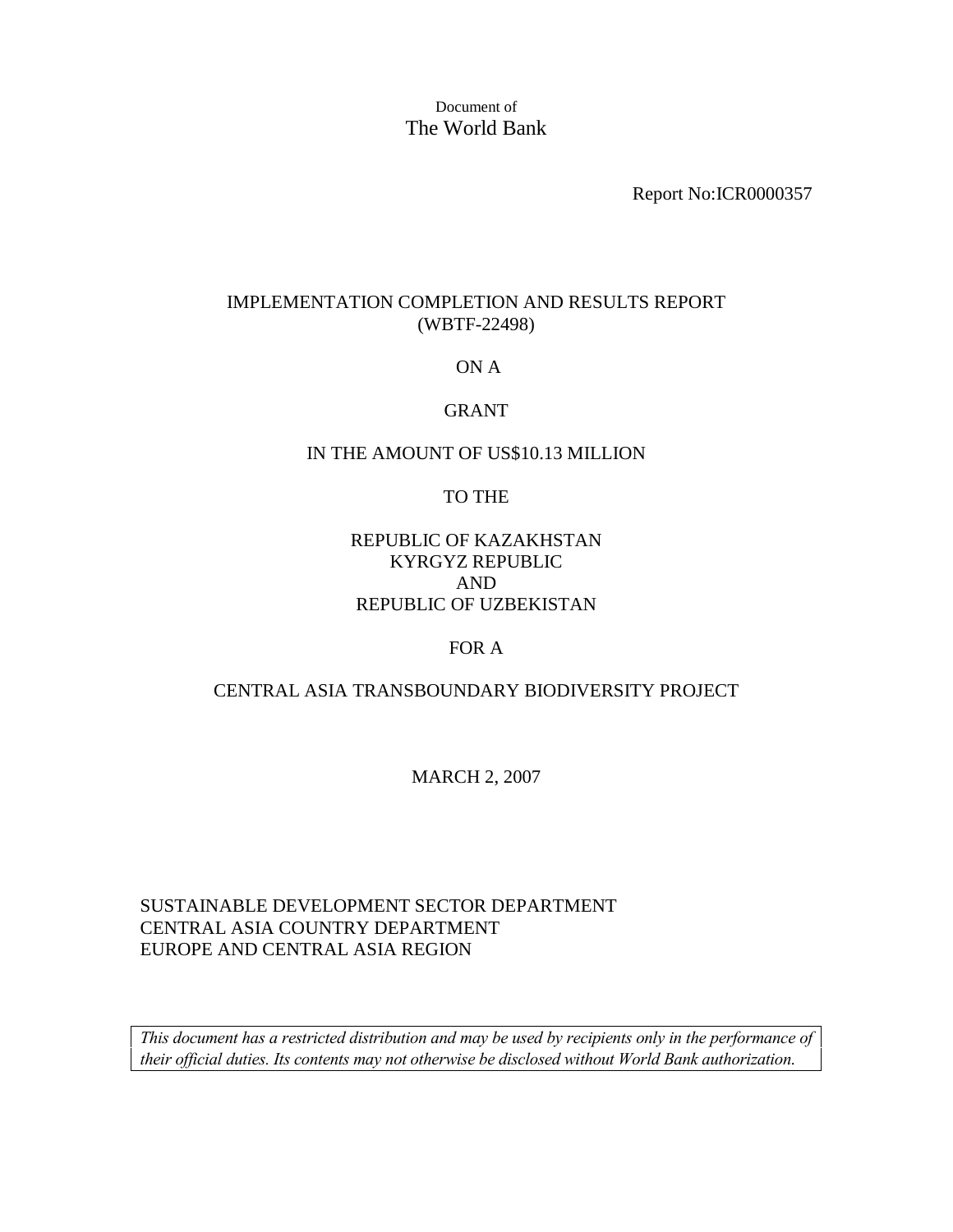#### CURRENCY EQUIVALENTS (Exchange Rates Effective February 2007)

 $Currence$  Units = KZT, KGS, UZS Kazakhstan Tenge KZT125 = US\$1 Kyrgyzstan Som SoKGS39.8 = US\$1 Uzbekistan Sum UZS $1,241 = US\$ 

#### FISCAL YEAR

[January 1 – December 31]

#### **ABBREVIATIONS AND ACRONYMS**

CATBPCentral Asia Transboundary Biodiversity Project

- EA Environmental Assessment
- EIA Environmental Impact Assessment
- GC Group of Consultants
- GEF Global Environmental Facility
- GEO Global Environmental Objective
- ICR Implementation Completion report
- ISR Implementation Status and Results Report
- IUCN International Union for the Conservation of Nature and Natural Resources
- KGS Kyrgyzstan Som
- KZT Kazakhstan Tenge
- ND National Director
- NGO Non Governmental Organization
- NPIU National Project Implementation Unit
- NSC National Steering Committee
- PA Protected Area
- PAD Project Appraisal Document
- PIU Project Implementation Unit
- RPIU Regional Project Implementation Unit
- SCEPF State Agency for Environment Protection and Forestry, Kyrgyz Republic
- SCFH State Committee for Forest and Hunting, Republic of Kazakhstan
- SCNP State Committee for Nature Protection, Republic of Uzbekistan
- SGP Small Grant Program
- TACIS Technical Assistance Grants Funded by the European Union
- TBR TransBoundary Reserve (or Biosphere)
- TSC Transnational Steering Committee
- UZS Uzbekistan Sum
- WTS Western Tien Shan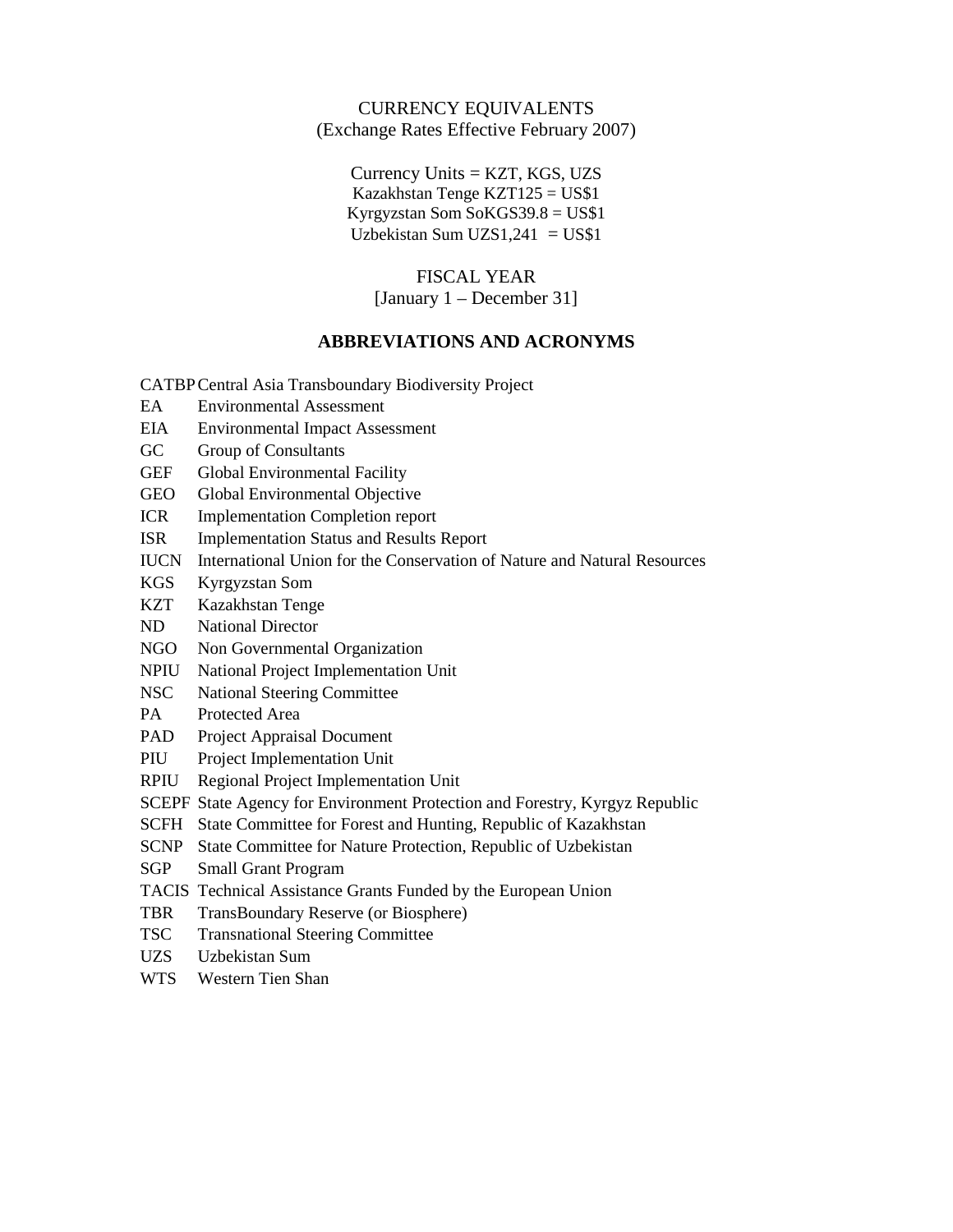| Vice President: Shigeo Katsu           |                                      |
|----------------------------------------|--------------------------------------|
|                                        | Country Director: Mehrnaz Teymourian |
| Sector Manager: Juergen Voegele        |                                      |
| Project Team Leader: Maurizio Guadagni |                                      |
|                                        | ICR Team Leader: Maurizio Guadagni   |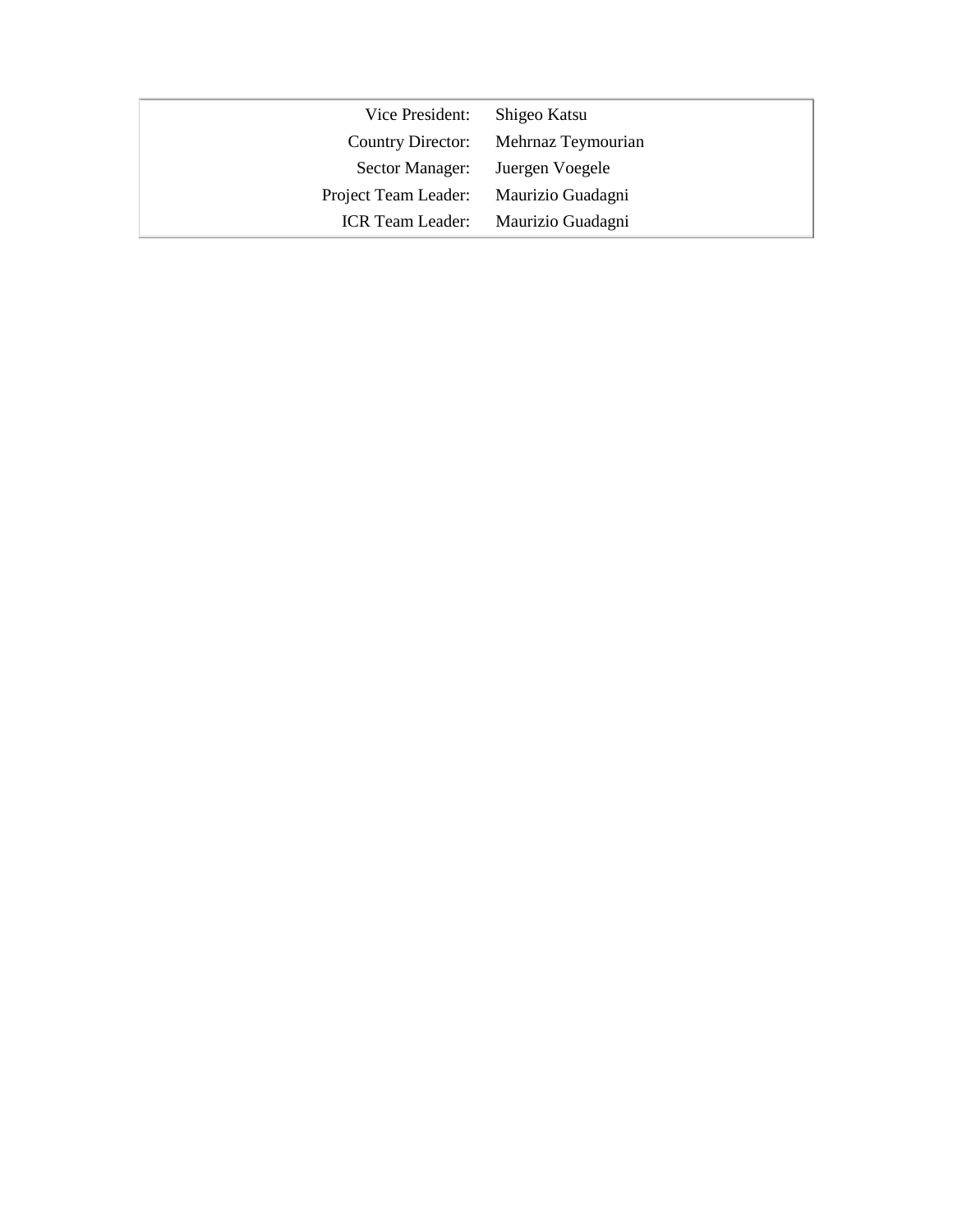## Central Asia Central Asia Biodiversity GEF Project

## **CONTENTS**

| 7. Comments on Issues Raised by Borrower/Implementing Agencies/Partners 16 |  |
|----------------------------------------------------------------------------|--|

## **Annexes**

| Annex 4. Bank Lending and Implementation Support/Supervision Processes 29 |  |
|---------------------------------------------------------------------------|--|
|                                                                           |  |
|                                                                           |  |
| Annex 7. Summary of Borrower's ICR and/or Comments on Draft ICR 33        |  |

TABLES

MAP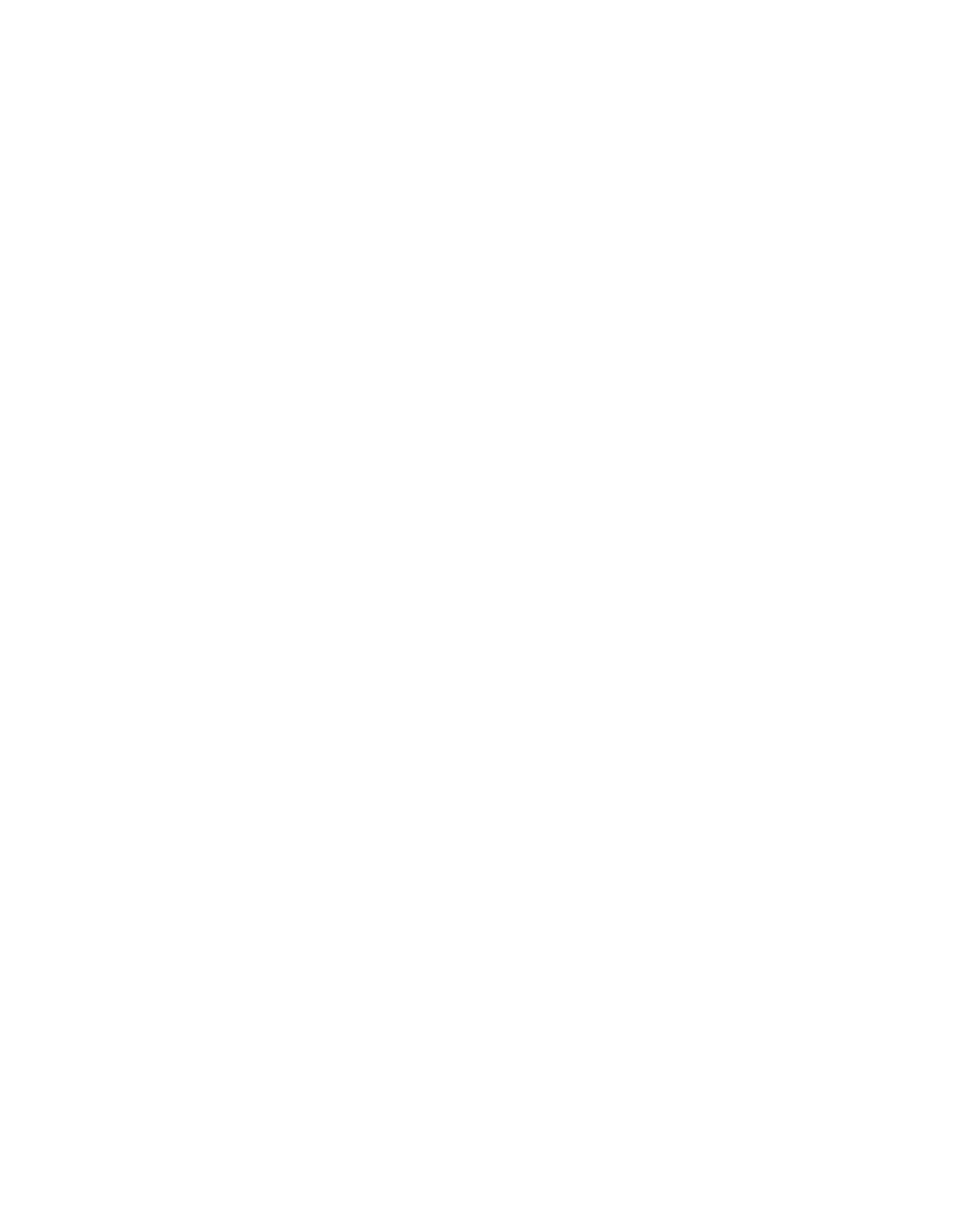| A. Basic Information                                            |                  |                     |                                                                   |  |
|-----------------------------------------------------------------|------------------|---------------------|-------------------------------------------------------------------|--|
| Country:                                                        | Central Asia     | Project Name:       | Central Asia<br><b>Biodiversity GEF</b><br>Project                |  |
| Project ID:                                                     | P042573          | $L/C/TF$ Number(s): | <b>WBTF-22498</b>                                                 |  |
| <b>ICR</b> Date:                                                | 03/05/2007       | <b>ICR</b> Type:    | Core ICR                                                          |  |
| Lending Instrument:                                             | SIL              | Borrower:           | <b>GOVT. OF KAZAKS.,</b><br><b>UZBEKIS., AND</b><br><b>KYRGYZ</b> |  |
| Original Total<br>Commitment:                                   | <b>USD 10.2M</b> | Disbursed Amount:   | <b>USD 10.1M</b>                                                  |  |
| <b>Global Focal Area: B</b><br><b>Environmental Category: C</b> |                  |                     |                                                                   |  |

## **Implementing Agencies:**

State Agency on Environmental Protection and Forestry (Kyrgyz Republic)

 Forestry and Hunting Committee, under the Ministry of Agriculture (Republic of Kazakhstan) State Committee for Nature Protection (Republic of Uzbekistan)

**Cofinanciers and Other External Partners:**

| <b>B.</b> Key Dates |             |                   |                      |                                    |
|---------------------|-------------|-------------------|----------------------|------------------------------------|
| <b>Process</b>      | <b>Date</b> | <b>Process</b>    | <b>Original Date</b> | <b>Revised / Actual</b><br>Date(s) |
| Concept Review:     | 02/02/1996  | Effectiveness:    |                      |                                    |
| Appraisal:          | 09/17/1998  | Restructuring(s): |                      |                                    |
| Approval:           | 06/22/1999  | Mid-term Review:  |                      | 10/01/2003                         |
|                     |             | $\text{Closing:}$ | 06/30/2004           | 06/30/2006                         |

## **C. Ratings Summary**

## **C.1 Performance Rating by ICR**

| $\sim$ . The contribution of $\sim$ , $\sim$ |              |  |  |
|----------------------------------------------|--------------|--|--|
| Outcomes:                                    | Satisfactory |  |  |
| Risk to Global Environment Outcome           | Substantial  |  |  |
| Bank Performance:                            | Satisfactory |  |  |
| Borrower Performance:                        | Satisfactory |  |  |

| <b>C.2 Detailed Ratings of Bank and Borrower Performance</b> |                |                                                |                |  |
|--------------------------------------------------------------|----------------|------------------------------------------------|----------------|--|
| <b>Bank</b>                                                  | <b>Ratings</b> | <b>Borrower</b>                                | <b>Ratings</b> |  |
| Quality at Entry:                                            | Satisfactory   | Government:                                    | Not Applicable |  |
| Quality of Supervision:                                      | Satisfactory   | Implementing<br>Agency/Agencies:               | Not Applicable |  |
| <b>Overall Bank</b><br><b>Performance:</b>                   | Satisfactory   | <b>Overall Borrower</b><br><b>Performance:</b> | Satisfactory   |  |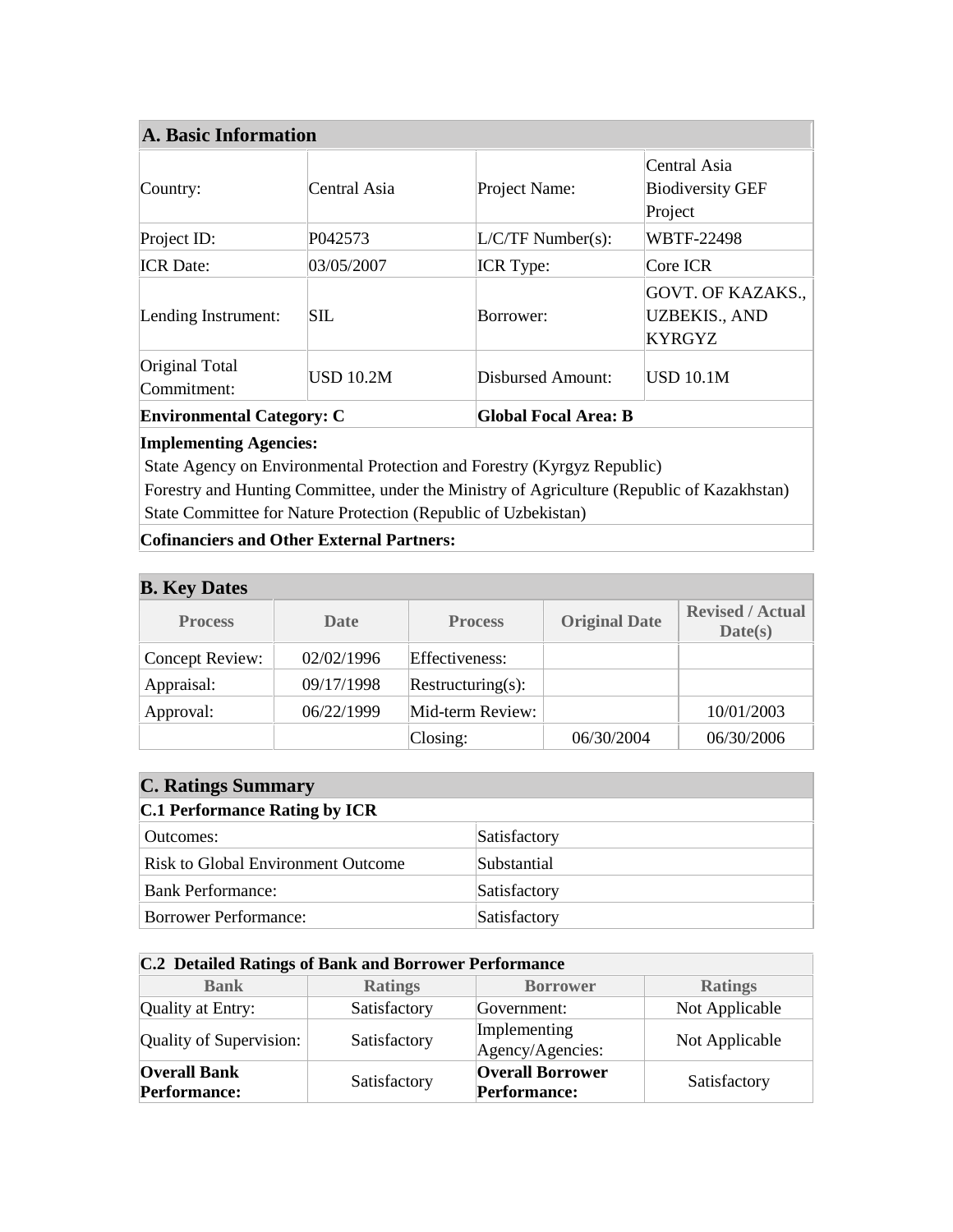| C.3 Quality at Entry and Implementation Performance Indicators |                   |                                    |               |  |
|----------------------------------------------------------------|-------------------|------------------------------------|---------------|--|
| <b>Implementation</b><br>Performan ce                          | <b>Indicators</b> | <b>QAG</b> Assessments<br>(if any) | <b>Rating</b> |  |
| Potential Problem Project No<br>at any time (Yes/No):          |                   | Quality at Entry<br>$(QEA)$ :      | None          |  |
| Problem Project at any<br>time $(Yes/No)$ :                    | No                | Quality of<br>Supervision (QSA):   | None          |  |
| GEO rating before<br>Closing/Inactive status                   | Satisfactory      |                                    |               |  |

# **D. Sector and Theme Codes Original Actual Sector Code (as % of total Bank financing)**  Central government administration 22 70 Forestry 10 General education sector 12 10 Other industry 10 10 10 Other social services 9 **Theme Code (Primary/Secondary)**  Biodiversity Primary Primary Primary Primary Primary Environmental policies and institutions Primary Primary Primary Primary Law reform Secondary Secondary Secondary Secondary Secondary Secondary Secondary Participation and civic engagement Primary Secondary Secondary Rural non-farm income generation Primary Secondary

| <b>E. Bank Staff</b>       |                      |                    |  |  |
|----------------------------|----------------------|--------------------|--|--|
| <b>Positions</b>           | At ICR               | <b>At Approval</b> |  |  |
| Vice President:            | Shigeo Katsu         | Johannes F. Linn   |  |  |
| <b>Country Director:</b>   | Mehrnaz Teymourian   | Kiyoshi Kodera     |  |  |
| Sector Manager:            | Juergen Voegele      | Kevin M. Cleaver   |  |  |
| Project Team Leader:       | Maurizio Guadagni    | Piotr Krzyzanowski |  |  |
| <b>ICR Team Leader:</b>    | Maurizio Guadagni    |                    |  |  |
| <b>ICR Primary Author:</b> | <b>Bulat Utkelov</b> |                    |  |  |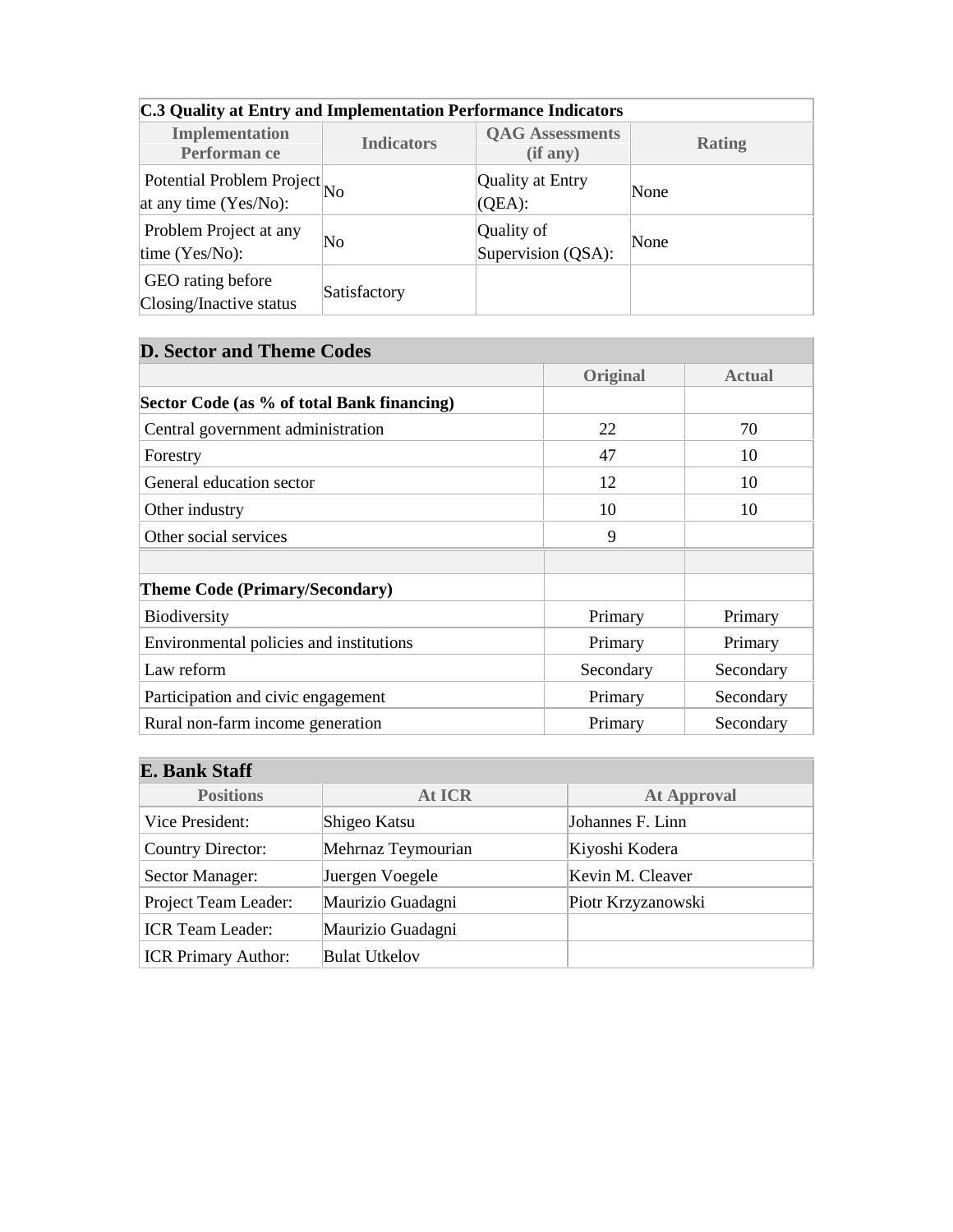#### **F. Results Framework Analysis**

#### **Global Environment Objectives (GEO) and Key Indicators(as approved)**

The primary objectives of the project were to support the protection of vulnerable and unique biological communities within the Western Tien Shan and to assist the three countries to strengthen and coordinate national policies, regulations, and institutional arrangements for biodiversity protection. Associated objectives were to:

(a) Strengthen and expand the zapovednik (strict nature reserves) network in the West Tien Shan to conserve unique plant and animal communities, including wild relatives of domesticated species;

(b) Identify alternative and sustainable income-generating activities for local communities and other stakeholders to reduce pressure on the zapovedniks and their biological resources;

(c) Strengthen local and national capacity through education and training;

(d) Raise public awareness of biodiversity values and increase participation in biodiversity conservation;

(e) Conservation; and

(f) Establish regional (Transnational) coordination and cooperation mechanisms for biodiversity conservation activities to strengthen zapovednik management and wildlife protection and prevent the fragmentation of habitat corridors.

The global environmental objective is to ensure the conservation of the globally important biodiversity within the West Tien Shan. Specific objectives were to:

(a) Conserve biodiversity through the implementation of an ecosystem-based management approach that involves the strengthening of zapovednik management systems and the integration of a coordinated management concept across regional, national and local programs;

(b) Improve knowledge of the distribution and status of rare, endangered and endemic species through targeted surveys to better focus conservation measures;

(c) Enhance biodiversity conservation within mountain ecosystems by developing cross-sector multi-use management systems to preserve critical ecosystems;

(d) Promote the protection of ecosystems, natural habitats, landscapes and the in-situ maintenance of viable populations of species by developing sustainable land-use which integrates conservation management between zapovedniks and adjacent forest production units (leshoz) and farming communities; and

(e) Increase the awareness of biodiversity conservation and endangered species by the development of training programs and dissemination of information.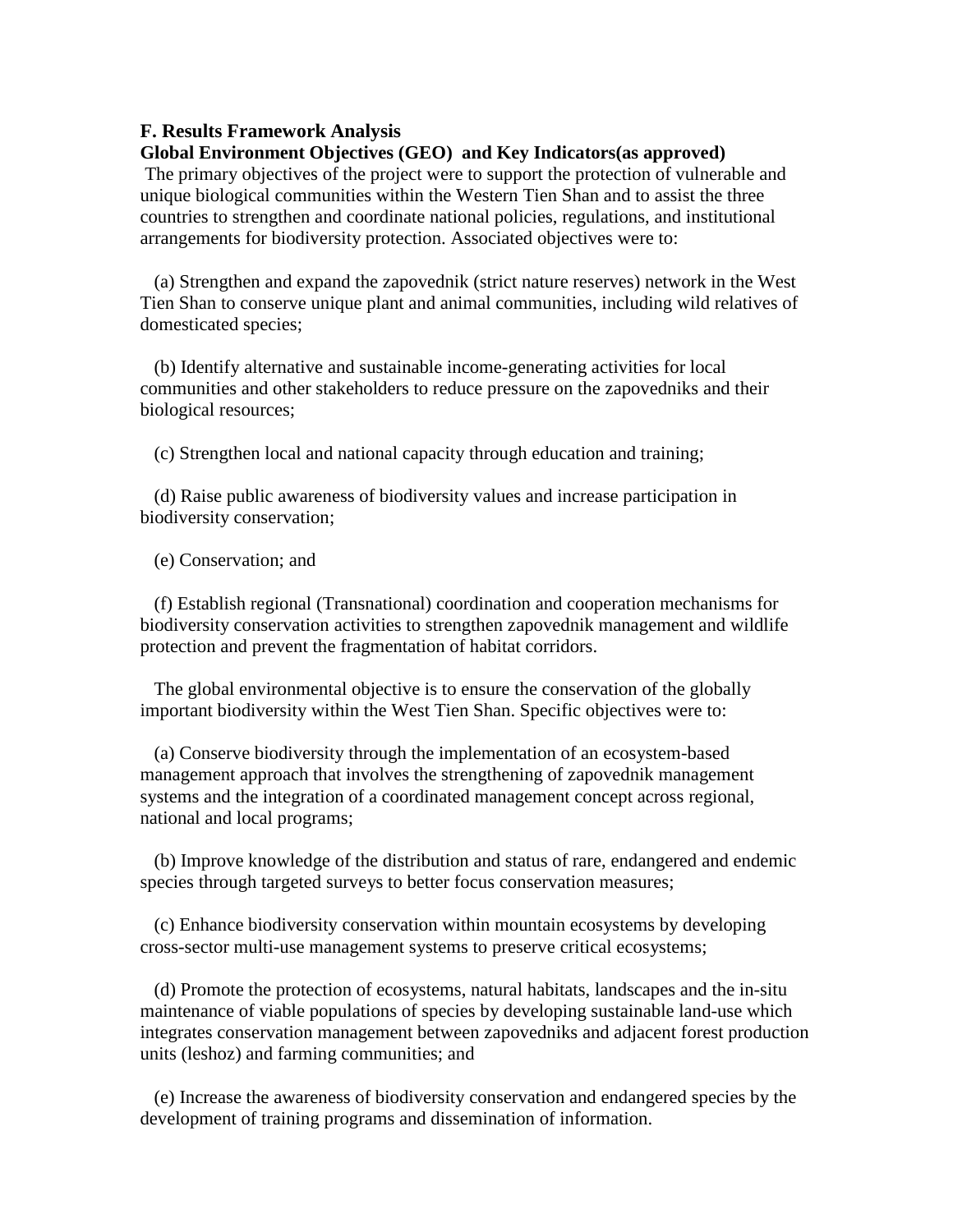## **Revised Global Environment Objectives (as approved by original approving authority) and Key Indicators and reasons/justifications**

Objectives and key indicators were not revised.

## **(a) GEO Indicator(s)**

| <b>Indicator</b>                                    | <b>Baseline Value</b>                                                                                                                                        | <b>Original Target</b><br><b>Values (from</b><br>approval<br>documents) | <b>Formally</b><br><b>Revised</b><br><b>Target</b><br><b>Values</b> | <b>Actual Value</b><br><b>Achieved at</b><br><b>Completion or</b><br><b>Target Years</b>                                                                                                   |
|-----------------------------------------------------|--------------------------------------------------------------------------------------------------------------------------------------------------------------|-------------------------------------------------------------------------|---------------------------------------------------------------------|--------------------------------------------------------------------------------------------------------------------------------------------------------------------------------------------|
| <b>Indicator 1:</b>                                 | Reduced rate of decline of important species, habitats and communities within<br>and outside protected areas. Increased and expanded conservation activities |                                                                         |                                                                     |                                                                                                                                                                                            |
| Value<br>(quantitative or Roe: 135)<br>Qualitative) | Recorded occurrences of<br>some important species in<br>project areas in 2000:<br><b>Ibex: 857</b><br>Wild boar: 128<br>Stone marten: 141                    | Reduced decline<br>(but still decline)                                  |                                                                     | Recorded<br>occurrences and<br>changes of the<br>following species in<br>2004:<br>Roe: $196 (+45%)$<br>Ibex: $1,069 (+25%)$<br>Wild boar: 139<br>$(+9\%)$<br>Stone marten: 188<br>$(+33%)$ |
| Date achieved                                       | 03/01/2000                                                                                                                                                   | 06/25/1999                                                              |                                                                     | 12/17/2004                                                                                                                                                                                 |
| Comments<br>(incl. %<br>achievement)                | Instead of reduced decline, the number of occurrences increased for some<br>species. The target was exceeded                                                 |                                                                         |                                                                     |                                                                                                                                                                                            |

## **(b) Intermediate Outcome Indicator(s)**

| <b>Indicator</b>                          | <b>Baseline Value</b>                                                                                                                                                              | <b>Original Target</b><br><b>Values (from</b><br>approval<br>documents) | <b>Formally</b><br><b>Revised</b><br><b>Target Values</b> | <b>Actual Value</b><br><b>Achieved at</b><br><b>Completion or</b><br><b>Target Years</b> |
|-------------------------------------------|------------------------------------------------------------------------------------------------------------------------------------------------------------------------------------|-------------------------------------------------------------------------|-----------------------------------------------------------|------------------------------------------------------------------------------------------|
| <b>Indicator 1:</b>                       | Expand the protected area network                                                                                                                                                  |                                                                         |                                                           |                                                                                          |
| Value<br>(quantitative or<br>Qualitative) | Four protected areas with No target<br>a coverage of 2,067 Km2 established                                                                                                         |                                                                         |                                                           | Five new protected<br>areas reaching a<br>total of 5,852 Km2<br>$(+184\%)$               |
| Date achieved                             | 03/01/2000                                                                                                                                                                         | 06/25/1999                                                              |                                                           | 06/30/2006                                                                               |
| Comments<br>(incl. %<br>achievement)      | The protected areas increased by 125% in number and 184% in area, increasing<br>the coverage of PA coverage of vulnerable flora and fauna in WTS from 25-30%<br>to 40-45% $(+55%)$ |                                                                         |                                                           |                                                                                          |
| <b>Indicator 2:</b>                       | Strengthen the nature reserves network in the West Tien Shan. (Measured though<br>the IUCN PA Management Effectiveness Score Card, see table 3 in Annex 2)                         |                                                                         |                                                           |                                                                                          |
| Value                                     | 60 in average for 4                                                                                                                                                                | No target set                                                           |                                                           | 76 in average for                                                                        |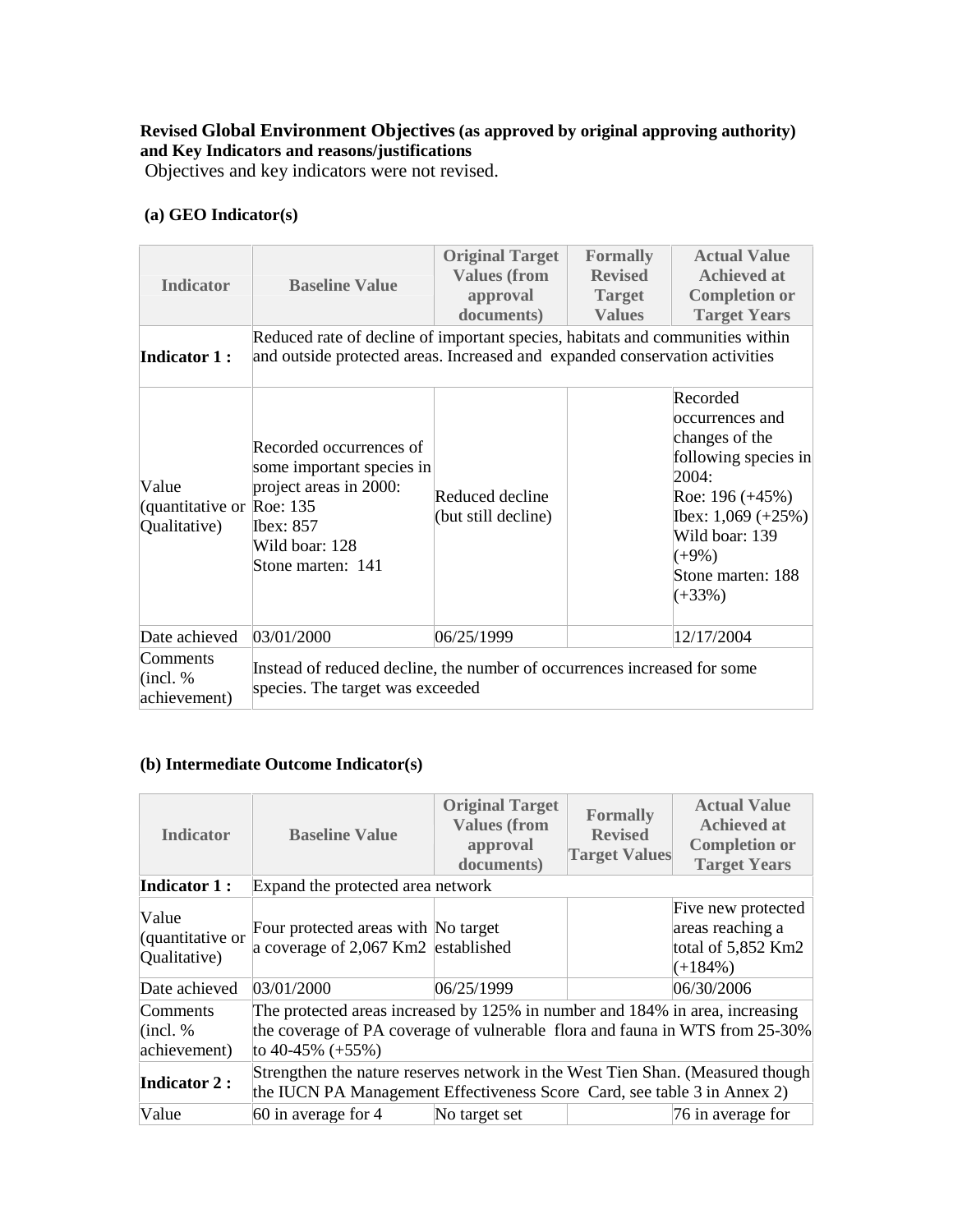| (quantitative or Protected Areas                            |                                                                                                                                                                                                                                                                                                                                 |                                                      |                                    | the same 4                                                                                                                                                |
|-------------------------------------------------------------|---------------------------------------------------------------------------------------------------------------------------------------------------------------------------------------------------------------------------------------------------------------------------------------------------------------------------------|------------------------------------------------------|------------------------------------|-----------------------------------------------------------------------------------------------------------------------------------------------------------|
| Qualitative)                                                |                                                                                                                                                                                                                                                                                                                                 |                                                      |                                    | protected areas                                                                                                                                           |
| Date achieved                                               | 06/25/1999                                                                                                                                                                                                                                                                                                                      | 06/25/1999                                           |                                    | 06/30/2005                                                                                                                                                |
| Comments<br>(incl. %<br>achievement)                        | PA management was significantly strengthened as recorded by a 27% increase of<br>the IUCN scorecard                                                                                                                                                                                                                             |                                                      |                                    |                                                                                                                                                           |
| <b>Indicator 3:</b>                                         | Use small grants to identify and disseminate alternative income generating<br>activities which reduce anthropological pressure to national parks and protected<br>areas.                                                                                                                                                        |                                                      |                                    |                                                                                                                                                           |
| Value<br>Qualitative)                                       | quantitative or No small grant program                                                                                                                                                                                                                                                                                          | Target not<br>specified                              | 500 small<br>grants<br>implemented | 593 small grants<br>implemented with<br>9,292 ha reforested<br>and 1,064 ha of<br>pasture improved                                                        |
| Date achieved                                               | 06/25/1999                                                                                                                                                                                                                                                                                                                      | 06/25/1999                                           | 12/10/2003                         | 06/30/2006                                                                                                                                                |
| Comments<br>(incl. %<br>achievement)<br><b>Indicator 4:</b> | Although small grants were instrumental in changing the attitude of the local<br>population toward the environment (see annex 5) to expect that they would<br>identify alternative income generating activities was over-ambitious<br>Increase quantity, relevance, and dissemination of research activities on<br>biodiversity |                                                      |                                    |                                                                                                                                                           |
| Value<br>Qualitative)                                       | Limited new research<br>(quantitative or activities and minimal (if<br>any) dissemination                                                                                                                                                                                                                                       | Target not<br>specified                              |                                    | Large number of<br>publications in<br>various languages,<br>workshops and<br>training seminars,<br>and awareness<br>activities                            |
| Date achieved<br>Comments<br>(incl. %<br>achievement)       | 06/25/1999<br>Target achieved                                                                                                                                                                                                                                                                                                   | 06/25/1999                                           |                                    | 06/30/2006                                                                                                                                                |
| <b>Indicator 5:</b>                                         | Strengthen local and national capacity through education and training                                                                                                                                                                                                                                                           |                                                      |                                    |                                                                                                                                                           |
| Value<br>(quantitative or<br>Qualitative)                   | Limited number of<br>academic events                                                                                                                                                                                                                                                                                            | No target specified                                  |                                    | A total of 3,529<br>people trained,<br>more than half of<br>which in<br>Uzbekistan. More<br>than 30 study tours<br>were carried out<br>during the project |
| Date achieved                                               | 06/25/1999                                                                                                                                                                                                                                                                                                                      | 06/25/1999                                           |                                    | 06/30/2006                                                                                                                                                |
| Comments<br>(incl. %<br>achievement)<br><b>Indicator 6:</b> | Increased international exposure of scientists was key to counterweight the<br>isolation created by the collapse of the Soviet Union<br>Establish regional (Transnational) coordination and cooperation mechanisms for<br>biodiversity conservation activities to strengthen zapovednik management and                          |                                                      |                                    |                                                                                                                                                           |
|                                                             | wildlife protection and prevent the fragmentation of habitat corridors                                                                                                                                                                                                                                                          |                                                      |                                    |                                                                                                                                                           |
| Value<br>Qualitative)                                       | Lack of a legal<br>quantitative or framework to establish a<br>joint protected area                                                                                                                                                                                                                                             | Establishment of a<br>tripartite<br>agreement on the |                                    | The legal<br>framework was<br>updated to allow a                                                                                                          |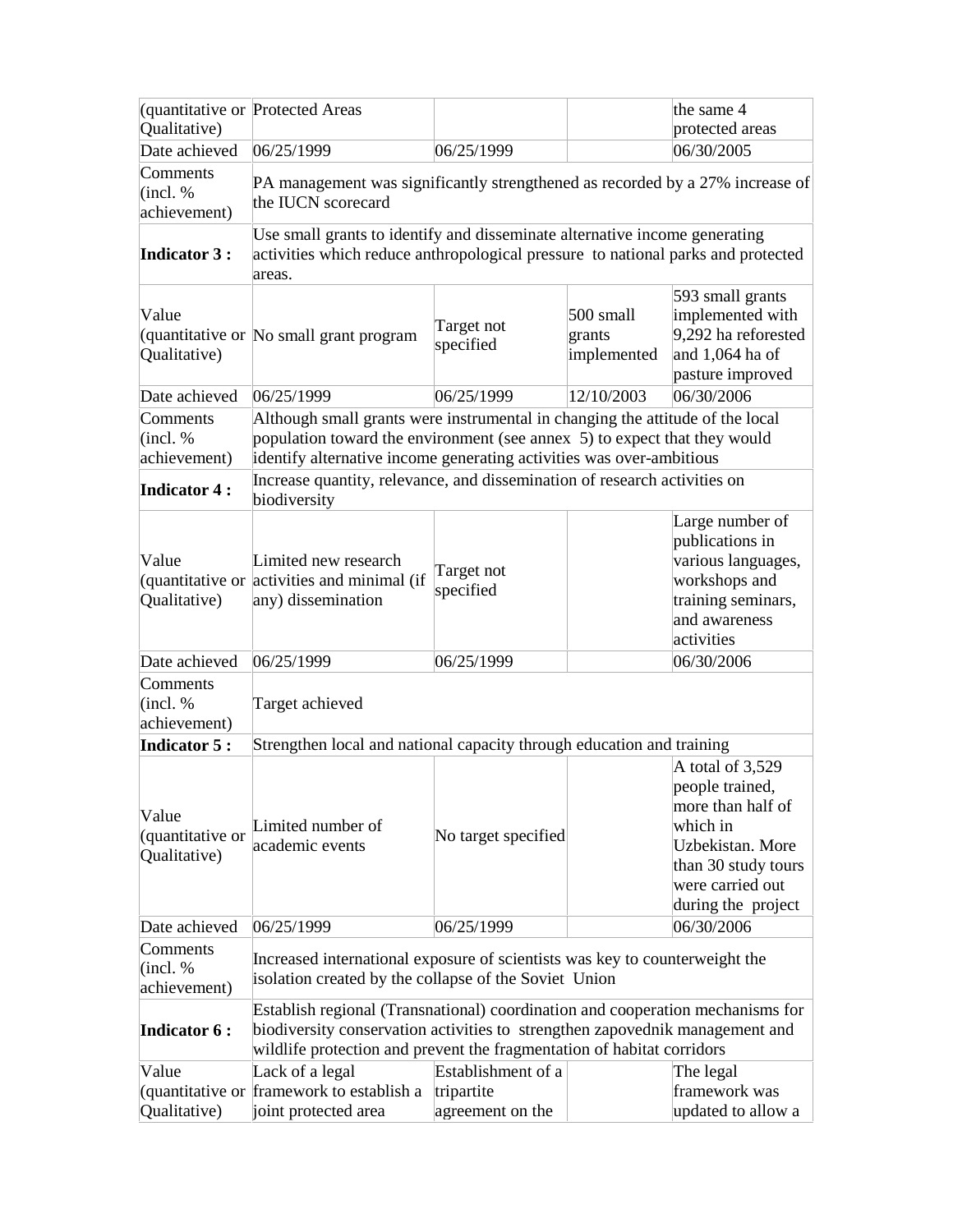|                 |                                                                                    | Western Tien Shan<br><b>Biosphere</b>                                     | joint protected area.<br>The implementing<br>agencies drafted the<br>tripartite agreement,<br>but Ministries of<br>Foreign Affairs of<br>the three countries<br>have not yet agreed<br>on a final text of the<br>agreement |  |  |
|-----------------|------------------------------------------------------------------------------------|---------------------------------------------------------------------------|----------------------------------------------------------------------------------------------------------------------------------------------------------------------------------------------------------------------------|--|--|
| Date achieved   | 06/25/1999                                                                         | 06/25/1999                                                                | 06/30/2006                                                                                                                                                                                                                 |  |  |
| <b>Comments</b> | The fact that the tri-partite agreement was not reached represent a shortcoming of |                                                                           |                                                                                                                                                                                                                            |  |  |
| (incl. %        | the project. This may have been caused but excessive expectations and              |                                                                           |                                                                                                                                                                                                                            |  |  |
| achievement)    |                                                                                    | underestimations of the difficult relationships among the three countries |                                                                                                                                                                                                                            |  |  |

# **G. Ratings of Project Performance in ISRs**

| No.            | <b>Date ISR</b><br><b>Archived</b> | <b>GEO</b>   | IP           | <b>Actual</b><br><b>Disbursements</b><br>(USD millions) |
|----------------|------------------------------------|--------------|--------------|---------------------------------------------------------|
| 1              | 07/01/1999                         | Satisfactory | Satisfactory | 0.00                                                    |
| $\overline{2}$ | 09/29/1999                         | Satisfactory | Satisfactory | 0.00                                                    |
| 3              | 04/24/2000                         | Satisfactory | Satisfactory | 0.00                                                    |
| 4              | 04/25/2000                         | Satisfactory | Satisfactory | 0.00                                                    |
| 5              | 07/19/2000                         | Satisfactory | Satisfactory | 0.30                                                    |
| 6              | 12/06/2000                         | Satisfactory | Satisfactory | 0.30                                                    |
| 7              | 06/14/2001                         | Satisfactory | Satisfactory | 0.56                                                    |
| 8              | 08/27/2001                         | Satisfactory | Satisfactory | 0.80                                                    |
| 9              | 02/20/2002                         | Satisfactory | Satisfactory | 1.73                                                    |
| 10             | 05/30/2002                         | Satisfactory | Satisfactory | 2.33                                                    |
| 11             | 11/25/2002                         | Satisfactory | Satisfactory | 3.35                                                    |
| 12             | 04/14/2003                         | Satisfactory | Satisfactory | 4.12                                                    |
| 13             | 12/22/2003                         | Satisfactory | Satisfactory | 6.55                                                    |
| 14             | 06/29/2004                         | Satisfactory | Satisfactory | 7.57                                                    |
| 15             | 12/16/2004                         | Satisfactory | Satisfactory | 8.40                                                    |
| 16             | 06/29/2005                         | Satisfactory | Satisfactory | 9.22                                                    |
| 17             | 01/04/2006                         | Satisfactory | Satisfactory | 9.85                                                    |
| 18             | 06/30/2006                         | Satisfactory | Satisfactory | 10.07                                                   |

# **H. Restructuring (if any)**

Not Applicable

## **I. Disbursement Profile**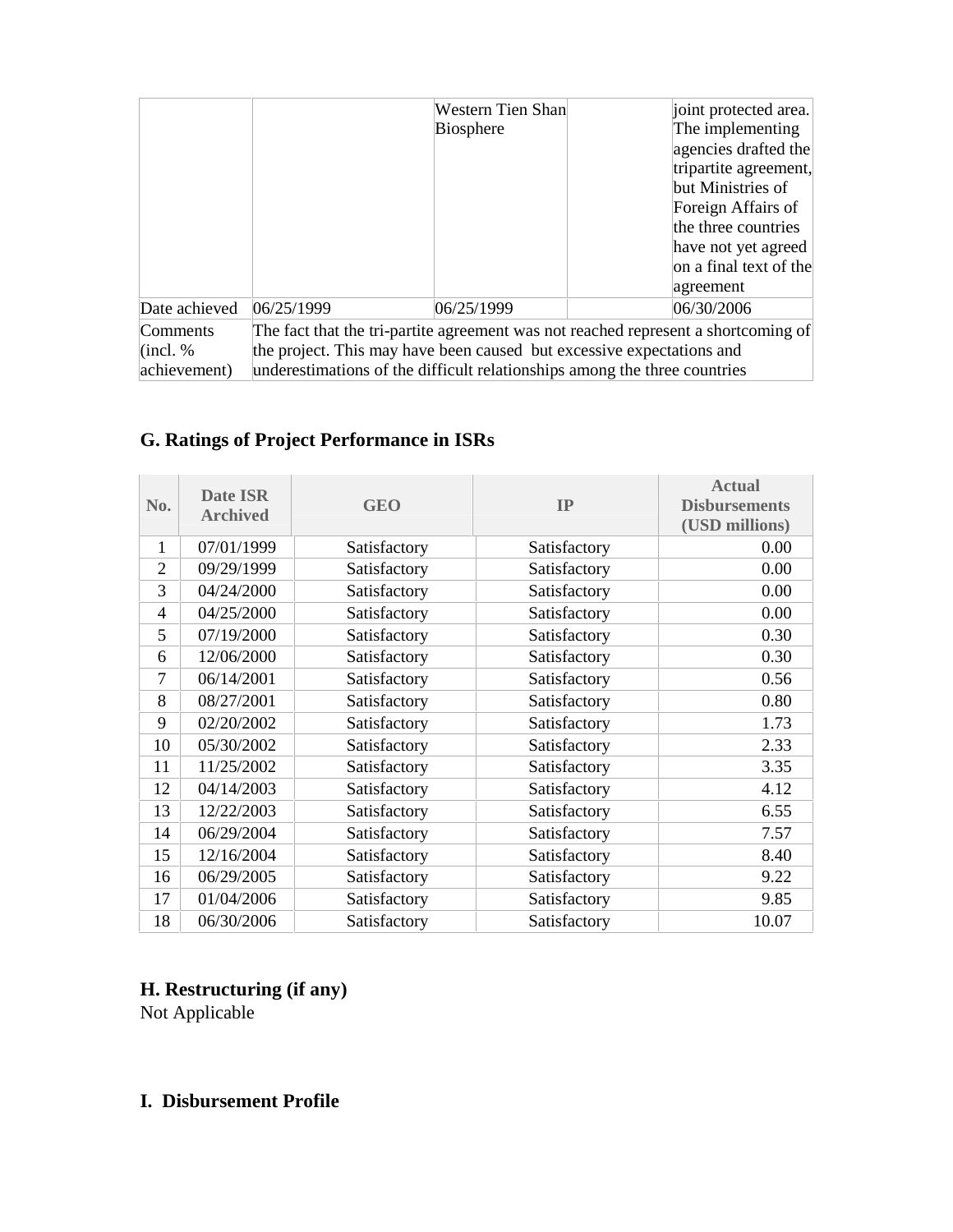

wb94565 P:\!X-CTRY\RURENV\CENTASIA.BIO\7ICR\CA-Bio ICR\_DataSheet.dot 03/14/2007 1:36:00 PM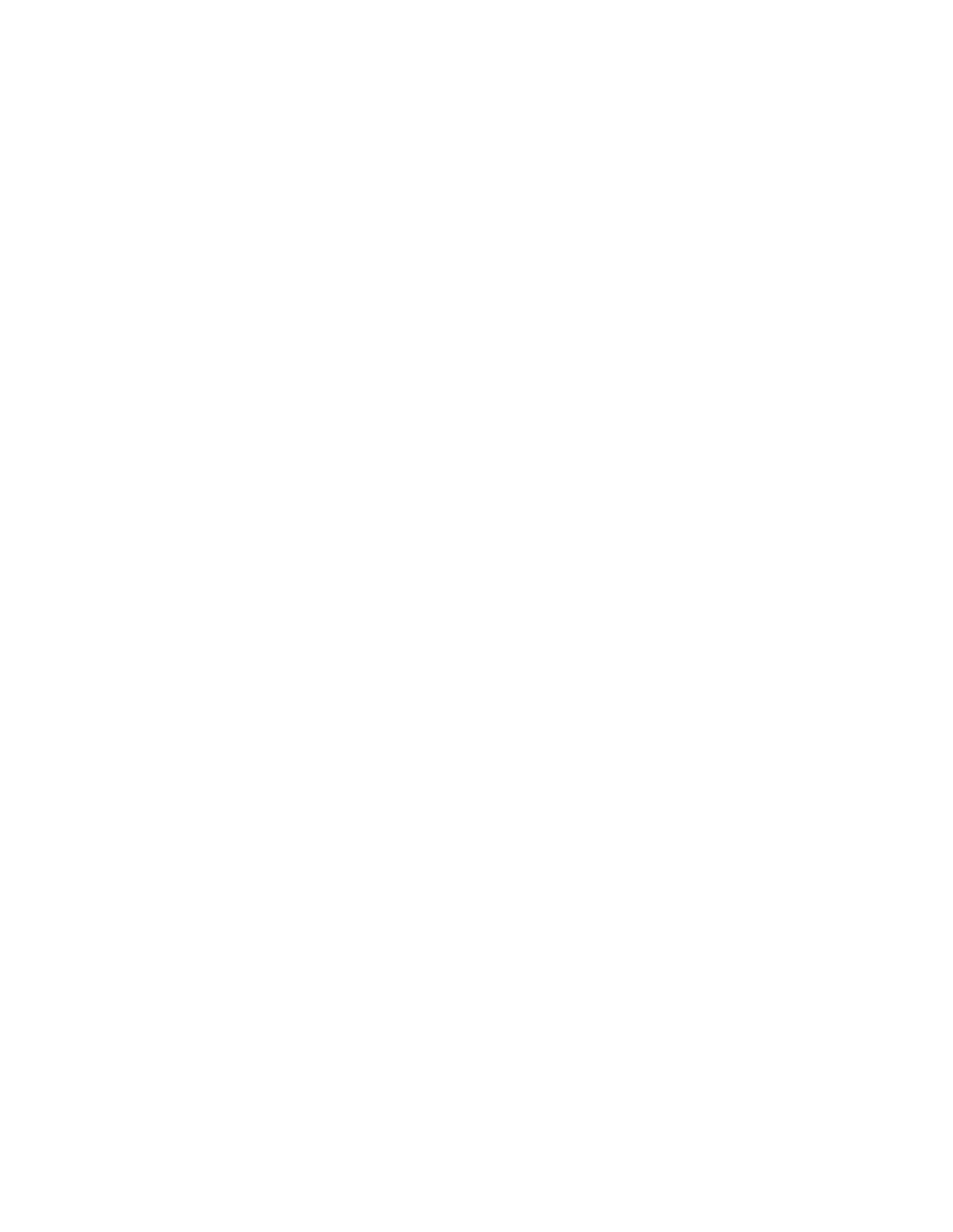## **1. Project Context, Global Environment Objectives and Design**

*(this section is descriptive, taken from other documents, e.g., PAD/ISR, not evaluative)*

#### **1.1 Context at Appraisal**

*(brief summary of country and sector background, rationale for Bank assistance)*

The transition from Soviet planned economies to market economies created a significant stress to the three countries in Central Asia. Many sectors have been severely underinvested, and the environment suffered more than other sectors because of its challenging accountability and the decline of social discipline. As a consequence investments in environmental sustainability and biodiversity protection were drastically reduced during the transition.

The dismantling of the Soviet Union also created new borders across newly created countries in the Tien Shan mountain region. This created new challenges to coordinate the management of this area which was suddenly divided among Kazakhstan, the Kyrgyz Republic, and Uzbekistan.

The Western Tien Shan is a "biodiversity hotspot" due to the high number of endemic species and the level of threat to them. The concentration of different species in the Western Tien Shan is much higher than in rest of Central Asia. The reason for such concentration of biodiversity is that this mountain range represents an oasis surrounded by vast arid and semi-desert planes and steppes, particularly toward the north. After flowing undisturbed for long distances over the plains, the air is lifted by the mountains causing a temperature drop which produces condensation and a consequent concentration of precipitation. The project region contains a full range of habitats from sub-tropical to tundra, which support unique and globally significant communities, and threatened species such as snow leopard, white-clawed bear, and Central Asian mountain goat and argali. The region also contains wild relatives of commercialized horticultural and agricultural plants (including apples, walnuts, apricots and tulips), medicinal plants, various grasses, and many other endemic flower species. This high concentration of different natural ecosystems, from glaciers to deserts, in a relatively small part of Central Asia requires special attention to biodiversity conservation. These ecosystems are under threat from uncontrolled overuse of natural resources, such as poaching, over-grazing, and illegal logging.

#### **1.2 Original Global Environment Objectives (GEO) and Key Indicators** (*as approved*)

*Original objective.* The primary objectives of the project were to support the protection of vulnerable and unique biological communities within the Western Tien Shan and to assist the three countries to strengthen and coordinate national policies, regulations, and institutional arrangements for biodiversity protection. Associated objectives were to:

- 1. Strengthen and expand the *zapovednik* (strict nature reserves) network in the West Tien Shan to conserve unique plant and animal communities, including wild relatives of domesticated species;
- 2. Identify alternative and sustainable income-generating activities for local communities and other stakeholders to reduce pressure on the *zapovedniks* and their biological resources;
- 3. Strengthen local and national capacity through education and training;
- 4. Raise public awareness of biodiversity values and increase participation in biodiversity conservation; and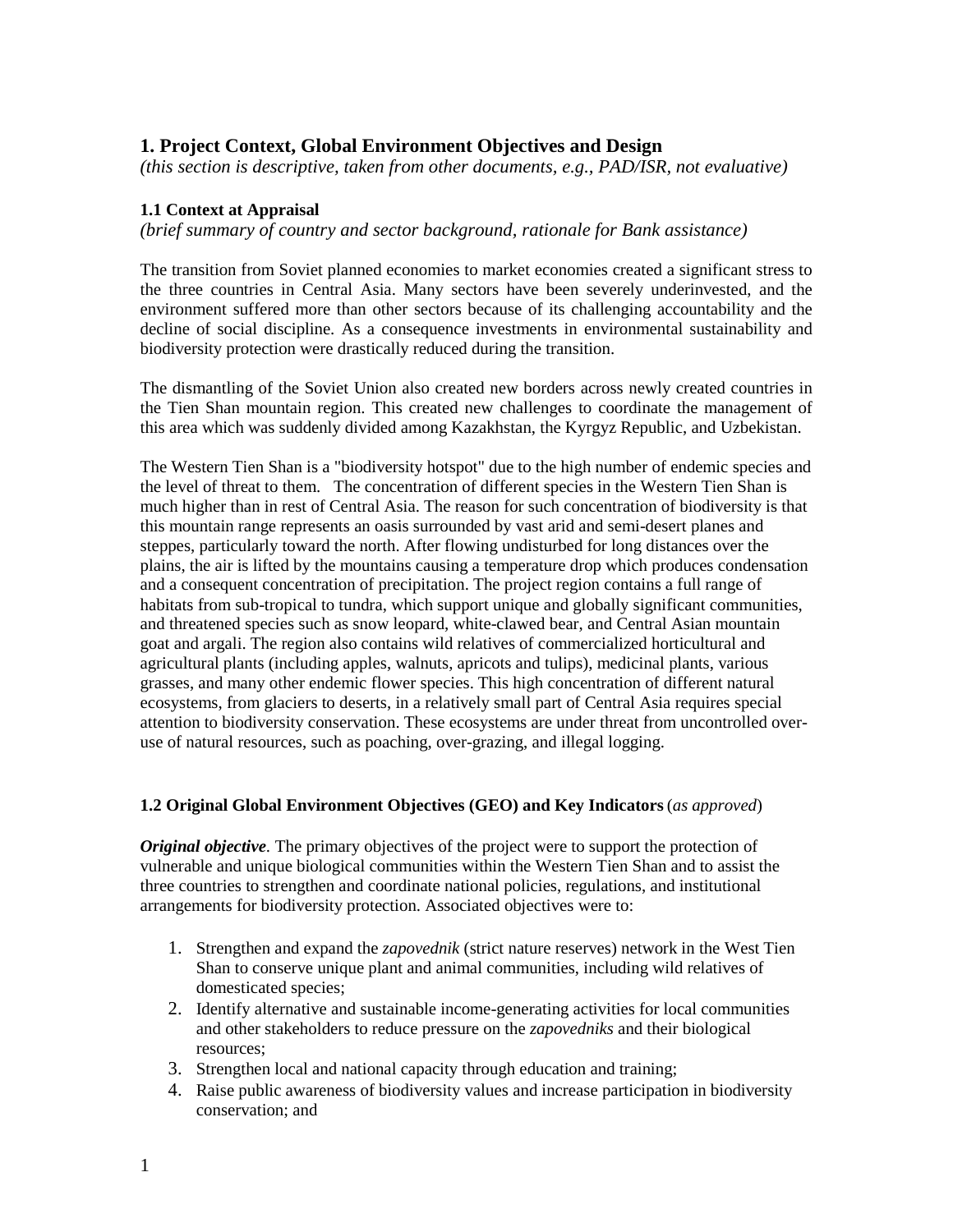5. Establish regional (Transnational) coordination and cooperation mechanisms for biodiversity conservation activities to strengthen *zapovednik* management and wildlife protection and prevent the fragmentation of habitat corridors.

The global environmental objective is to ensure the conservation of the globally important biodiversity within the West Tien Shan. Specific objectives were to:

- 1. Conserve biodiversity through the implementation of an ecosystem-based management approach that involves the strengthening of *zapovednik* management systems and the integration of a coordinated management concept across regional, national and local programs;
- 2. Improve knowledge of the distribution and status of rare, endangered and endemic species through targeted surveys to better focus conservation measures;
- 3. Enhance biodiversity conservation within mountain ecosystems by developing crosssector multi-use management systems to preserve critical ecosystems;
- 4. Promote the protection of ecosystems, natural habitats, landscapes and the in-situ maintenance of viable populations of species by developing sustainable land-use which integrates conservation management between *zapovedniks* and adjacent forest production units (leshoz) and farming communities; and
- 5. Increase the awareness of biodiversity conservation and endangered species by the development of training programs and dissemination of information.

#### **1.3 Revised GEO (***as approved by original approving authority***) and Key Indicators, and reasons/justification**

Objectives and key indicators were not revised.

#### **1.4 Main Beneficiaries**

*(original and revised, briefly describe the "primary target group" identified in the PAD and as captured in the GEO, as well as any other individuals and organizations expected to benefit from the project)* 

Local communities living in and around the *zapovedniks*, staff of public protected area agencies, associated academic institutions and scientists, farmers and other private sector representatives, members of NGOs have benefited from the project through testing innovative management of the PAs and their buffer zones, sustainable use of their resources, through the provision of opportunities for skill development and income generation, through increased employment opportunities, associated with the upgrading of ecotourism facilities, park staff, reforestation, tourism, as well as from the project's Small Grant Program, trainings, information, and opportunities of replication.

#### **1.5 Original Components (***as approved***)**

The project supported an integrated set of biodiversity conservation activities at local, national and transnational levels, from issues of legislation to alternative income-generating activities. The project was organized in the following six components.

**Component A: Legal and Financial Reform** . This component had the objective to assist in improving the policy and legal framework for biodiversity conservation in all three countries and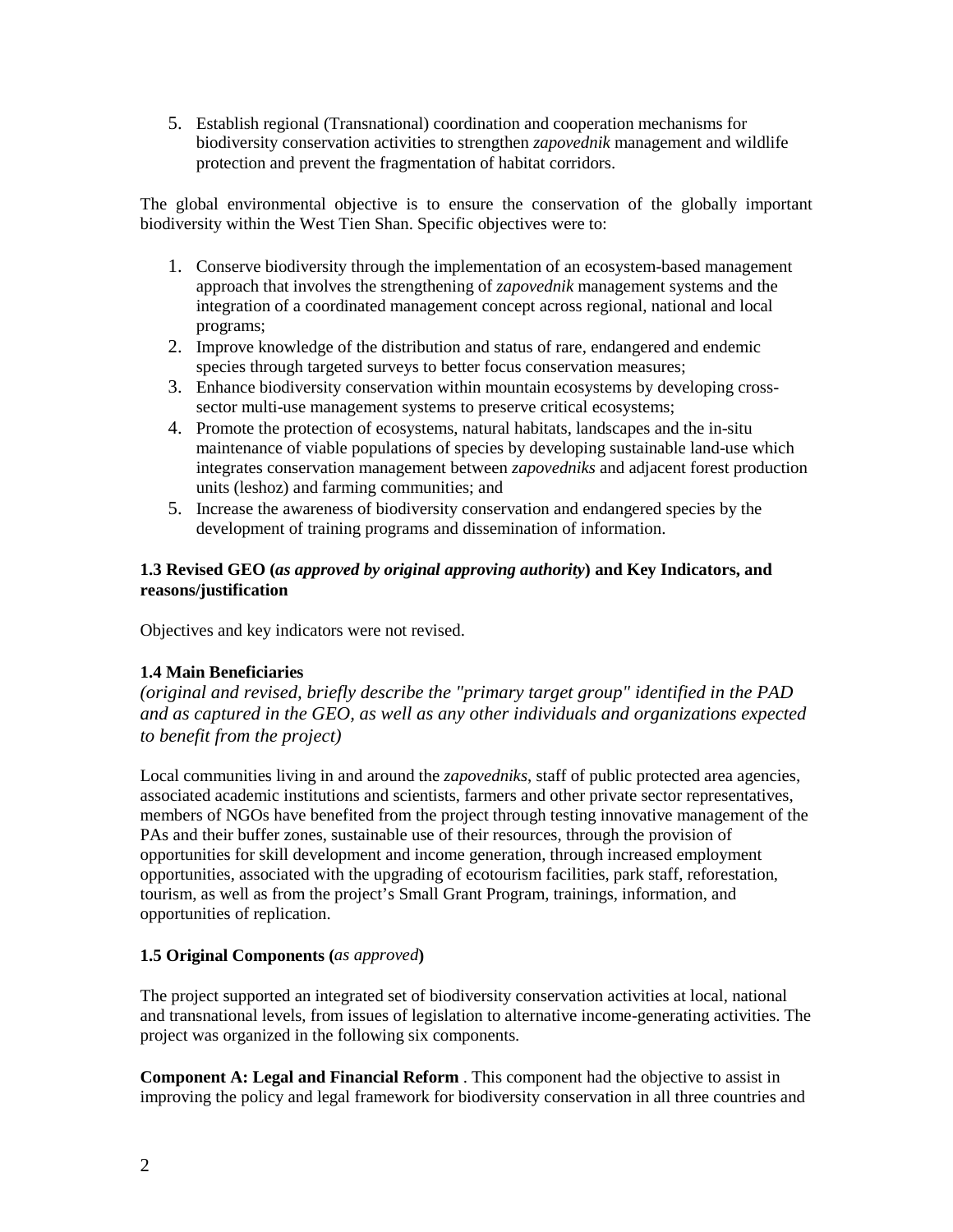in developing and implementing a strategy for budgetary reform needed to enhance project sustainability. The activities to be implemented are: (i) Establish mechanisms for the regional coordination of biodiversity conservation activities and policies. Achieving the biodiversity conservation objectives of the project requires coordination of initiatives and activities at the regional (transboundary), national, and local levels. This was to be achieved by establishing coordinating mechanisms at all three levels. (ii) Improve and harmonize legal frameworks. National and international consultants were contracted to assist the project's executing agencies in a review of legislation relating to natural resource ownership and use, and accompanying regulations, as a first step to harmonizing legislation among the three countries. These reviews focused on natural resource use rights, tourism, hunting, and cultural sites in the project sites. Recommendations were to be made for new regulations and legislative changes, as appropriate, to harmonize the legislative frameworks in the three countries; (iii) Financial and budgetary mechanisms for sustainable funding of biodiversity conservation. The project financed technical assistance to the executing agencies to undertake an analysis of the financial needs and recurrent costs and budgetary allocations for biodiversity conservation and sustainable use, particularly for the *zapovedniks*. A strategy for recurrent funding mechanisms for the conservation areas was supposed to be developed. Examples of alternative funding mechanisms include regional environmental funds and taxes, donors (including trust funds other than GEF), and resource use fees.

**Component B: Strengthening the Protected Area Network of the West Tien Shan** . The component had to finance the implementation of management plans for the following four protected areas: Aksu Djabagly in Kazakhstan, Chatkal in Uzbekistan, Sary Chelek and the Besh Aral in the Kyrgyz Republic. Implementation of management plans included provision of technical assistance, training, communication and other equipment, and infrastructure. At each site a rapid biological assessment to rationalize protected area boundaries, identify appropriate land/resource use and zoning needs, and improve habitat management and species protection was to be carried out.

These protected area management activities had to be supported by training programs to strengthen capacity of protected area staff; public education and awareness programs to build a local and national constituency in support of conservation; surveys, land use planning to identify and protect wildlife corridors between the project protected areas, and monitoring and evaluation activities. The project had also to finance the costs of regional coordination and collaboration among the protected areas staff and other stakeholders, including joint training programs, antipoaching campaigns and joint monitoring of key indicator species.

**Component C: Sustainable Use of Biodiversity.** This component was to provide training activities and small grants to promote the development of biodiversity-friendly activities that were implemented in and around protected areas. The small grants program financed model programs for sustainable use of biodiversity activities, to be developed and implemented by local communities, NGOs and individuals living in villages around the project protected areas. These were evaluated and selected by an evaluation committee according to conservation needs and appropriate land use planning. Activities were to include the development of model or pilot projects for sustainable grazing and forestry practices with direct incremental biodiversity benefits, or the provision of seed funding for activities that have the potential to develop alternative livelihoods which reduce pressure on the parks and their biological resources. The small grants program was to finance demand-driven activities to develop rural tourism, such as technical advice and training for providing accommodation in rural homes, guiding and site interpretation; cottage industries for handicrafts, nursery development, traditional resource use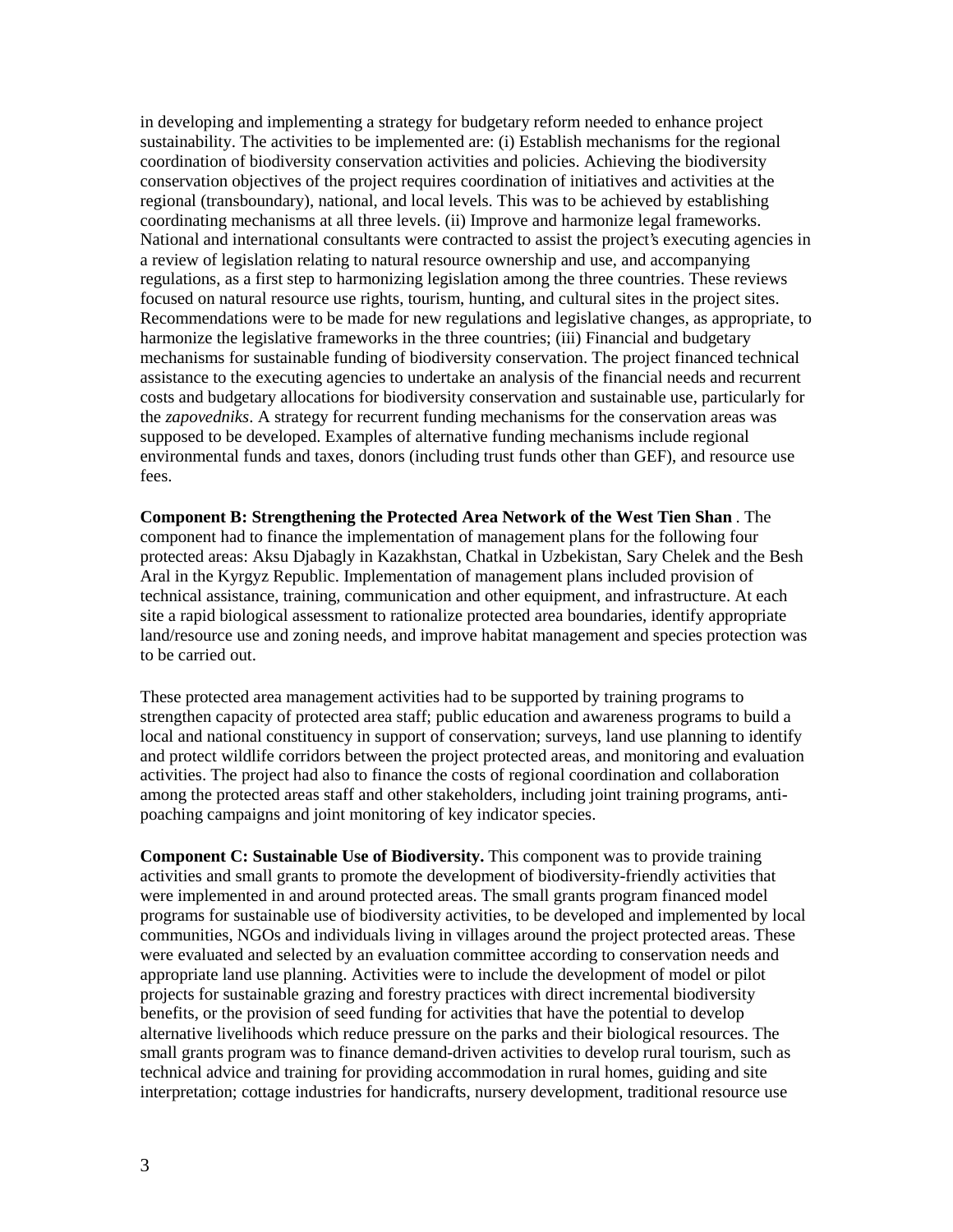practices, renewable energy projects (photovoltaic systems) and appropriate animal husbandry programs.

**Component D: Strengthening of the local and national capacity** . The component had to provide professional development, education and training programs to build the necessary capacity for: (a) protected areas management; (b) conservation field skills; (c) public awareness; (d) project management skills; (e) business management; and (f) training of trainers and maintaining a trainer network. The project provided opportunities for regional training, workstudy visits, and exchange of regional expertise. The training program was to support implementation of other project components.

**Component E: Public participation in biodiversity conservation.** The component had to finance the participation of local communities in habitat restoration and reforestation in areas adjoining the protected areas. Priority had to be given to areas that function as wildlife corridors, or are otherwise important for biodiversity conservation. In order to reduce pressure on local forests for fuel wood, the component had to support a study on alternative energy sources and potential financing for its implementation. This component was supposed to be complemented by activities financed under the small grants program.

**Component F: Project management.** The component had to finance operating costs of a Regional PIU (RPIU) and National PIUs (NPIUs), under the direction of the responsible line Ministries. For each country, a National Director (ND) from the Ministries/State Committee is to direct the implementation of national project activities. The ND is to be advised by a National Supervisory Committee, and was responsible to appoint key staff of the NPIU. The PIU was headed by the Project Manager (PM), who was responsible for the day-to-day management of the PIU, including staff/consultant selection and performance, coordination of technical work, and reporting and reviewing of work in progress. A Regional Project Implementation Unit (RPIU) located in Bishkek had to manage implementation of the Kyrgyz national components of the project and the regional components. The RPIU was advised by a Transnational Steering Committee. The RPIU coordinated the activities of each NPIU and managed the Special Account.

The NPIUs and RPIU were responsible for contracting for the delivery of goods, works, and consultant services to implement the project. Under the direction of the National Directors, the PIUs contracted: (i) firms and individuals to carry out consulting and other technical assistance services; (ii) individuals and firms for works/ infrastructural improvements to the *zapovedniks*; and (iii) suppliers for the delivery of goods.

#### **1.6 Revised Components**

After the Mid Term review, Components C and E were merged (Public Participation in Biodiversity and Sustainable Use of Biodiversity). Indeed it was planned from the beginning that most activities under the two components would be implemented through the Small Grant Program. However the total allocation for the Small Grant Program was lower than the total of the two components because some funds were redirected to Component B to finance additional infrastructure and equipment for protected areas.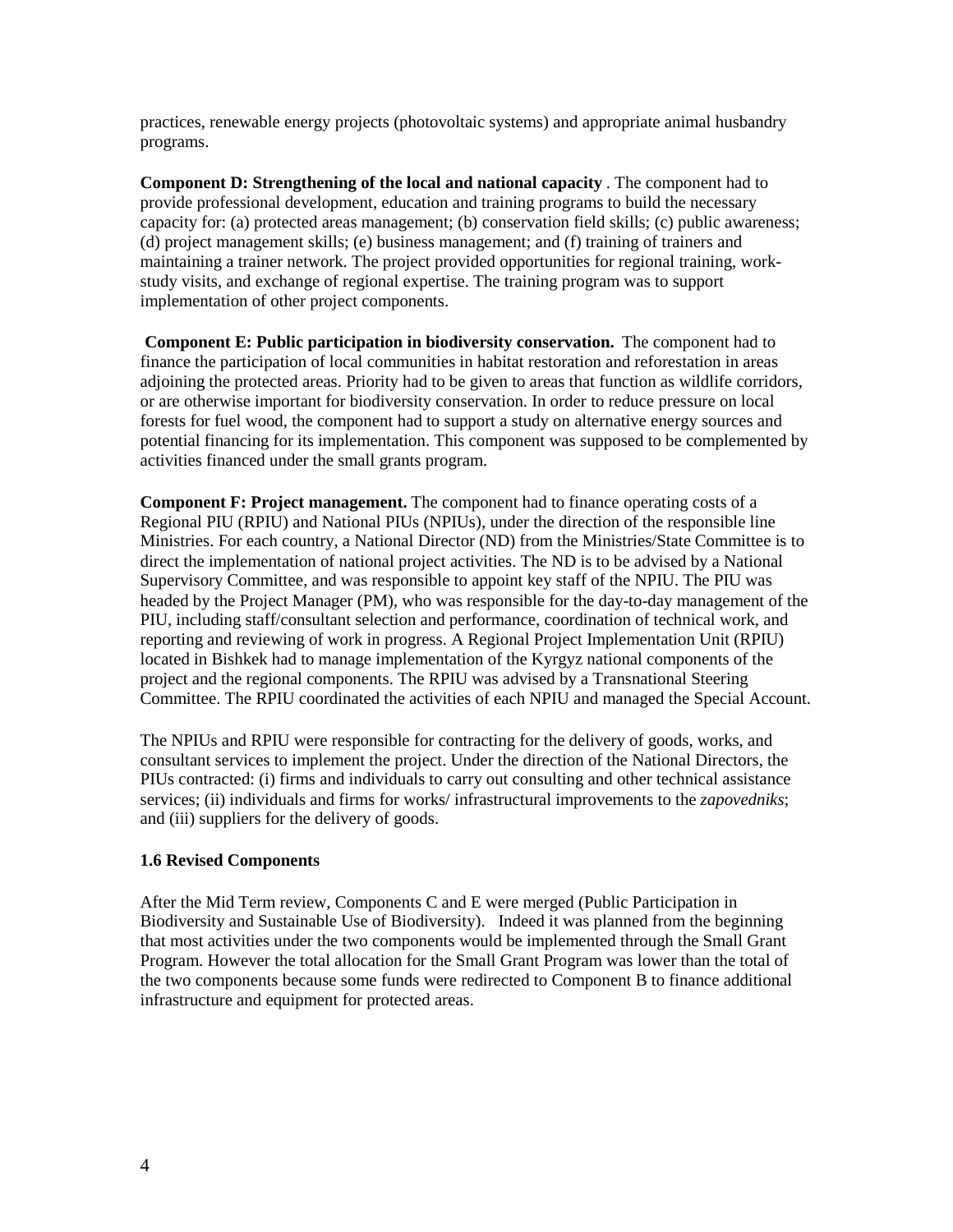#### **1.7 Other significant changes**

*(in design, scope and scale, implementation arrangements and schedule, and funding allocations*

The project implementation period was extended by two years. This was mostly a consequence of the difficulty to start a new operation in three new countries, with cumbersome and different implementation procedures.

Also, counterpart funding was reduced from the initial \$2.0 million to around \$0.9 million. The Kyrgyz Republic faced particularly strong financial difficulties which were not anticipated and accounted for at project design. The other two countries reduced their contribution to maintain a balance rather than stepping in to help.

#### **2. Key Factors Affecting Implementation and Outcomes**

#### **2.1 Project Preparation, Design and Quality at Entry**

*(including whether lessons of earlier operations were taken into account, risks and their mitigations identified, and adequacy of participatory processes, as applicable)* 

Quality at entry was satisfactory and allowed the project to achieve globally relevant objectives. However some project objectives and indicators may have been over-ambitious. This reflects the overall very positive prospects for the region at the time of project preparation (1998-1999). Expectations were later reduced due, inter alias, to significant financial and political difficulties in the Kyrgyz Republic, to the pace of reforms in Uzbekistan, and the alternating relationships among the three countries.

An important lesson from the Aral Sea Regional Project was key to allowing a successful project implementation. Project implementation arrangements, even though somehow cumbersome, allowed maintaining a sufficient level of commitment from all three countries. The experience of the Aral Sea project had proven that adopting a fully integrated regional approach does erode commitment at the national level (principle of subsidiarity). Instead the mixed implementation arrangements adopted by this project allowed for agreeing on a common strategy at regional level leaving its implementation at national level when possible. The project had a Transnational Steering Committee (TSC) and three National Steering Committees (NSC), with strategic functions, in parallel to a Regional Project Implementing Unit (RPIU) and three National Implementing Units (NPIUs). The committees were not permanently staffed, but just met regularly to provide a strategic guidance to the project. Only the four PIUs were permanently staffed and the division of responsibility along national lines allowed national implementation within a commonly agreed strategy. The coordination role of RPIU allowed reconciliation of issues raised across NPIUs in relation to methodological aspects, nature reserve objects selection, structure and content of the Bioregional Plan, and necessary activities in preparing research activities, as well as preparing workshops and TSC meetings. The RPIU was often able to help reaching an agreement among NPIUs.

A design weakness was the Environmental Category classification (OD 4.01). The Project was designated as EA Category C, but in fact included elements which would seem more appropriate for Category B, including civil works inside Protected Areas, expansion and creation of new Protected Areas, and activities such as construction of small dams under the Small Grants Program. Given the environmental nature of this project, this is somehow surprising.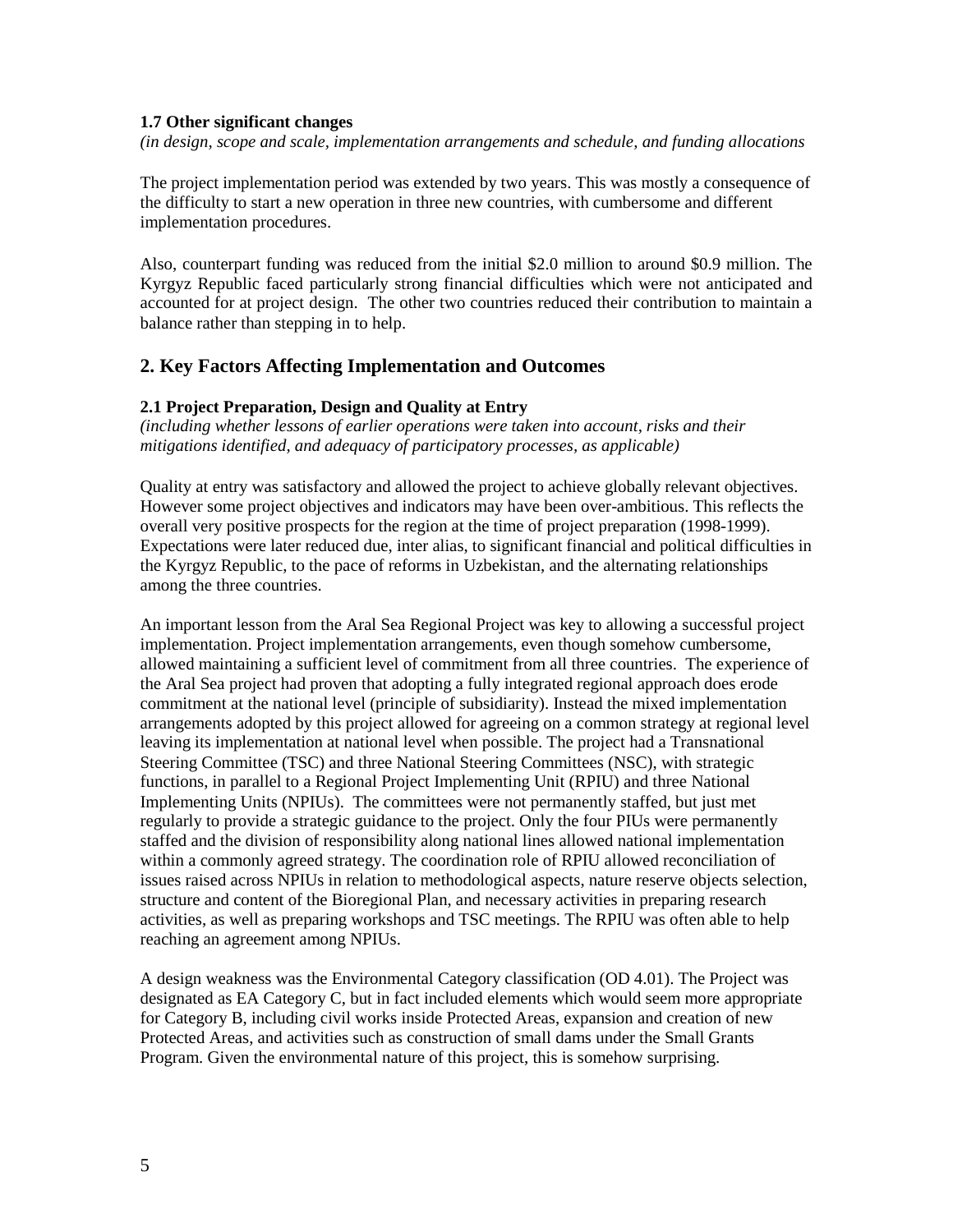#### **2.2 Implementation**

*(including any project changes/restructuring, mid-term review, Project at Risk status, and actions taken, as applicable)* 

Some factors outside the control of governments or implementing agencies affected project performance. Particularly the relationships among the three recently independent countries did not always develop in the harmonious way as anticipated at project appraisal. Tensions among the three countries were caused by many factors, including a very different development pace and tensions for the management of an important natural resource, water. This eroded the interest in regional coordination and may have limited achievements in this area.

Approval of legislation is under parliamentary control. In theory the Governments do not have control over this process. Although this may not be fully true in practice, it has been used as a justification for the delays in the approval process of some laws. Also the level of administrative requirements in Uzbekistan (such as contract registration, rigid limits in cash payments, etc.) created serious difficulties to the implementation of project activities. Therefore implementation in Uzbekistan was slower and more costly than initially planned.

A positive role in achieving the stipulated goals was played by international consultants and the WB missions. Their recommendations, based on international experience, were complemented with locally accrued experience, and allowed to make timely corrections in project activities.

The merging of component E (Public Participation in Biodiversity Conservation) with Component B (Strengthening the Protected Area Network of the West Tien Shan) significantly reduced the scope of Public Participation in Biodiversity Conservation, since the Small Grant Program invested only around \$0.6 million against the \$2.8 million planned for component E. Funds allocated for this component have been reallocated for other activities, particularly the creation of new Protected Areas.

#### **2.3 Monitoring and Evaluation (M&E) Design, Implementation and Utilization**

The design of the monitoring and evaluation system lacked specific targets and was somehow overly complex, leading to limited utilization during project implementation. For instance, the project document has 15 key indicators for the "main global objective' but without any numeric target. This was also consequence of the limited attention provided to M&E at the period of project approval, in 1999.

The use of the IUCN Protected Areas management effectiveness score cards allowed an important quantification of project effects on the management of protected areas. The project effects on the management of protected areas were assessed by independent international experts who used IUCN protected areas management effectiveness score cards. See table 1 in chapter 3.1 (a) for improvements during project implementation.

#### **2.4 Safeguard and Fiduciary Compliance**

*(focusing on issues and their resolution, as applicable)*

During the Mid Term Review, the Environmental Assessment (OD 4.01) of the project was rated unsatisfactory. This because the Project was designated as EA Category C, but in fact includes elements which would seem more appropriate for Category B, including civil works inside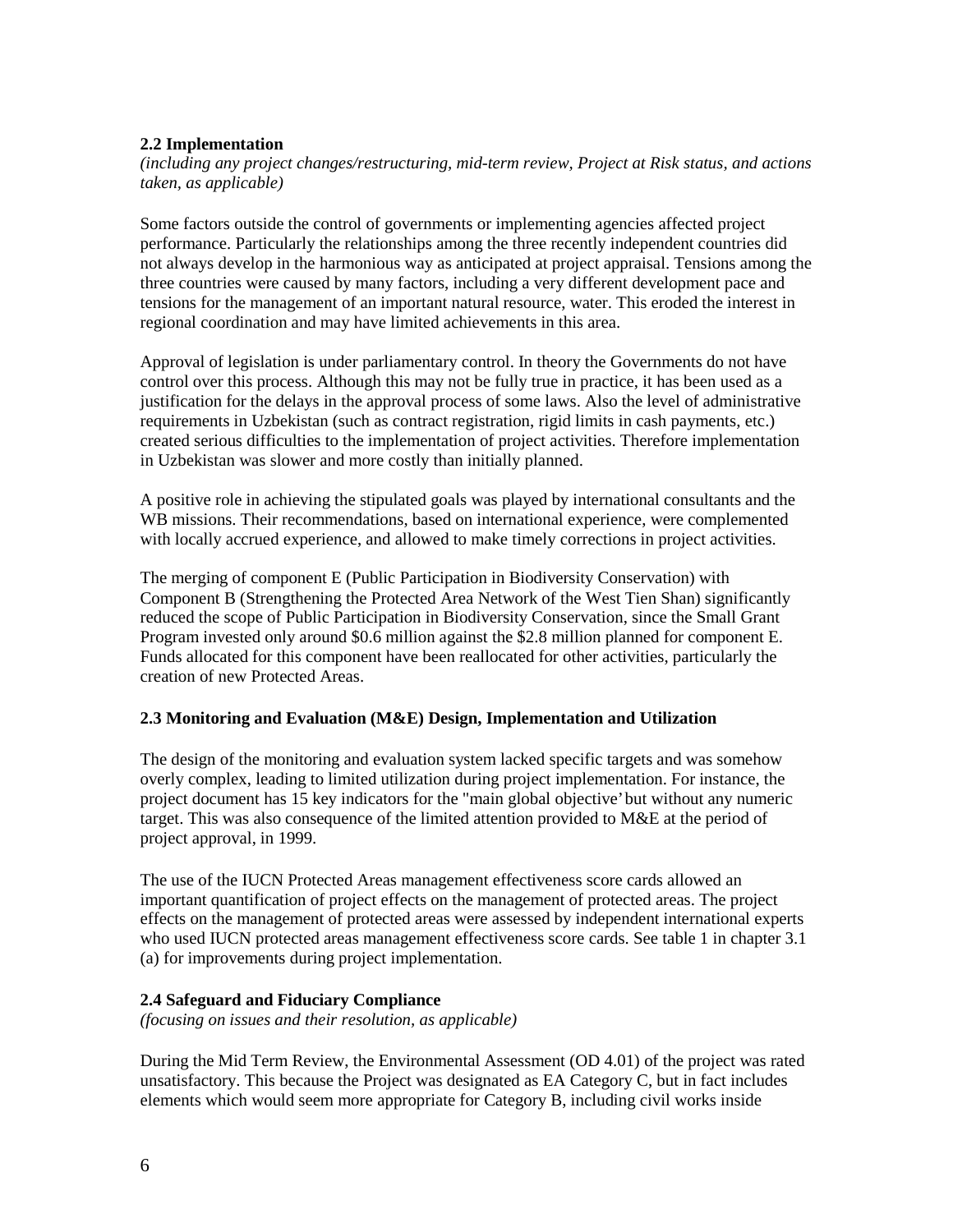Protected Areas, expansion and creation of new PAs, and activities such as construction of small dams under the Small Grants Program. The Small Grant Program (SGP) Operations Manual includes environmental screening, but it is not clear how effectively this has been done. For civil works in the PAs, Executing Agencies have been following environmental screening requirements according to the national laws, but these have not been submitting EAs to WB for review, as called for in the Project Document. Similarly, social assessments have been carried out prior to expansion and creation of PAs, in accordance with local procedures, but had not been submitted to the WB for review. Steps to address these issues were taken, such as retroactive review of the reports from the nationally mandated procedures.

Later on during 2004 a few sample retroactive Environmental Impact Assessments were carried out and an agreement was reached regarding procedures for giving greater attention to environmental screening for SGP small projects. On this basis, the project compliance EA rating is restored to satisfactory.

#### **2.5 Post-completion Operation/Next Phase**

*(including transition arrangement to post-completion operation of investments financed by present operation, Operation & Maintenance arrangements, sustaining reforms and institutional capacity, and next phase/follow-up operation, if applicable)* 

The Governments of the three countries expressed on various occasions their strong interest for a follow-up operation. On one side, this is the result of the Governments' appreciation for the results achieved during the first phase. On another side, this may also be a consequence of their concerns regarding sustainability of the project activities. This greatly varies from country to country: given the availability of public budget in Kazakhstan, the sustainability here is very likely. The Kyrgyz Republic is at the opposite extreme, where the very limited availability of financial resources does create an important obstacle to the sustainability of project achievements. The follow-up phase intends to further develop approaches to provide a constant flow of funds for project activities, such as nature-based tourism, and also develop new approaches, such reforestation and consequent carbon sequestration and trade in the Kyrgyz Republic. The last approach may allow a constant annual revenue of more than US\$400,000 to the Kyrgyz Republic alone.

The potential for a follow-up operation has been used to leverage more commitment on the conclusion of the process to agree on the Regional Biosphere reserve. Nonetheless, this target has not yet been achieved since the legal document is under procedure of agreeing it between the three countries. However this should not be considered as a cause for disengagement from the continued dialogue on such an issue. Achieving institutional change does often require a long engagement period.

#### **3. Assessment of Outcomes**

#### **3.1 Relevance of Objectives, Design and Implementation**

*(to current country and global priorities, and Bank assistance strategy)*

Project objectives were consistent with the Bank's strategies to assist the Governments of the three countries, which targeted (i) poverty reduction through integrated rural natural resources programs and (ii) development of environmentally sustainable policies to contribute to sustainable development.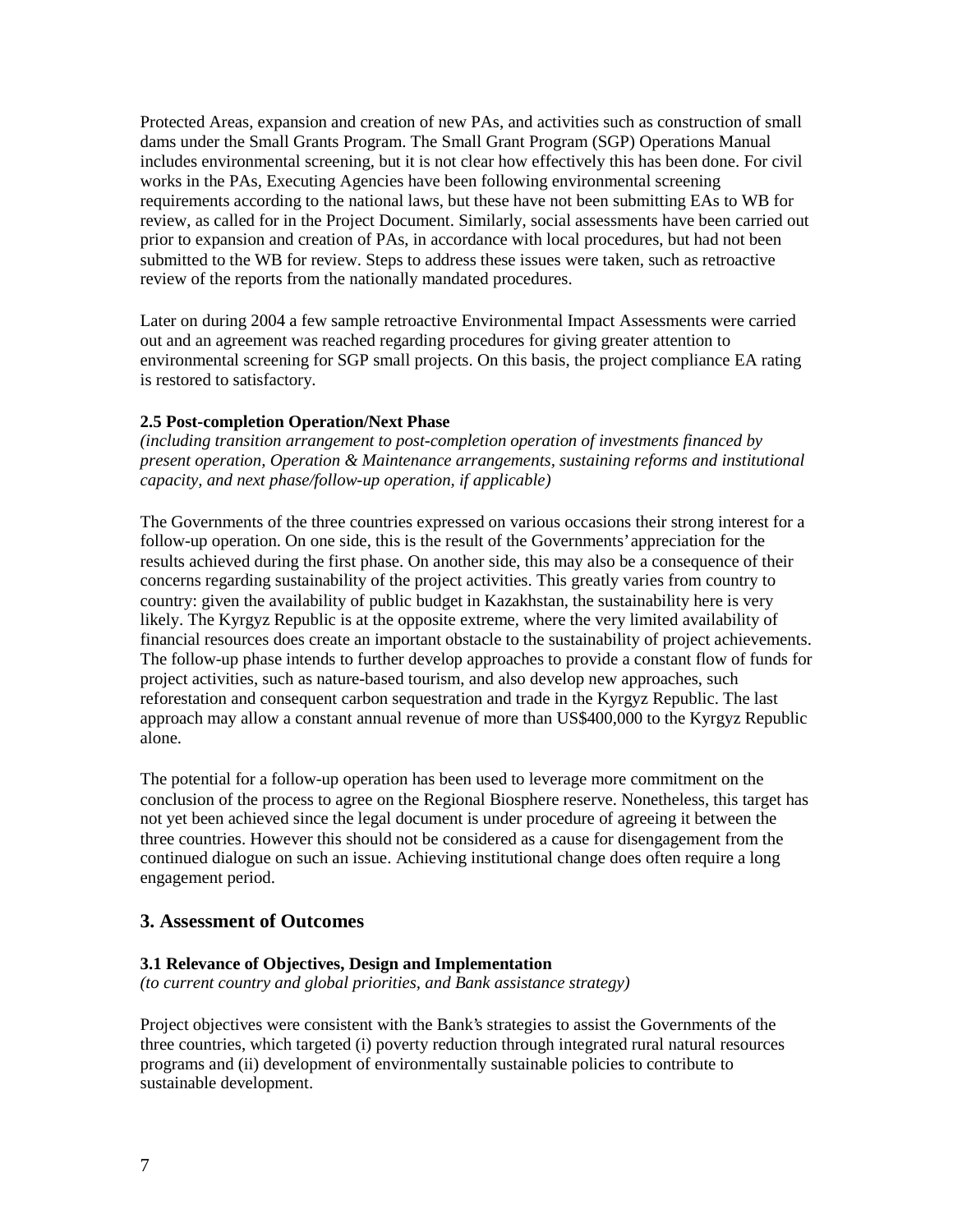Project objectives were also consistent with the GEF Operational Strategy and with the Operational Programs on Forest and Mountain Ecosystems.

Finally, project objectives were highly justified since the dismantling of the Soviet Union created new borders among the three republics which required a special effort to develop new mechanisms of transboundary cooperation. Also, during the hardship caused by the transition, environmental issues received particularly low priority. As a consequence the protected areas network decayed due to the lack of financing, and the ecosystem and biodiversity of the region were threatened. The project played an important role in mitigating such acute problems.

#### **3.2 Achievement of Global Environmental Objectives**

*(including brief discussion of causal linkages between outputs and outcomes, with details on outputs in Annex 2)*

The project outcome is assessed as satisfactory since the most important project objectives have been achieved

#### *(a) Strengthen and expand the zapovednik (strict nature reserves) network in the West Tien Shan (WTS) to conserve unique plant and animal communities, including wild relatives of domesticated species*

As the table below shows, the area under protection increased by 183%, while the management effectiveness was increased by 28%. Four new strict nature reserves (*zapovedniks*) and one new natural park were created under the project, while no other *zapovednik* was created in the three countries in the same period. These new reserves were created according to a bio-regional plan.

| Table 1 – I Folected Areas Strengthened and Expanded |                       |            |               |
|------------------------------------------------------|-----------------------|------------|---------------|
|                                                      | <b>Before project</b> | At project | <b>Change</b> |
|                                                      |                       | closing    |               |
| Area under protection(Km2)                           | 2,067                 | 5,852      | $+183%$       |
| Number of PAs                                        | $\overline{4}$        | 9          | $+125%$       |
| <b>IUCN</b> Protected Area management                | 60                    | 77         | $+28%$        |
| effectiveness score card*                            |                       |            |               |
| PA coverage of vulnerable flora and                  | 25-30%                | 40-45%     | $+55\%$       |
| fauna in WTS                                         |                       |            |               |

## **Table 1 – Protected Areas Strengthened and Expanded**

\*Before project rating was assessed in 2002 by Ron Petocz (before most project activities) and was assessed again in 2005 by Natalia Danilina (IUCN deputy chair for Eurasia region). See Annex 2 for a detailed description of the score-card ratings.

Significant investments in infrastructure allowed for very tangible benefits such as improved facilities for PA staff, including offices, "cordon" houses (rangers' houses along the protected areas borders), a small nature museum in each country, road rehabilitation, procurement of vehicles, equipment and outfit for rangers, horses, communication equipment, and a micro hydropower plant in Sary Chelek. All of this, combined with training and management plans, has significantly improved the management of protected areas, as revealed by an increase of 25% in terms of IUCN management effectiveness score card during the last 3 years of project implementation.

This increased countries' capacity for conservation of unique ecosystems and diversity of species in WTS (see detailed outputs of component 2 below).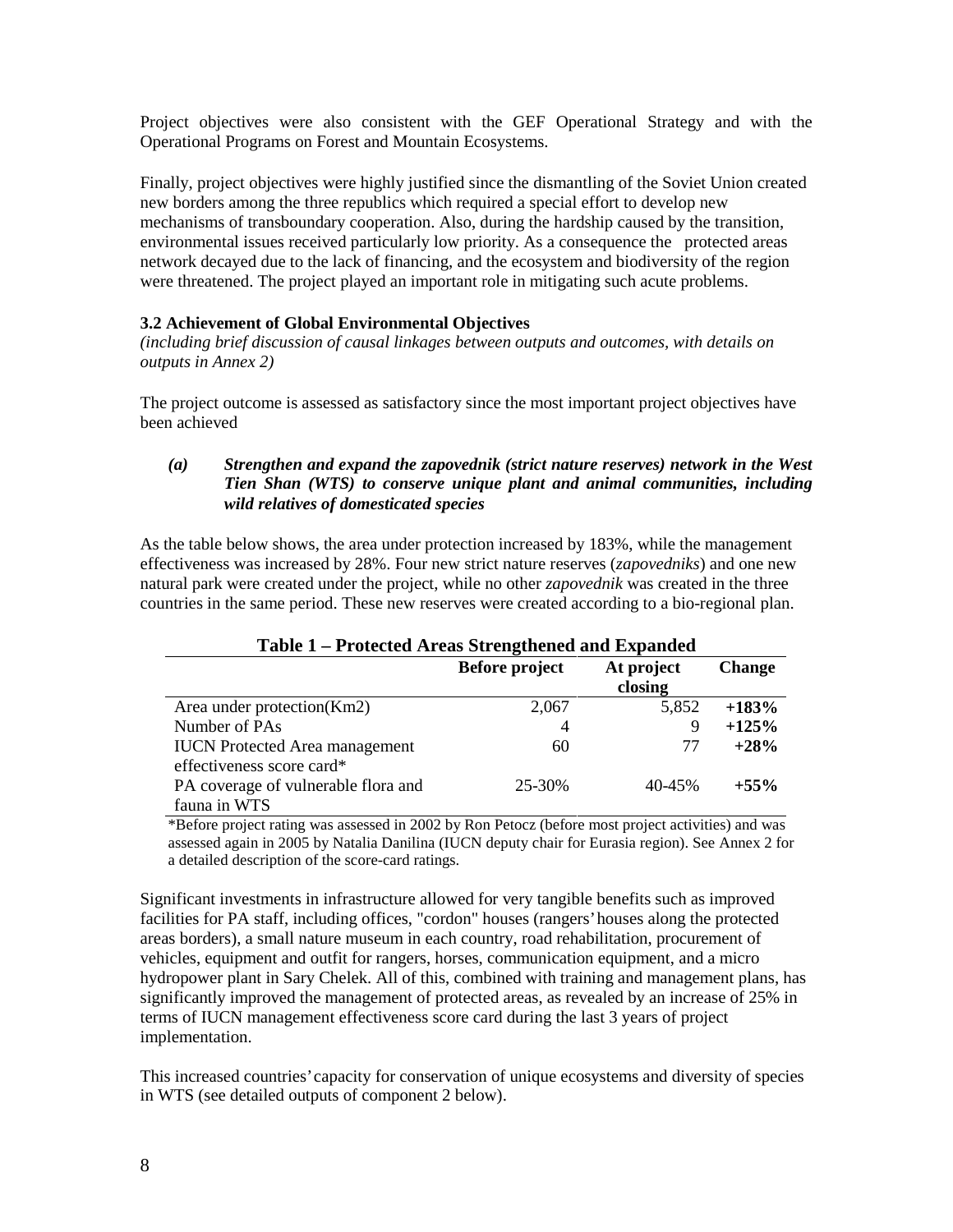#### *(b) Identify alternative and sustainable income-generating activities for local communities and other stakeholders to reduce pressure on the zapovedniks and their biological resources*

The Small Grants Program contributed to test environmentally friendly activities and alternative income generative activities to reduce pressure on biological resources. Small grants were pivotal to changing the attitude of local communities to biodiversity conservation: until this program, those communities saw the reserves as only a limit to their regular activities. Small grants were the first benefits that *zapovedniks* brought them. This contributed to behavioral change, as detected by an independent evaluation. It also achieved improved natural resources management, as in the case of improved pasture management. It is however less clear whether these small grants contributed to reducing pressure on biological resources.

However the project may have excessively concentrated its effort inside the *zapovedniks*, and it could have done more in areas among *zapovedniks*. In fact when funds were re-allocated from Component E (Public participation in biodiversity conservation), the level of investment outside protected areas has been reduced. The project could also have done more in terms of promoting the region in terms of nature based tourism. Both shortcomings represent a missed opportunity. However, from a different point of view, this concentration inside protected areas, reduced the risk of dispersing limited resources in excessively large areas.

#### *(c) Strengthen local and national capacity through education and training;*

Nature reserves staff were trained in biodiversity monitoring techniques, management plan development and implementation, legislative framework, laboratory equipment use, information technology, Geographical Information Systems and map interpretation, video and photo equipment, etc. The regional seminars maintained or developed professional relationships and exchanges among the researchers and inspectors of the three countries. Relationships with universities and educational centers were developed.

#### *(d) Raise public awareness of biodiversity values and increase participation in biodiversity*

The project published periodical informational bulletins in Russian and English. More than 100 different books, brochures, leaflets, posters, and calendars were developed and distributed at workshops, conferences, universities. The project also produced informational and popular scientific video films about biodiversity of the WTS. Moreover the *Zapovedniks* conducted several public awareness activities with local communities such as the March of Parks, Tulips' Day, and Birds' Day. These activities were carried out together with the representatives of local authorities, NGOs, environmental and educational agencies, local communities and mass media. Also, the small grants contributed significantly to increase public awareness about biodiversity in those communities adjacent to the nature reserves. According to an independent evaluation carried out in 2005, 66% of direct beneficiaries perceived a change in attitude toward the environment, while 40% non direct beneficiaries perceived the same change. Also, 44% of surveyed residents took part in meetings and seminars.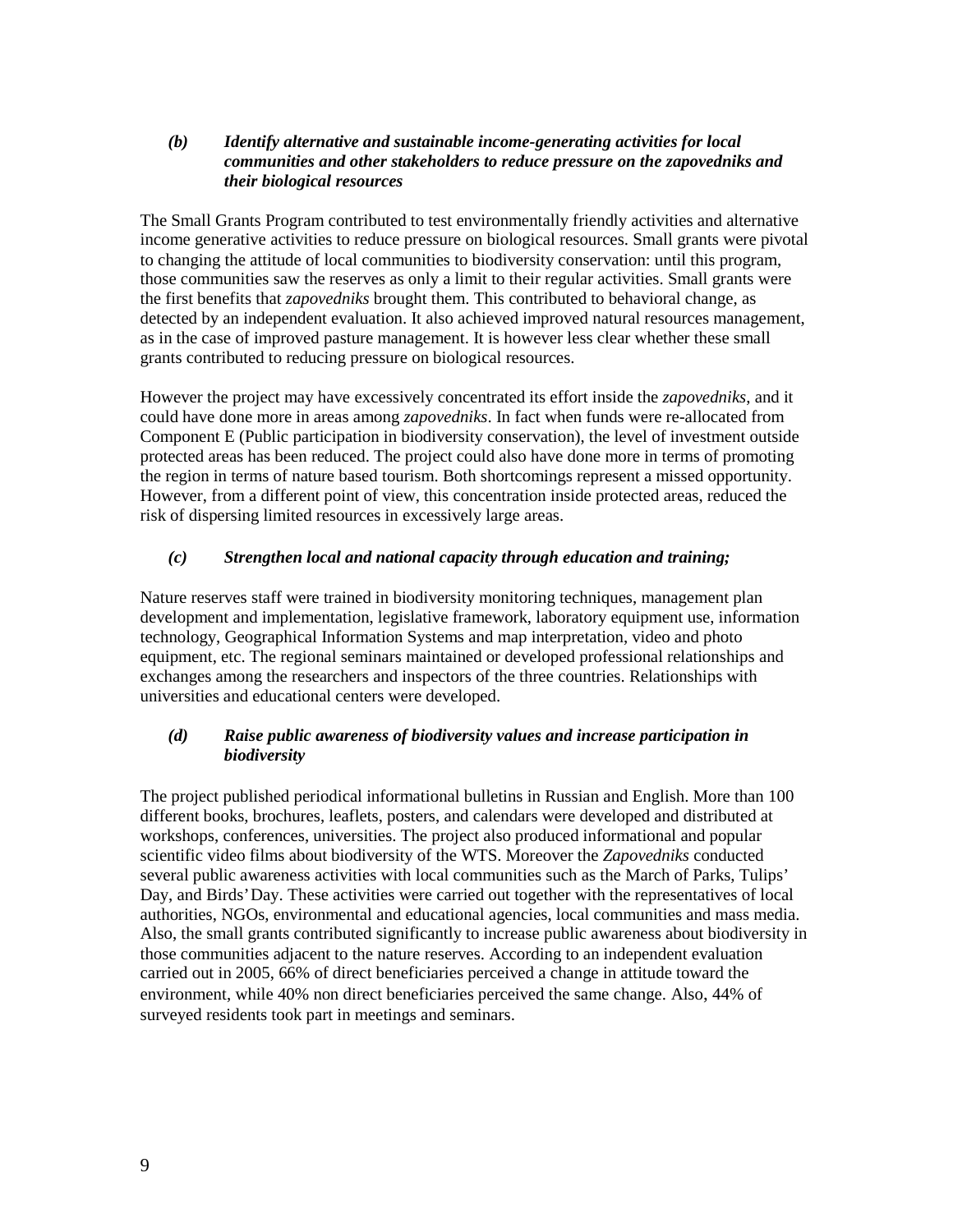#### *(e) Conservation*

Monitoring occurrence of protected species in PAs and adjacent areas proves a clear growth of biodiversity thanks to active project interventions from the year 2000 to 2004. The table below demonstrates the restoration and growth data by showing the change of occurrences in the territory of PAs for those species that inhabit more than one nature reserve. The average growth has been between 9 and 45% while in some specific reserves growth has been up to 250 percent.

|                | <b>Nature</b>  | 2000               | 2004               |                |
|----------------|----------------|--------------------|--------------------|----------------|
| <b>Species</b> | <b>Reserve</b> | <b>Occurrences</b> | <b>Occurrences</b> | Change $(\% )$ |
| Roe            | Sary-Chelek    | 8                  | 27                 | 238            |
|                | Besh-Aral      | 34                 | 42                 | 24             |
|                | Chatkal        | $\overline{2}$     | 7                  | 250            |
|                | Aksu-          |                    |                    |                |
|                | Djabagly       | 91                 | 120                | 32             |
| sub-total      |                | 135                | 196                | 45             |
| <b>Ibex</b>    | Sary-Chelek    | 205                | 209                | 2              |
|                | Besh-Aral      | 300                | 460                | 53             |
|                | Chatkal        | 352                | 400                | 14             |
| sub-total      |                | 857                | 1069               | 25             |
| Wild boar      | Sary-Chelek    | 76                 | 79                 | 4              |
|                | Chatkal        | 50                 | 55                 | 10             |
|                | Aksu-          |                    |                    |                |
|                | Djabagly       | $\overline{2}$     | 5                  | 150            |
| sub-total      |                | 128                | 139                | 9              |
| Stone marten   | Sary-Chelek    | 24                 | 35                 | 46             |
|                | Besh-Aral      | 117                | 153                | 31             |
| sub-total      |                | 141                | 188                | 33             |

The frequency of occurrence was considered as a more suitable indicator than the estimated number of animals because the latter would require a longer period of observation. If animals are not disturbed or less disturbed inside a reserve, they are quiet and it is therefore possible to see them at a short distance. This is a good indicator of the level of protection. From this point of view, Aksu-Djabagly and Besh-Aral were considered as the safest. Ibexes and bears could be approached at half the distance than before the project.

#### *(f) Establish regional (Transnational) coordination and cooperation mechanisms for biodiversity conservation activities to strengthen zapovednik management and wildlife protection and prevent the fragmentation of habitat corridors*

The project contributed to draft an Interstate Agreement for the establishment of the transboundary 'Western Tien Shan Biosphere Reserve'. This activity was jointly carried out with a TACIS project. The three project implementing agencies expressed their strong willingness to establish the Reserve. However, the agreement to be officially approved needs to pass certain administrative steps necessary in such interstate cases and the draft agreement is still under revision of the three Governments. Kazakhstan recently made some modifications in the agreement text which are under revision of Uzbekistan and the Kyrgyz Republic.

#### *Global environmental objectives:*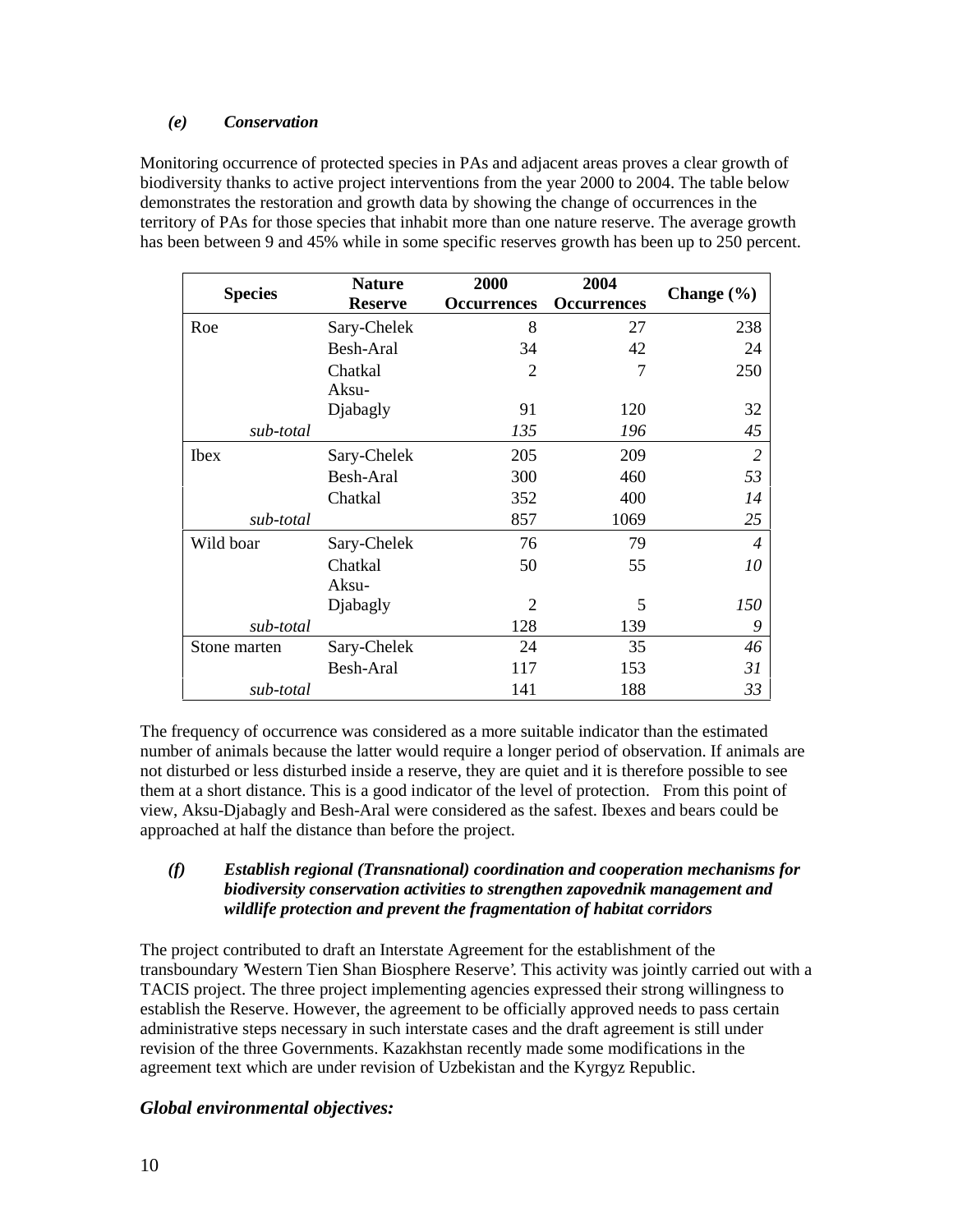*(a) Conserve biodiversity through the implementation of an ecosystem-based management approach that involves the strengthening of zapovednik management systems and the integration of a coordinated management concept across regional, national and local programs*

See point (e) above

#### *(b) Improve knowledge of the distribution and status of rare, endangered and endemic species through targeted surveys to better focus conservation measures*

The project contributed a significant amount of research about status of biodiversity including a common methodology for identification of natural area value, ecosystem definition, and regular monitoring of the status of ecosystems and biodiversity within and outside of the protected areas. This information was the basis of many regional maps used to develop the bioregional plan.

#### *(c) Enhance biodiversity conservation within mountain ecosystems by developing cross-sector multi-use management systems to preserve critical ecosystem*

The project contributed to the development of a bioregional plan which covered also areas between nature reserves where cross-sector activities were implemented, mostly through the small grant program. These contributed to establishment of micro-reserves, feeding grounds for predatory birds (with possibility for tourists to watch them), juniper nurseries, pheasant farms, arrangements for pasture rotation, environmental education, etc.

#### *(d) Promote the protection of ecosystems, natural habitats, landscapes and the in-situ maintenance of viable populations of species by developing sustainable land-use which integrates conservation management between zapovedniks and adjacent forest production units (leshoz) and farming communities*

Under the small grant program, new forested area covering a total of 1,064 hectares and pasture management improvement of 9,292 hectares were piloted.

#### *(e) Increase the awareness of biodiversity conservation and endangered species by the development of training programs and dissemination of information.*

Awareness of biological conservation was achieved through training and dissemination activities and through the small grant program. An independent survey carried out in 2005 revealed that 48% of respondents could notice positive changes in the attitude of the population surrounding the project protected areas to the forests and other nature resources. Interesting to note that 66% of direct beneficiaries perceived a change in attitude toward the environment, while 40% non direct beneficiaries perceived the same change. According to an independent evaluation, 44% of surveyed residents of took part in meetings and seminars.

#### **3.3 Efficiency**

*(Net Present Value/Economic Rate of Return, cost effectiveness, e.g., unit rate norms, least cost, and comparisons; and Financial Rate of Return)* 

No specific efficiency assessment was carried out. However a comparison across the three countries showed higher unit costs in Uzbekistan. A detailed procurement and financial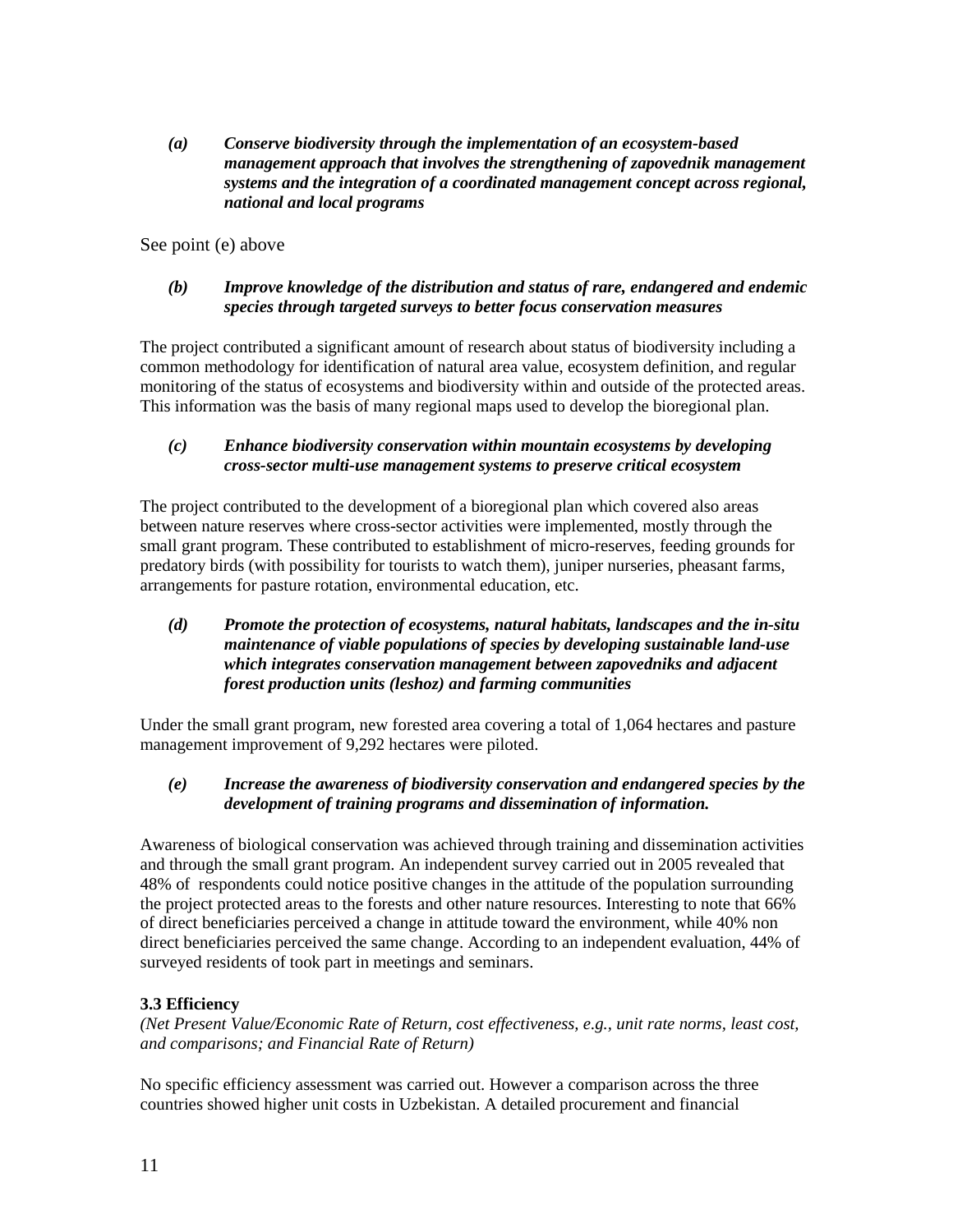management review concluded that this was mostly the consequence of higher transaction costs in Uzbekistan.

#### **3.4 Justification of Overall Outcome Rating**

*(combining relevance, achievement of GEOs, and efficiency)* Rating: Satisfactory

The satisfactory assessment is based on the fact that the main project development objectives have been achieved. Particularly positive is the fact that the area under protection increased by 183%, while the management effectiveness increased by 28% (see Table 1 above). As a consequence, the population of several animal and plant species either increased or was restored to target levels. The increased occurrence of protected species from the year 2000 to 2004 is a reliable evidence of this important achievement, going well beyond the more modest target of "reducing the rate of decline of globally important species" (see Result Framework Analysis). The project helped the countries to agree the joint current and prospective activities to protect the regional biodiversity based on the Bioregional Plan reflecting ecosystem approach.

Although the main objective of the project was achieved, there were also some shortcomings: (i) institutional development: the three countries have not yet been able to finalize the administrative works and establish the regional protected area (the "Western Tian Shan Biosphere Reserve"); (ii) the level of effort to improve conservation in areas adjacent to protected areas was inferior to plans; (iii) attention to promoting the Western Tien Shan territory as an international tourist destination was below plan; and (iv) starting implementation was more demanding than initially planned and therefore an extension of two years was required.

However, the team considers that clear project achievements notably outweigh its shortcomings and therefore assessed the overall project outcome as satisfactory.

#### **3.5 Overarching Themes, Other Outcomes and Impacts**

*(if any, where not previously covered or to amplify discussion above)* **(a) Poverty Impacts, Gender Aspects, and Social Development**

The Small Grant Program (SGP) of the Project contributed to reduce poverty in communities situated in the buffer zones of protected areas in Western Tien Shan. About 75% of beneficiaries of the alternative source of income projects perceive that their financial position improved during the last 3 years thanks also to the SGP. These are small communities which felt penalized by their proximity to the protected areas, because they are not allowed to use the abundant available natural resources (good pastures, wildlife, fruits, medicinal plants, and other). The SGP contributed to reduce their resistance to protection activities, while stressing some benefits that local people may get thanks to their proximity to protected areas (such as increased presence of tourists). This did contribute to reduce local resistance to the conservation efforts.

#### **(b) Institutional Change/Strengthening**

*(particularly with reference to impacts on longer-term capacity and institutional development)* 

The project provided significant legal and management strengthening, as described under outcomes.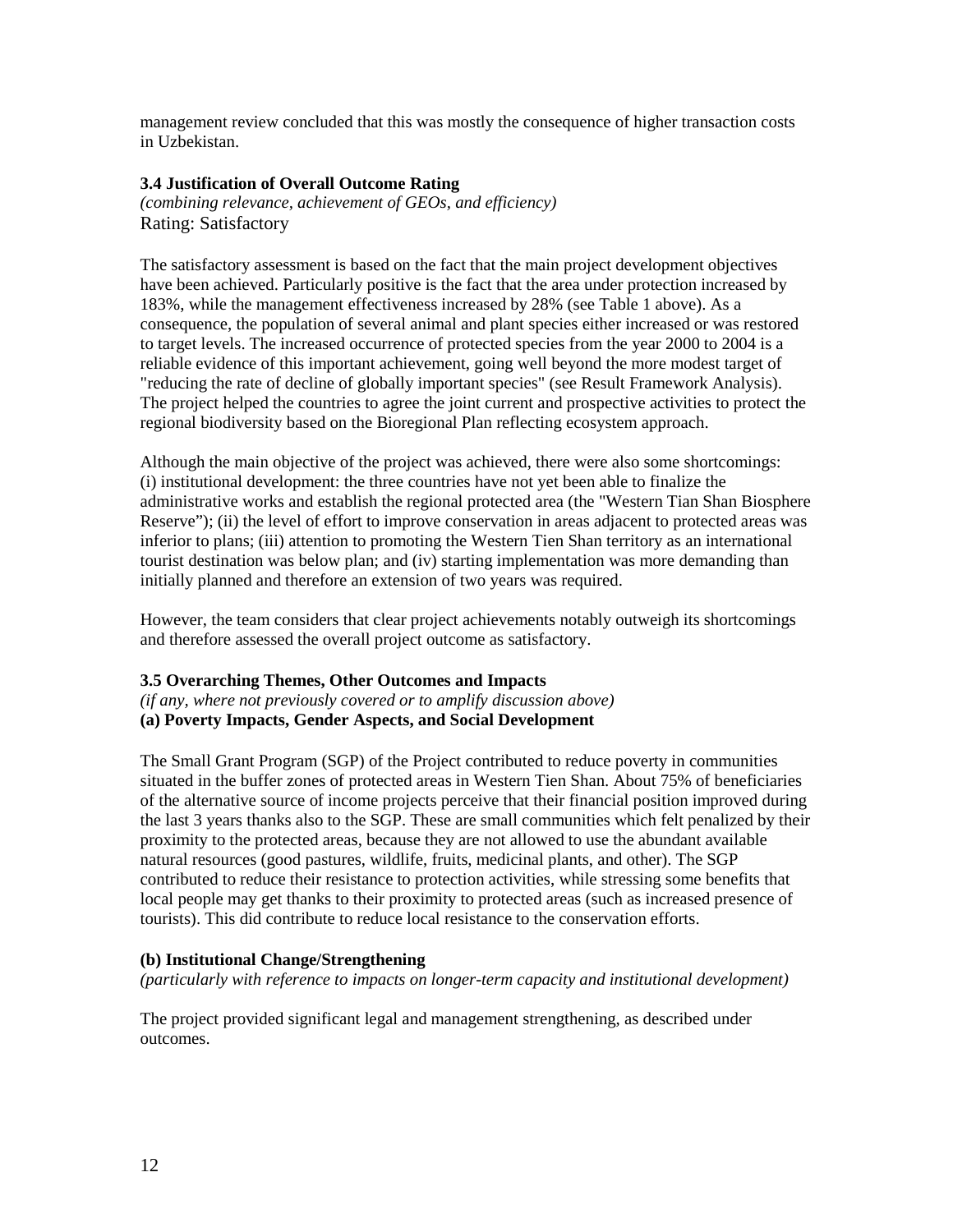#### **(c) Other Unintended Outcomes and Impacts (***positive or negative***)**

None

**3.6 Summary of Findings of Beneficiary Survey and/or Stakeholder Workshops**  *(optional for Core ICR, required for ILI, details in annexes)*

See annex 5.

#### **4. Assessment of Risk to Development Outcome**

Rating: Substantial

The risks that project achievements will not be sustained are substantial. A balanced assessment of risks is challenging because of the important differences in the three participating countries. While Kazakhstan and to a lesser extent Uzbekistan have sufficient financial resources to dedicate to long term objectives such as environmental protection, this is not the case in the Kyrgyz Republic. Due to the important financial difficulties that the Kyrgyz Republic is facing, any long term development activity faces significant challenges. As a consequence the team is proposing a follow-up operation to increase the potentials for financial sustainability of protected areas and involvement of surrounding local communities into nature protection through sustainable use of natural resources including reforestation and community based nature tourism.

#### **5. Assessment of Bank and Borrower Performance**

*(relating to design, implementation and outcome issues)*

#### **5.1 Bank**

#### **(a) Bank Performance in Ensuring Quality at Entry**

*(i.e., performance through lending phase)* Rating: Satisfactory

The Bank's performance during project preparation was satisfactory. The preparation team was competent and balanced, and covered the necessary skills in biodiversity, national policies, legislative framework and institutional arrangements for biodiversity protection, economics, engineering, environment, and social sciences. The extensive experience of the team in preparing and implementing environmental, biodiversity protection and national institutional capacity development projects worldwide was an important factor in the success of the project. The team worked closely with the governments, scientific institutions, NGOs, and contributed to present best practices in prioritizing activities, preparing feasibility studies, designs, EIAs, and institutional arrangements for implementation and procurement. The team prepared excellent terms of reference for the project preparation consultants. Thanks to thorough and detailed preparation of several scientific field expeditions before Grant approval and the design of institutional arrangements for implementation, project implementation proceeded without major hurdles. The project preparation led to additional investment by the TACIS project for improving and harmonizing legislation among the three countries (see cofinancing).

The main shortcomings of project preparation were: (i) lack of specific targets in the monitoring system, probably due to the fact that at the time of project preparation, in 1997, were not yet required ; and (ii) Environmental Assessment classification as "C" (no EA required) while project activities would have required a "B" (partial EA).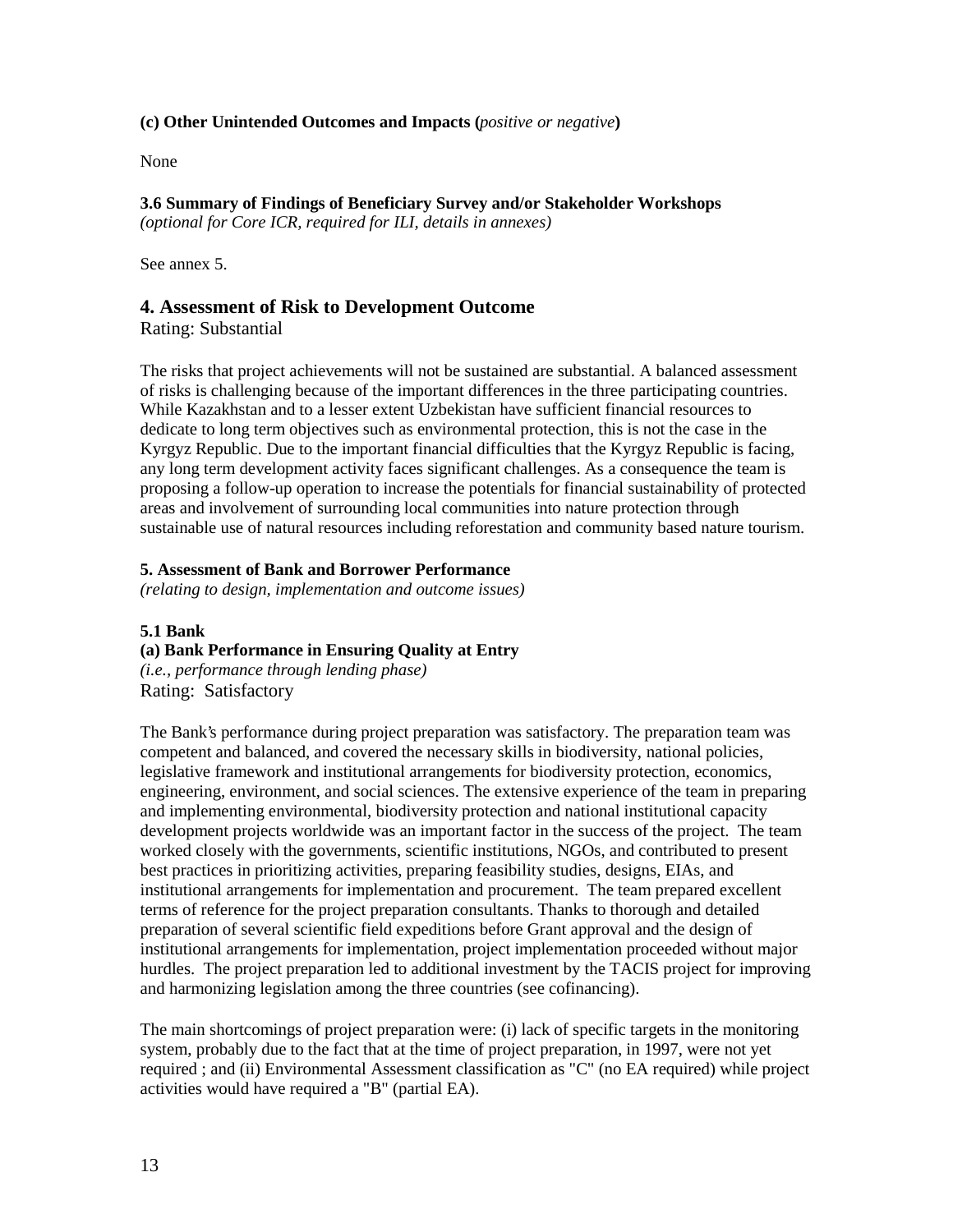#### **(b) Quality of Supervision**

(including of fiduciary and safeguards policies) Rating: Satisfactory

Project supervision was satisfactory. The supervision was based on the standard practice of two supervision missions per year. The missions were staffed with appropriate skills, depending on the project implementation stage and expected issues. Most supervision missions consisted of expertise in natural resources protection, engineering, financial management, procurement, social and environmental, and operational issues. The project's mid-term review conducted with participation of the GEF representatives assessed positively project activities. The Bank responded to the requirements of the Governments quickly in order to resolve issues that may have otherwise created major problems in project implementation, e.g. the need for reallocating funds; currency change (from SDR to USD); and extension of the loan closing date by two years.

During implementation the Bank participated in several Steering Committee meetings and provided useful guidance and technical advice. The Mid-Term Review also introduced some important changes, such as merging Components C and E (Public Participation in Biodiversity and Sustainable Use of Biodiversity). The World Bank also recommended to carry out an independent international assessment of Protected Areas management performance before and during the project according to the IUCN scorecards method. This provided a reliable monitoring indicator. The Bank organized trainings on financial management and procurement issues for the PIUs which facilitated project implementation. It also helped organize tours for to the national parks and reserves in other countries (USA, Russia), and participation and presenting the project's results by the PIUs representatives including scientific consultants at various international conferences.

#### **(c) Justification of Rating for Overall Bank Performance**

Rating: Satisfactory

The Bank's overall performance is rated *satisfactory,* with good project design backed by sound supervision and follow up.

#### **5.2 Borrower**

**(a) Government Performance** Rating: Not Applicable

#### **(b) Implementing Agency or Agencies Performance**

Rating: Not Applicable

Implementing Agency Performance State Agency on Environmental Protection and Forestry (Kyrgyz Republic) Forestry and Hunting Committee, under the Ministry of Agriculture (Republic of Kazakhstan) State Committee for Nature Protection (Republic of Uzbekistan)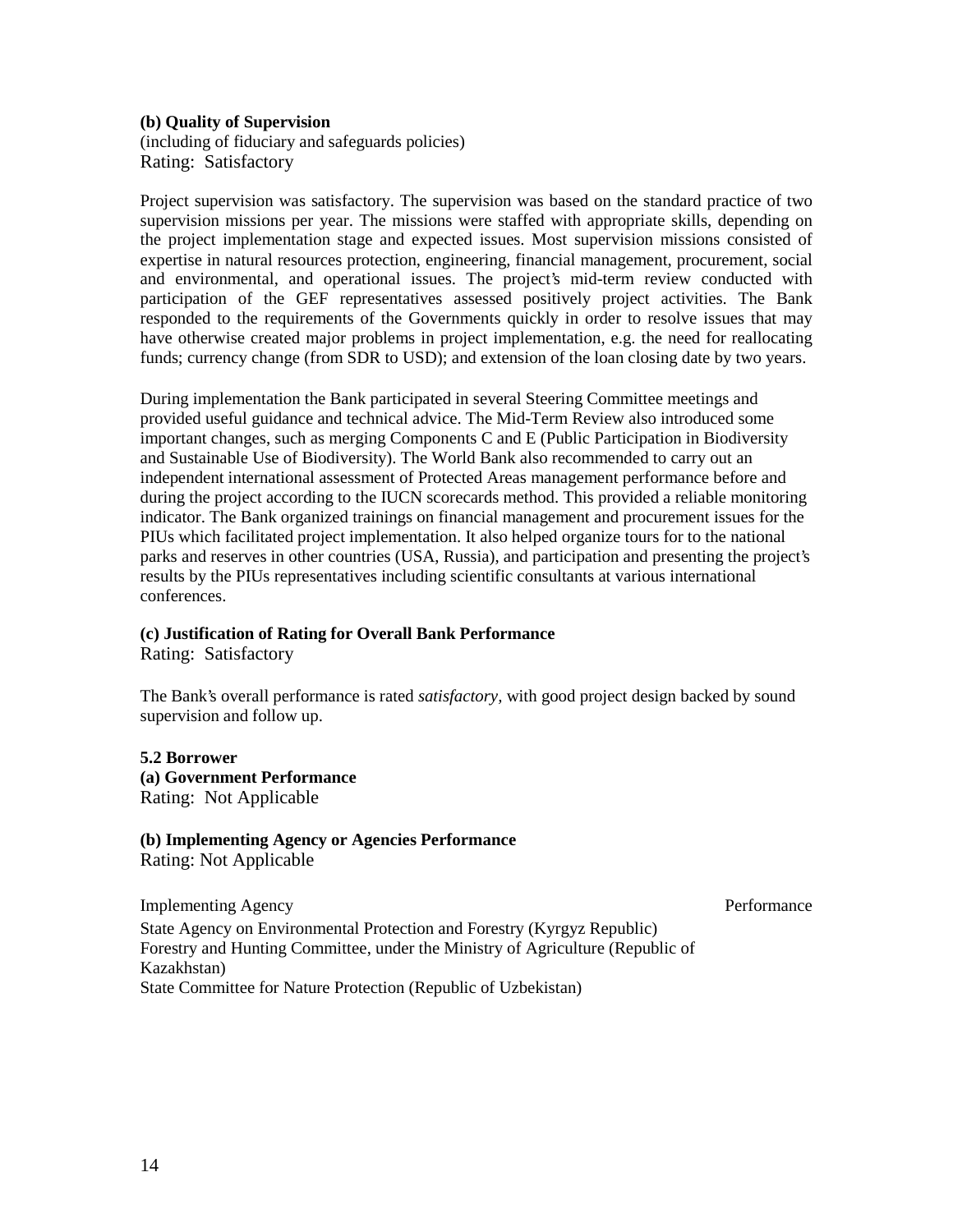## **(c) Justification of Rating for Overall Borrower Performance**

Rating: Satisfactory

The Recipients' participation in project preparation was satisfactory. (Governments and implementing agencies are jointly assessed, thus the separate ratings above are not applicable.) The project was initiated by Kyrgyzstan scientist Professor Shukurov, who sent an application to the GEF on behalf of the environmental NGO "Aleine" in 1994. During 1995-1997 discussions between the WB, Kazakhstan, Uzbekistan and Kyrgyzstan specialists, as well as the British environmental organization FFI (which provided a grant for project preparation) led to signing the project's Grant Agreement between the three countries and the WB in 1999. The project was prepared using the GEF PDF-B grant by specialists on forestry, paleontology, botany, zoology, land tenure, soils, protected areas, sociology, communities' participation, climate, hydrology, legal, cartography, economy, alternative sources of energy, and geo-information systems. In 1997 the three countries have joined the Convention on Biodiversity which was a GEF mandatory condition for the project. In 1998 the three countries and Tajikistan have signed an Agreement on Western Tien Shan Biodiversity Protection Cooperation. Each of the three countries has established National Steering Committees consisting of scientists, NGOs and local governing bodies' representatives, and Environmental Ministries to manage the project. The Transnational Steering Committee was established to coordinate the national project activities. Since 2001 the project cooperated with TACIS project on legal and information-educational issues.

Main shortcomings were: (i) slow decision making in the initial stages of the project, which caused delays in disbursement; (ii) initially the project suffered from delayed availability of counterpart funds mostly by the Kyrgyz Republic and Uzbekistan; and (iii) it was difficult to reach agreement with other Governmental agencies, such as Ministries of Economy, Finance, External Affairs, and Agriculture, and to get them to respond to implementation problems. Most of these shortcomings were addressed later on during project implementation. However initial delays required an extension of two years of project implementation.

#### **6. Lessons Learned**

#### *(both project-specific and of wide general application)*

Regional projects are usually challenging in terms of overall management to sustain ownership and commitment from the individual countries. This requires more time to achieve a consensus when this is essential, as in the case of the tripartite agreement to establish the Transboundary Biosphere. The bulk of these problems were avoided by the implementation arrangements of the project, which allowed for regional strategic coordination but left implementation at national level as much as possible. The National and Transboundary Steering Committees provided the strategic guidance and coordination, while the national PIUs implemented national activities at national level. Only the regional PIU implemented the activities which could have not been implemented at national level, such as coordination meetings, many training activities, communication campaigns, and others.

This was possible also thanks to the common language and common heritage from the Former Soviet Union. Considering other countries, such as China, which also share part of the Tien Shan, may have been an excessive challenge and may not have allowed successful implementation.

The success of regional activities often depends on the adequate contribution of the national structures. Frequently delay of one of the sides delayed execution of all activities. To avoid such problems it is necessary to strengthen the role of Transboundary Steering Committee.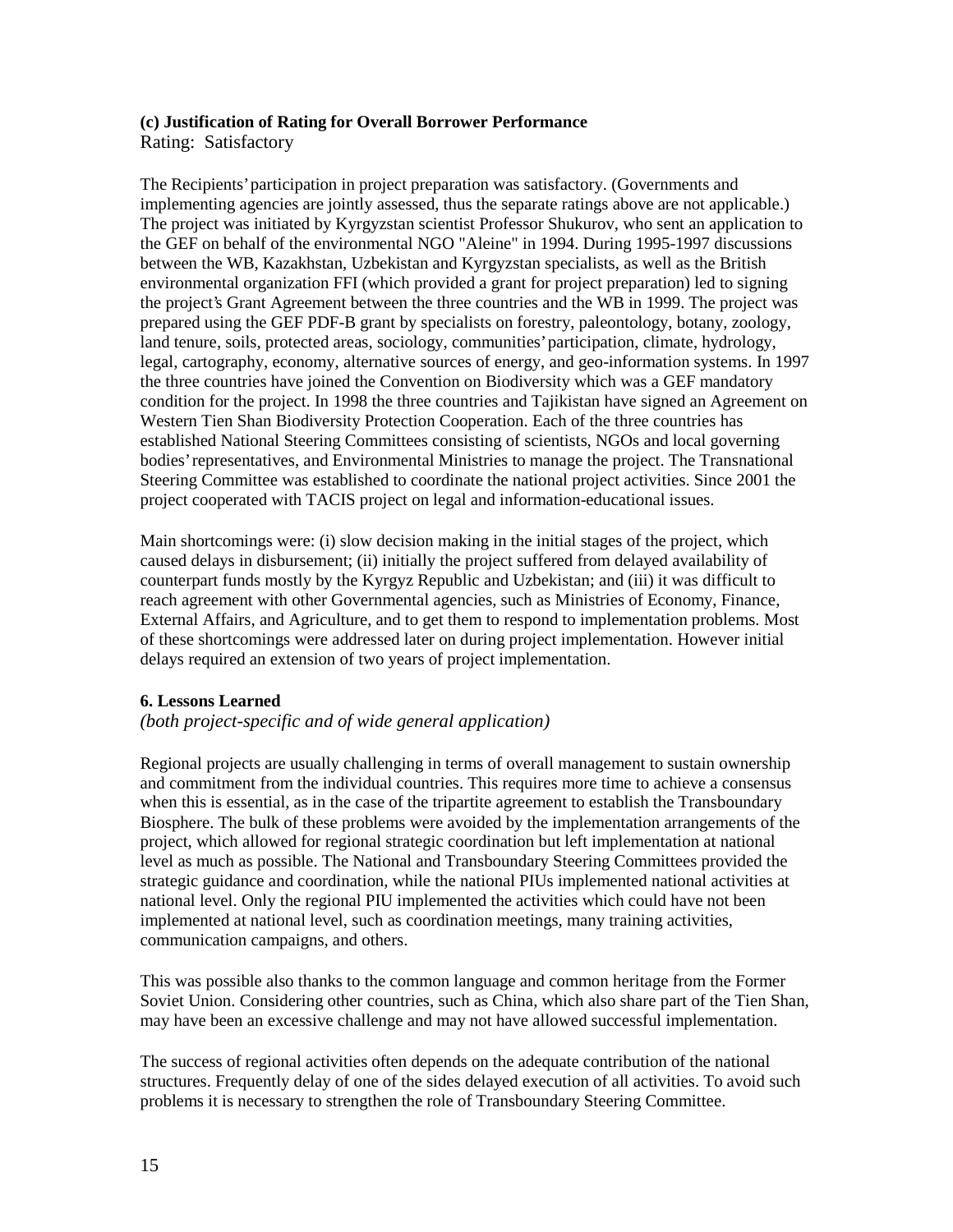The experience gained during implementation of the project demonstrated that biodiversity protection presents lower risk for conflicts between countries in comparison with regional coordination on water resources management.

Although PAs financing in Kazakhstan and Kyrgyzstan increased, weaknesses of protected areas are still evident. Natural reserves need qualified specialists and a possibility to find such qualified specialists is to develop cooperation between PAs with scientific and educational institutions, to attract students for practice in protected areas and to develop voluntary activities. Much more effort to disseminate scientific work in a form that is understandable for the public at large is still required.

Finally, this project proved the difficulty to contribute significant counterpart funds by financially weak countries. The lesson for future operations is that in such cases co-financing may be from donors allocations (e.g., IDA) or though revenue generation mechanisms (e.g., carbon trading).

#### **7. Comments on Issues Raised by Borrower/Implementing Agencies/Partners (a) Borrower/implementing agencies**

All the three implementing agency provided written comments to a draft version of this ICR, which was distributed in Russian during December 2006. All agencies are satisfied with project results, and indeed are asking for a follow-up phase. Even the Ministry of Economy and/or Finance of the three countries did provide official comments, fundamentally agreeing with the substance of this report.

In the opinion of the assessing team, an important reason which generates satisfaction among various agencies of the three countries is the balance between hardware and software aspects of the project: investments in tangible infrastructure (see Table 5 in Annex 2) were matched with investments in technical assistance and training in a way to produce tangible results. This was an important element for project success.

#### **(b) Cofinanciers**

The European Commission Technical Assistance for the Commonwealth of Independent States (TACIS), then Euro-Aid, financed two phases of the Western Tien Shan Biodiversity Preservation project. This was more of a parallel financing rather than co-financing. The TACIS project complemented the GEF funded project in many ways, particularly by focusing on ecotourism and providing assistance to the creation of the Transboundary Bio-Sphere Reserve.

#### **(c) Other partners and stakeholders**

*(e.g. NGOs/private sector/civil society)*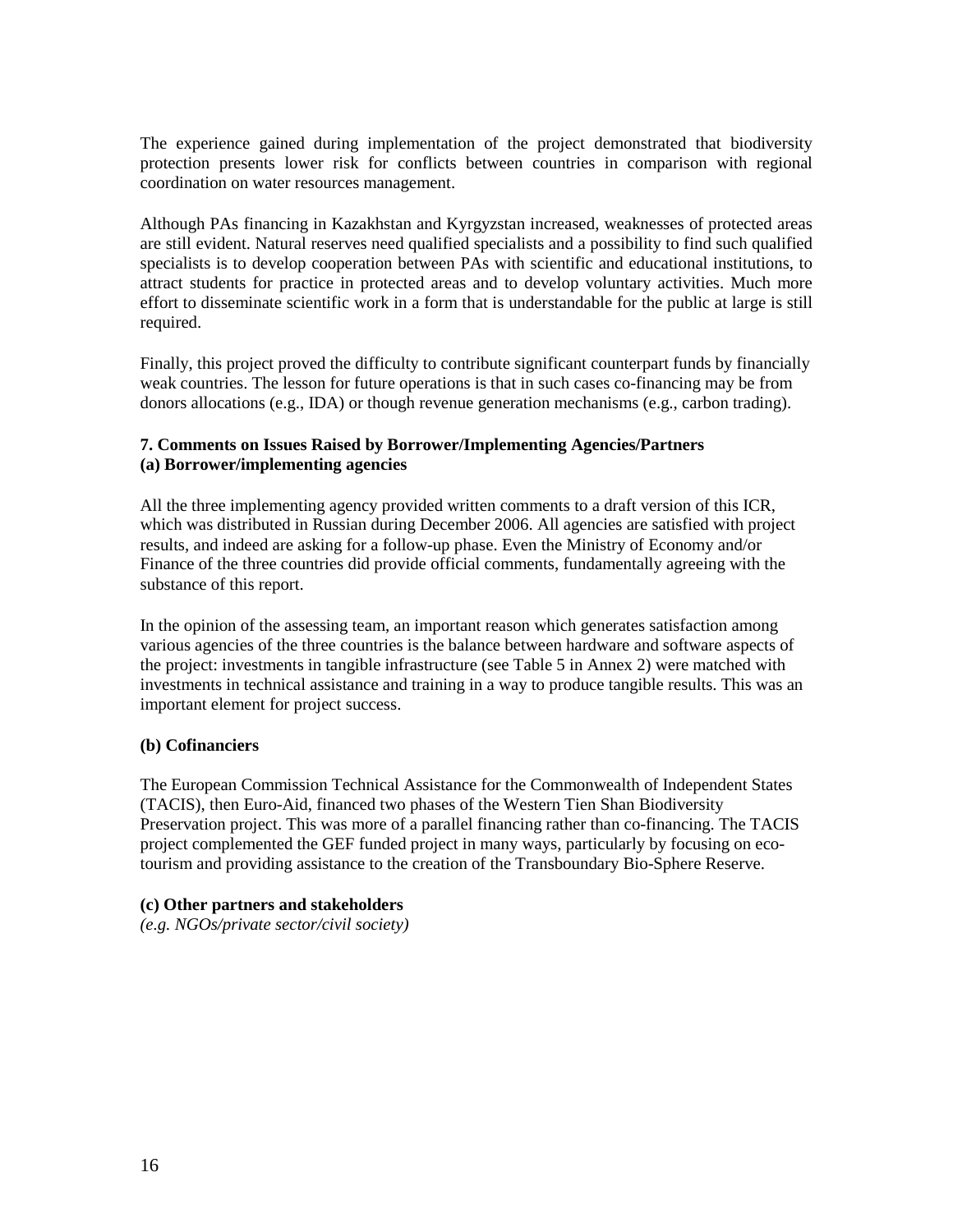# **Annex 1. Project Costs and Financing**

| <b>Components</b>                                                                            | <b>Appraisal</b><br><b>Estimate (USD</b><br>M) | <b>Actual/Latest</b><br><b>Estimate (USD M)</b> | <b>Percentage of</b><br><b>Appraisal</b> |
|----------------------------------------------------------------------------------------------|------------------------------------------------|-------------------------------------------------|------------------------------------------|
| LEGAL AND FINANCIAL REFORM                                                                   | 0.55                                           | 0.11                                            | 20.00                                    |
| <b>STRENGTHEN THE ZAPOVEDNIK</b><br><b>NETWORK</b>                                           | 5.70                                           | 6.65                                            | 116.67                                   |
| <b>SUSTAINABLE USES OF</b><br><b>BIODIVERSITY</b>                                            | 1.00                                           | 0.86                                            | 86.00                                    |
| <b>STRENGTHENING LOCAL AND</b><br>NATIONAL CAPACITY THROUGH<br><b>EDUCATION AND TRAINING</b> | 1.50                                           | 0.81                                            | 54.00                                    |
| PUBLIC PARTICIPATION IN<br><b>BIODIVERSITY CONSERVATION</b>                                  | 2.80                                           | 0.00                                            | .00                                      |
| PROJECT MANAGEMENT                                                                           | 2.10                                           | 2.16                                            | 102.86                                   |
| <b>Total Baseline Cost</b>                                                                   | 13.65                                          | 10.59                                           |                                          |
| <b>Physical Contingencies</b>                                                                | 0.00                                           |                                                 |                                          |
| <b>Price Contingencies</b>                                                                   | 0.00                                           |                                                 |                                          |
| <b>Total Project Costs</b>                                                                   | 13.65                                          |                                                 |                                          |
| Front-end fee PPF                                                                            | 0.00                                           | 0.00                                            | 0.00                                     |
| Front-end fee IBRD                                                                           | 0.00                                           | 0.00                                            | 0.00                                     |
| <b>Total Financing Required</b>                                                              | 13.65                                          | 10.59                                           |                                          |

# **(a) Project Cost by Component (in USD Million equivalent)**

## **(b) Financing**

| <b>Source of Funds</b>                                                | <b>Type of</b><br><b>Cofinancing</b>  | <b>Appraisal</b><br><b>Estimate</b><br>(USD M) | <b>Actual/Latest</b><br><b>Estimate (USD)</b><br>M) | <b>Percentage of</b><br><b>Appraisal</b> |
|-----------------------------------------------------------------------|---------------------------------------|------------------------------------------------|-----------------------------------------------------|------------------------------------------|
| Borrower                                                              | Governments                           | 2.00                                           | 0.90                                                | 45.00                                    |
| European Commission:<br><b>TECH ASSISTANCE FOR</b><br>the CIS - TACIS | <b>TACIS</b><br>Parallel<br>Financing | 1.50                                           | 1.50                                                | 100.00                                   |
| <b>GLOBAL ENVIRONMENT</b><br><b>FACILITY</b>                          | <b>GEF</b> Grant                      | 10.15                                          | 10.13                                               | 99.80                                    |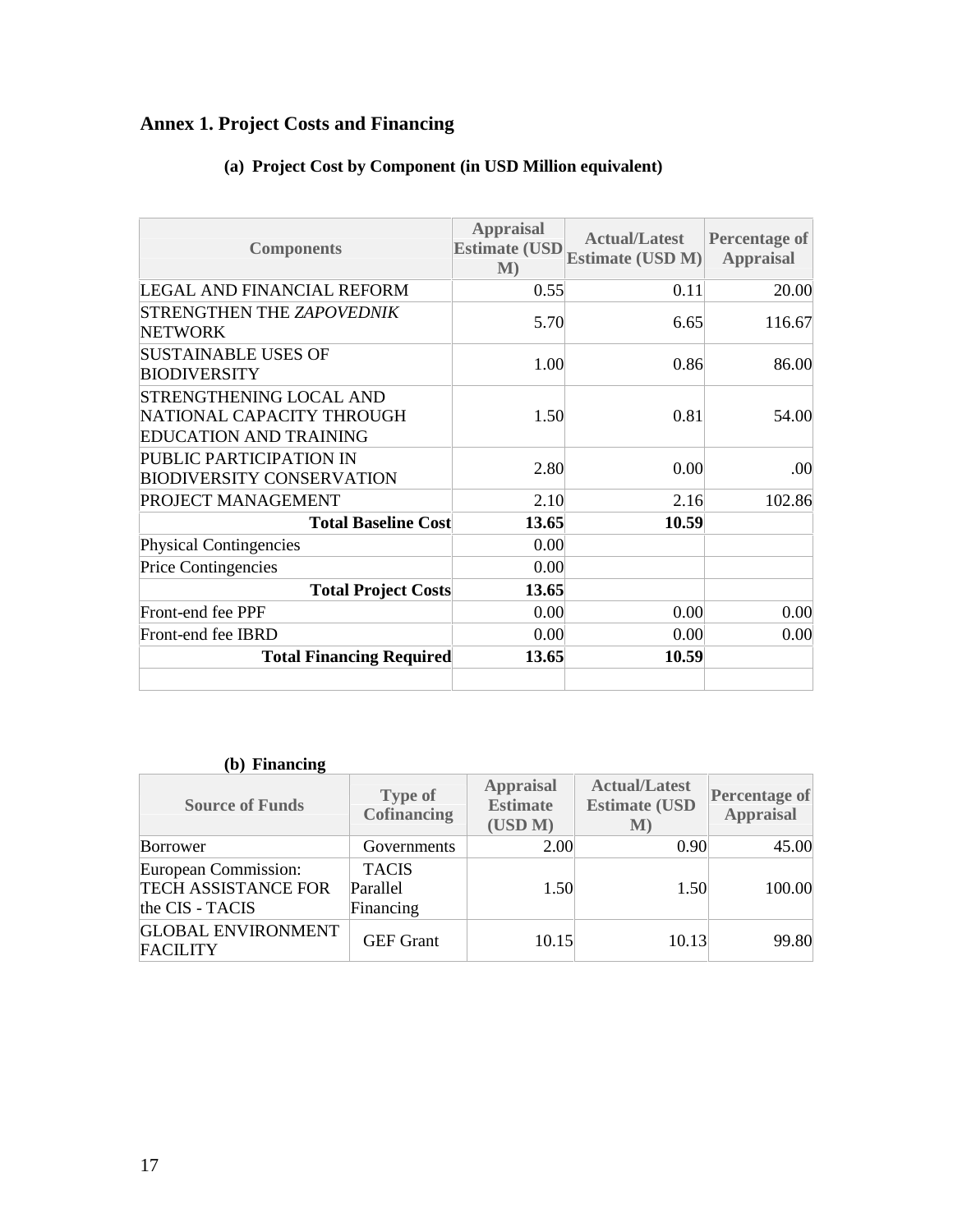#### **Annex 2. Outputs by Component**

The component helped each of the three countries to adopt a new or modify an existing national Law on Protected Areas (PA). Specifically, the national laws harmonized (i) the PA categories in accordance with IUCN recommendations, (ii) introduced, among others, the definitions of "Transboundary Biosphere Reserve" "ecological network", "PA management plan and certificate". This contributed to build a legal basis for the establishment of transboundary nature protected areas.

Bylaws adopted unified the methodology for biodiversity monitoring which is based on the ecosystem approach and use of a unified regional list of indicator species. Transboundary monitoring routes were agreed. The project also contributed to draft other laws and bylaws, some of which are still under discussion by the Parliaments of the three countries. It is expected that some may get approved even after project completion. The component developed the scientific and legal prerequisites for an interstate agreement to protect biodiversity in the Western Tien Shan. The Bioregional Plan provided the scientific justification for establishing the transboundary biosphere as an overall ecosystem of the West Tien Shan. On the basis of this scientific work, the component drafted a tri-state agreement on the Western Tien Shan Transboundary Biosphere Reserve. The objective of the tripartite agreement is the conservation of 80-85% of plant and animal species in the transboundary area. The tri-partite agreement was drafted in collaboration with the TACIS parallel project. The tri-partite agreement has been under revision of the three Governments since 2005. Recently the Ministry of Foreign Affairs of Kazakhstan introduced some modifications which are under consideration by Kyrgyzstan and Uzbekistan. The fact that the tri-partite agreement has not yet been approved is an important shortcoming of the component. The justification used by the counterparts that the project was directly responsible only for drafting the agreement, while its approval is responsibility of Government agencies and ultimately the legislative power is not sufficient to justify this shortcoming.

In total the component achieved the following legal reforms:

Kazakhstan: the national law on PA harmonized, 8 bylaws adopted, and 2 draft laws submitted to the government for consideration.

Uzbekistan: a new national law on PA adopted, 5 bylaws adopted, and one draft law submitted to the government for consideration;

Kyrgyzstan: the national law on PA harmonized, 15 bylaws adopted, 9 draft laws submitted to the government for consideration, and 15 more are being drafted.

The financial reform part of this component was supposed to provide technical assistance for the development if financial and budgetary mechanisms for sustainable funding of biodiversity conservation. This was achieved only in Kazakhstan and Uzbekistan, where availability of public funding allowed a significant increase of budget resources. However funding of protected areas remains insufficient in the Kyrgyz Republic, as shown in the table below. Also it was not possible to implement and strategy to guarantee financial sustainability of regional activities. This is a clearly a second shortcoming of the component, which is however partly justified on the basis of over-ambition of the planned objective.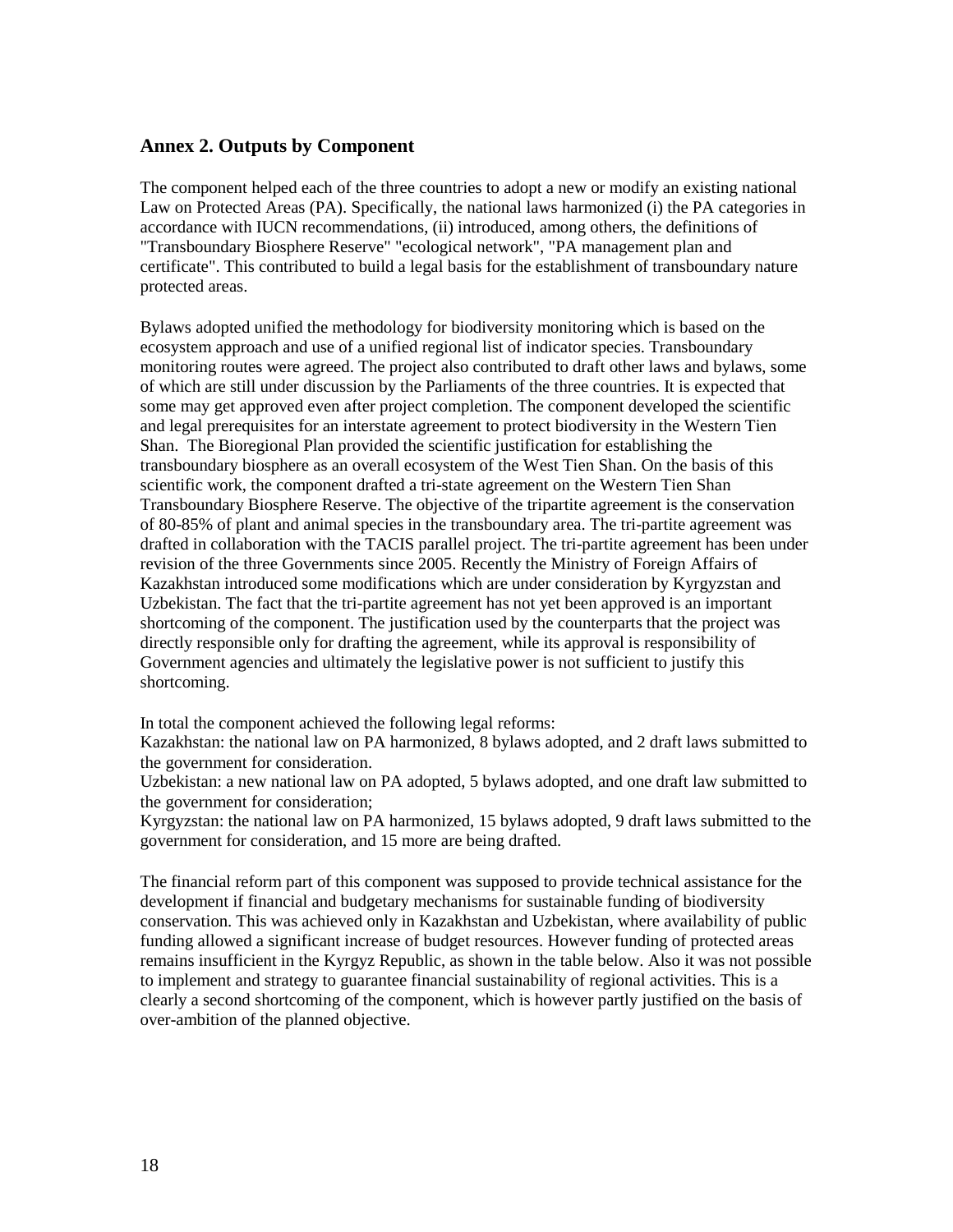|                 | Tudio 4 - I udilo III coditolito III I l'ottettu i II cuo |                     |            |
|-----------------|-----------------------------------------------------------|---------------------|------------|
|                 | Protected                                                 | Annual State Budget |            |
|                 | Area (Km2)                                                | US\$                | $US\$/Km2$ |
| Kazakhstan      | 33,391                                                    | 11,959,700          | 358        |
| Uzbekistan      | 8,141                                                     | 1,748,200           | 215        |
| Kyrgyz Republic | 6.416                                                     | 283,000             | 44         |
| TOTAL/AVERAGE   | 47,948                                                    | 13,990,900          | 291        |

**Table 2 - Public Investments in Protected Areas**

**Component B.** Strengthening the Protected Area Network of the West Tien Shan

This was the largest component at appraisal, representing 52% of total planned project costs. Actual expenditures were even higher than planned, leading to the component being responsible for 60% of project costs. Activities under this component contributed to (i) strengthening existing PAs, (ii) scientific justification for and active promotion of establishment of fours new nature reserves and one new natural park), and (iii) creation of a network of in transboundary areas of PAs based on a bioregional plan. The component strengthened four existing protected areas in accordance with IUCN guidelines by (i) developing PA management plans, (ii) providing equipment and communication means, (iii) repairing and/or construction of offices, scientific facilities, field stations and cordons, (iv) establishment of visitor-centers, (v) provision of training.

This allowed a substantial improvement in Protected Areas management effectiveness as revealed by the score rating carried out for the period of 2003-2005 according to the IUCN methodology (see table 3 below). In 2005 by Mrs. Natalia Danilina (deputy chief of IUCN in Eurasia region) was invited as an international consultant by the Central Asia Transboundary Biodiversity Project to assess management effectiveness of four protected areas using the IUCN method of rapid assessment of PA management.

The international consultant compared findings with the results of the assessment undertaken in 2003, which were made by the international consultant Ron Petocz using the scoring system. In order to get comparable data, the assessments for 2005 were converted into scores meeting criteria which had been applied in 2003, and were incorporated in the same comparative tables (see below). Despite some simplification, this approach enables to identify tendencies in change of management effectiveness of the assessed reserves.

|                  | 2003 | 2005 | <b>Change</b> |
|------------------|------|------|---------------|
| Aksu-Djabagly    | 64   | 84   | 31%           |
| (KAZ)            |      |      |               |
| Besh-Aral (KR)   | 55   | 76   | 39%           |
| Chatkal (UZ)     | 51   | 62   | 33%           |
| Sary-Chelek (KR) | 71   | 81   | 13%           |
| <b>AVERAGE</b>   | 60   | 76   | 26%           |

**Table 3 - IUCN PA Management Effectiveness Score Card Rating**

As the scorecards highlight, there is an evident improvement of the situation in the reserves, and increase of operation effectiveness and increase of their rating.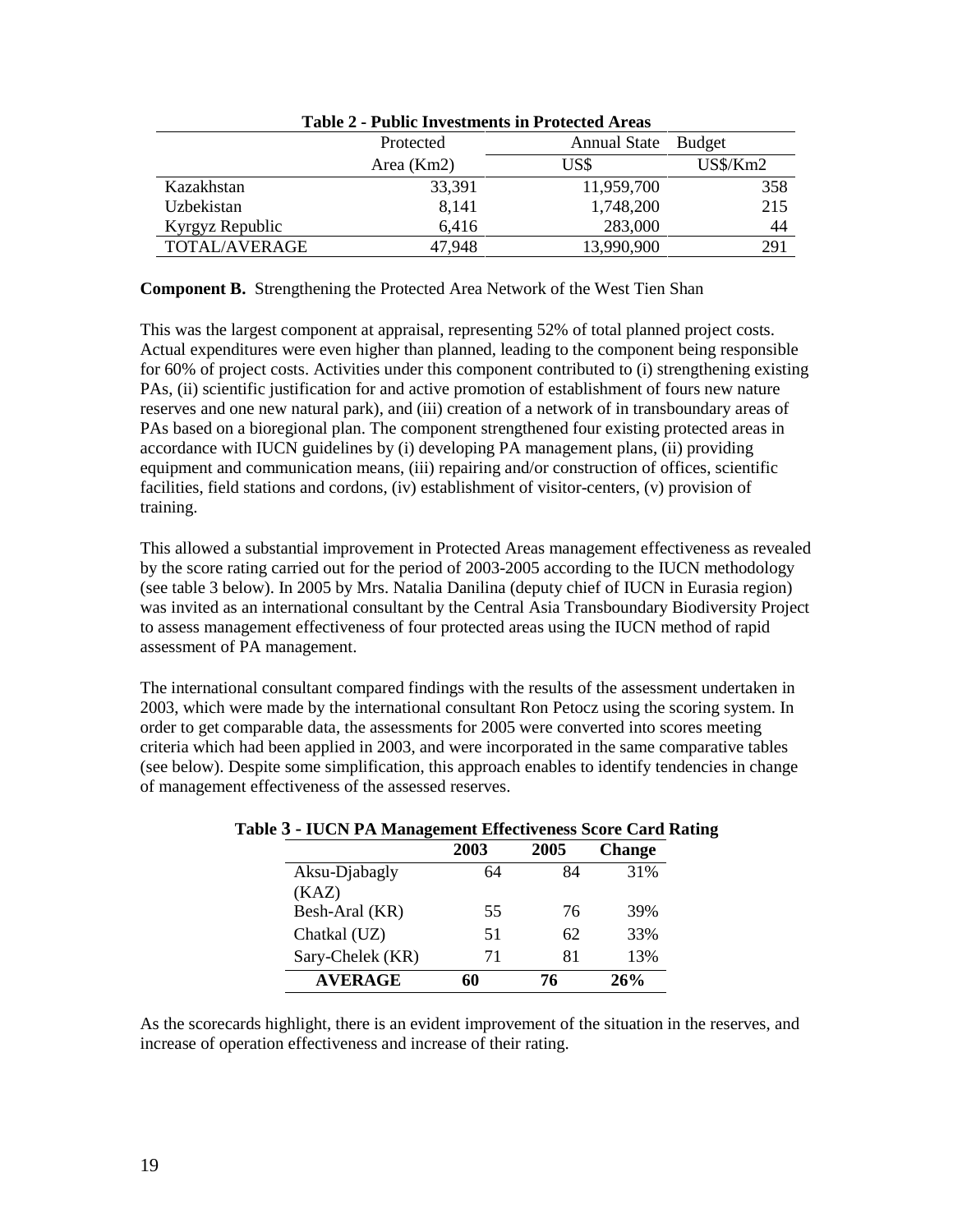| $  0.7 - $ $1 - 0.7 - 1$<br><b>Main Issues</b> | <b>Criteria</b>                  | <b>Efficiency</b><br>$(\frac{6}{6})$ in 2003 | <b>Efficiency</b><br>$(\frac{6}{6})$ in 2005 |
|------------------------------------------------|----------------------------------|----------------------------------------------|----------------------------------------------|
| <b>Status of Protected</b>                     | 1. Legislation                   | 66,6                                         | 66,6                                         |
| Area                                           | 2. Law enforcement               | 66,6                                         | 100                                          |
| Subtotal:                                      |                                  | 66,6                                         | 83,3                                         |
| Availability of                                | 3. Planning                      | 100                                          | 100                                          |
| information and                                | 4. Inventory of resources        | 66,6                                         | 66,6                                         |
| effectiveness of                               |                                  |                                              |                                              |
| planning                                       |                                  |                                              |                                              |
| Subtotal:                                      |                                  | 83,3                                         | 83,3                                         |
| Sustainability of                              | 5. Available resources           | 66,6                                         | 66,6                                         |
| financial and human                            | (financial and human)            |                                              |                                              |
| resources                                      | 6. Maintenance                   | 33,3                                         | 100                                          |
| Subtotal:                                      |                                  | 50                                           | 83,3                                         |
| Partnership                                    | 7. Neighboring areas             | 100                                          | 100                                          |
|                                                | 9. Contacts                      | 66,6                                         | 66,6                                         |
| Subtotal:                                      |                                  | 83,3                                         | 83,3                                         |
| Nature resources                               | 10. Management system            | 133,3                                        | 133,3                                        |
| management system                              | 11. Access control / utilization | 66,6                                         | 100                                          |
| and vulnerability                              | of protected area                |                                              |                                              |
| control                                        | 13. Visit potential              | 66,6                                         | 66,6                                         |
|                                                | 14. Visitors                     | 33,3                                         | 33,3                                         |
|                                                | 16. Management intervention      | 33,3                                         | 33,3                                         |
|                                                | May                              |                                              |                                              |
| Subtotal:                                      |                                  | 66,6                                         | 73,3                                         |
| Linkage with local                             | 8. Economic benefits of the      | 33,3                                         | 33,3                                         |
| communities                                    | protected area to the local      |                                              |                                              |
|                                                | communities                      |                                              |                                              |
|                                                | 12. Resident communities         | 33,3                                         | 33,3                                         |
|                                                | and/or traditional landowners    |                                              |                                              |
| Subtotal:                                      |                                  | 0,33                                         | 0,33                                         |
| TOTAL:                                         |                                  | 64,4                                         | 84,4                                         |

*1. IUCN PA Management Effectiveness Score Card Detailed Ratings for Aksu-Djabagly Protected Area (Kyrgyz Republic)* 

*2. IUCN PA Management Effectiveness Score Card Detailed Ratings for Besh-Aral Protected Area (Kyrgyz Republic)*

| <b>Key aspects</b>         | <b>Criteria</b>           | <b>Efficiency</b> | <b>Efficiency</b>       |
|----------------------------|---------------------------|-------------------|-------------------------|
|                            |                           | $(\% )$ in 2003   | $(\frac{6}{6})$ in 2005 |
| <b>Status of Protected</b> | 1. Legislation            | 66,6              | 66,6                    |
| Area                       | 2. Application of law     | 66,6              | 66,6                    |
| Subtotal:                  |                           | 66,6              | 66,6                    |
| Availability of            | 3. Planning               | 100               | 100                     |
| information and            | 4. Inventory of resources | 66,6              | 100                     |
| effectiveness of           |                           |                   |                         |
| planning                   |                           |                   |                         |
| Subtotal:                  |                           | 83,3              | 100                     |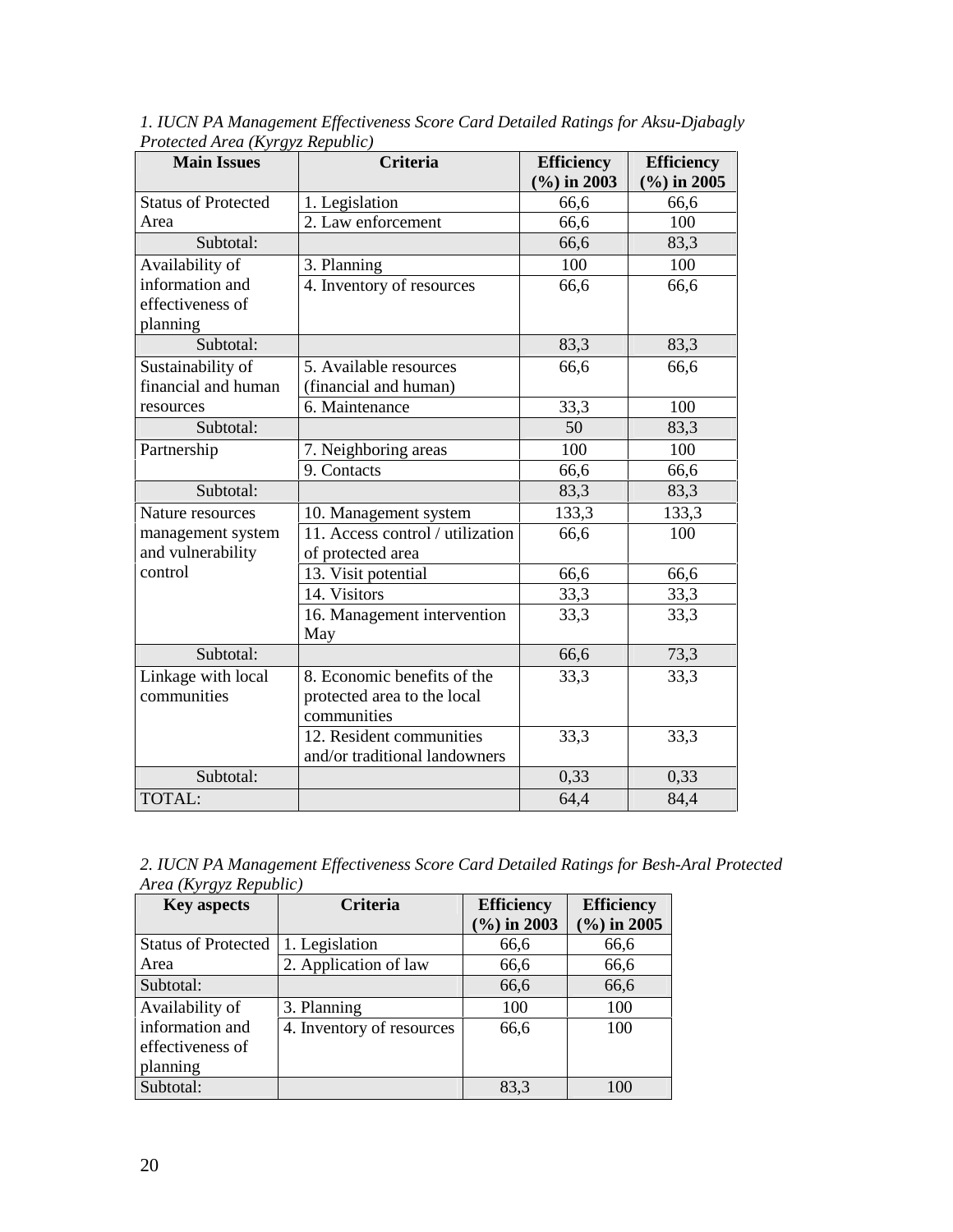| Sustainability of  | 5. Available resources   | 66,6 | 66,6 |
|--------------------|--------------------------|------|------|
| financial and      | (financial and human)    |      |      |
| human resources    | 6. Maintenance           | 33,3 | 66,6 |
| Subtotal:          |                          | 50   | 66,6 |
| Natural resources  | 10. Management system    | 100  | 100  |
| management         | 11. Access control /     | 66,6 | 66,6 |
| system and         | utilization of protected |      |      |
| vulnerability      | area                     |      |      |
| control            |                          |      |      |
| Subtotal:          |                          | 66,6 | 83,5 |
| Partnership        | 7. Neighboring areas     | 33,3 | 100  |
|                    | 9. Contacts              | 66.6 | 66,3 |
| Subtotal:          |                          | 66,6 | 83,3 |
| Linkage with local | 8. Economic benefits of  | 100  | 100  |
| communities        | local community          |      |      |
| Subtotal:          |                          | 66,3 | 100  |
| Total:             |                          | 54,5 | 75,7 |

| 3. IUCN PA Management Effectiveness Score Card Detailed Ratings for Chatkal Protected Area |  |
|--------------------------------------------------------------------------------------------|--|
| (Uzbekistan)                                                                               |  |

| <b>Main Issues</b>    | Criteria                         | <b>Efficiency</b><br>$(\% )$ in 2003 | <b>Efficiency</b><br>$(\%)$ in 2005 |
|-----------------------|----------------------------------|--------------------------------------|-------------------------------------|
| Status of the PA      | 1. Legislation                   | 33                                   | 66,6                                |
|                       | 2. Law enforcement               | 33                                   | 100                                 |
| Subtotal:             |                                  | 33                                   | 83,3                                |
| Information           | 3. Baseline information          | 33                                   | 66,6                                |
| availability and      | 4. Planning system               | 83                                   | 83                                  |
| Planning efficiency   |                                  |                                      |                                     |
| Subtotal:             |                                  | 66                                   | 77,77                               |
| Financial and         | 5. Resources (financial and      | 33                                   | 33, .3                              |
| human resources       | human) availability              |                                      |                                     |
| sustainability        | 6. Maintenance of the            | 67                                   | 100                                 |
|                       | equipment                        |                                      |                                     |
|                       | 7. Financial and human           | 58.3                                 | 66,6                                |
|                       | resources management systems     |                                      |                                     |
|                       | 8. Resource sustainability       | 33                                   | 33                                  |
| Subtotal:             |                                  | 43                                   | 60                                  |
| Natural resources     | 9. Sustainability of the         | 33                                   | 33                                  |
| management            | production around the Reserve    |                                      |                                     |
| systems and           | 10. Management intervention      | 33                                   | 66,6                                |
| vulnerability control | 11. Control of activities within | 67                                   | 66,6                                |
|                       | and around Chatkal reserve       |                                      |                                     |
|                       | 12. Control efficiency over      | 33                                   | 33                                  |
|                       | access/use of the protected area |                                      |                                     |
|                       | 13. Opportunities for            | 33                                   | 33                                  |
|                       | ecotourism                       |                                      |                                     |
| Subtotal:             |                                  | 40                                   | 46,6                                |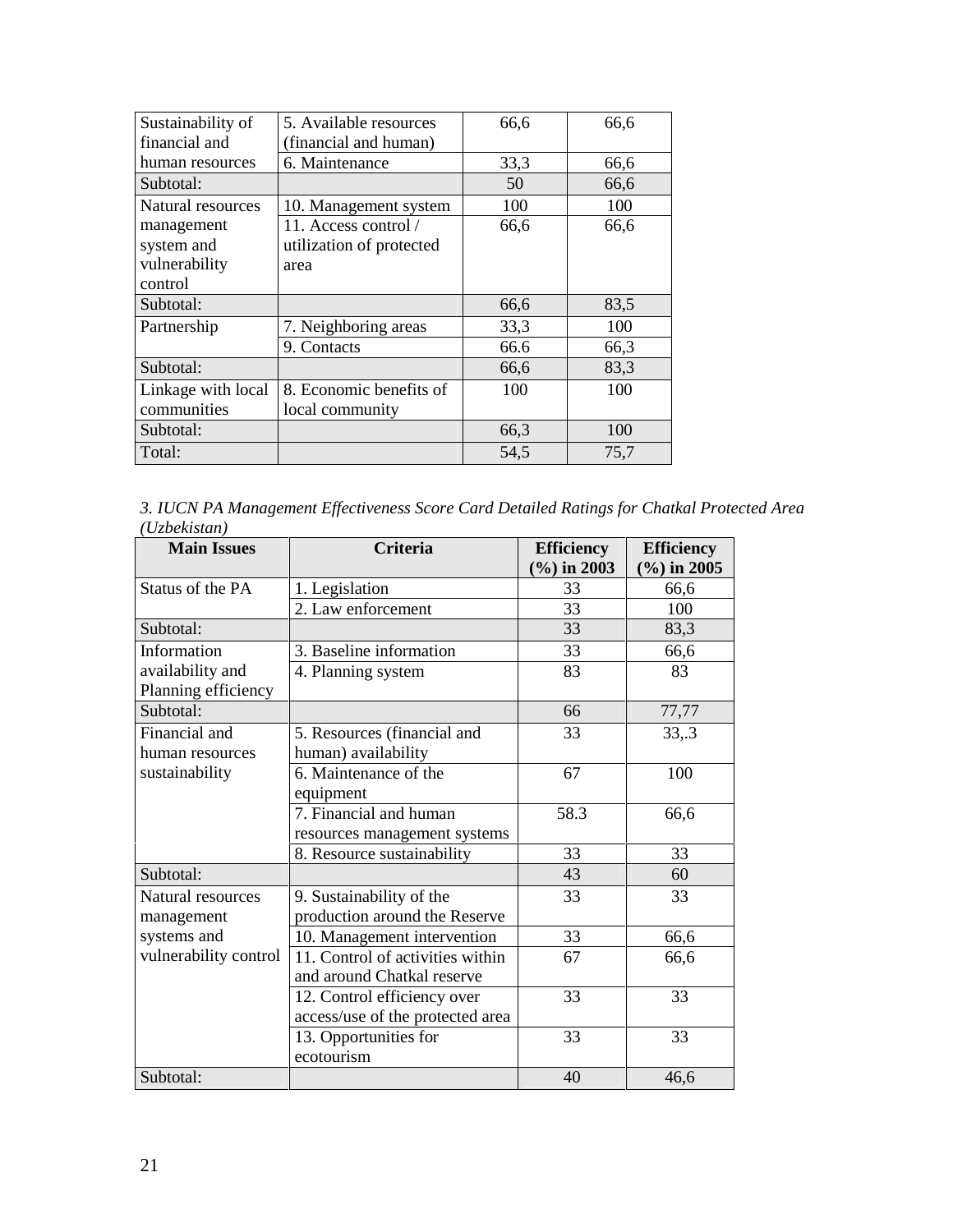| Partnership       | 14. Communication with          | 67   | 67   |
|-------------------|---------------------------------|------|------|
|                   | stakeholders                    |      |      |
|                   | 15. Collaboration with          | 60   | 60   |
|                   | neighbors                       |      |      |
| Subtotal:         |                                 | 62.5 | 62,5 |
| Relationship with | 16. Economic benefits of the    | 67   | 66,6 |
| local communities | protected area to the local     |      |      |
|                   | communities                     |      |      |
|                   | 17. Local resource users        | 50   | 50   |
|                   | participation in the process of |      |      |
|                   | the management of the Reserve   |      |      |
| Subtotal:         |                                 | 57.1 | 57,1 |
| TOTAL:            |                                 | 51   | 61,7 |

| 4. IUCN PA Management Effectiveness Score Card Detailed Ratings for Sary-Chelek Protected |  |  |  |  |
|-------------------------------------------------------------------------------------------|--|--|--|--|
| Area (Kyrgyz Republic)                                                                    |  |  |  |  |

| <b>Key aspects</b> | <b>Criteria</b>           | <b>Efficiency</b> | <b>Efficiency</b> |
|--------------------|---------------------------|-------------------|-------------------|
|                    |                           | $(\%)$ in 2003    | $(\%)$ in 2005    |
|                    |                           | 66,6              | 66,6              |
|                    | 2. Application of law     | 66,6              | 66,6              |
| Subtotal:          |                           | 66,6              | 66,6              |
| Availability of    | 3. Planning               | 100               | 100               |
| information and    | 4. Inventory of resources | 66,6              | 66,6              |
| effectiveness of   |                           |                   |                   |
| planning           |                           |                   |                   |
| Subtotal:          |                           | 83,3              | 100               |
| Sustainability of  | 5. Available resources    | 66,6              | 66,6              |
| financial and      | (financial and human)     |                   |                   |
| human resources    | 6. Maintenance            | 33,3              | 66,6              |
| Subtotal:          |                           | 50                | 66,6              |
| Natural resources  | 10. Management system     | 100               | 100               |
| management         | 11. Access control /      | 66,6              | 66,6              |
| system and         | utilization of protected  |                   |                   |
| vulnerability      | area                      |                   |                   |
| control            | 13. Visit potential       | 66,6              | 66,6              |
|                    | 14. Visitors              | 33,3              | 66,6              |
| Subtotal:          |                           | 66.6              | 75                |
| Partnership        | 7. Neighboring areas      | 100               | 100               |
|                    | 9. Contacts               | 66,6              | 66,3              |
| Subtotal:          |                           | 83,3              | 83,3              |
| Linkage with local | 8. Economic benefits of   | 66,6              | 66,3              |
| communities        | local community           |                   |                   |
|                    |                           | 33,3              | 100               |
| Subtotal:          |                           | 83,3              | 83,3              |
| Total:             |                           | 71,4              | 81                |

The component provided scientific justification for establishment of 11 new PAs and extension of 3 existing PAs. Relevant decisions were made by the governments and 4 nature reserves and 1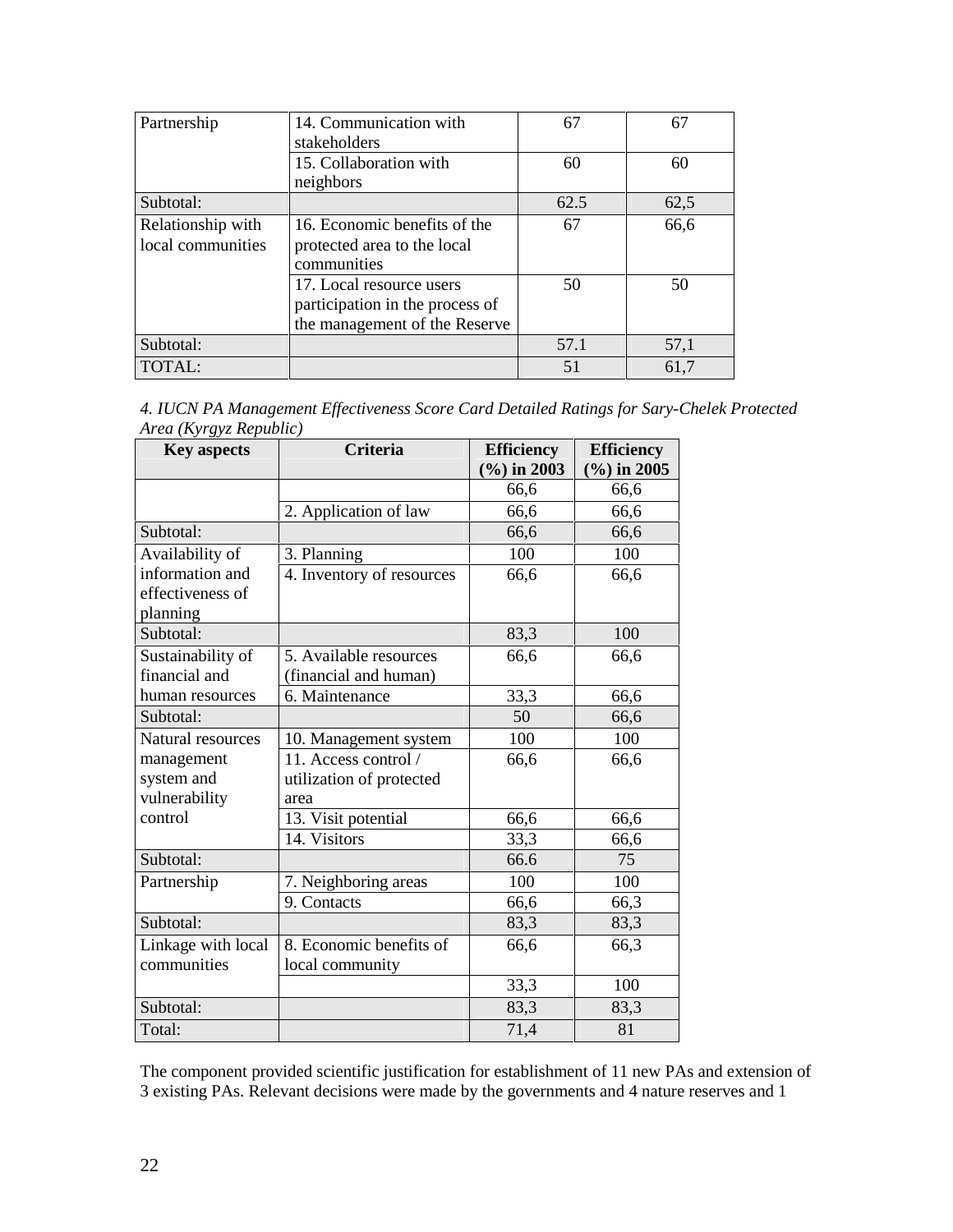natural park were established with the assistance of the project. During the project period the area under protection increased by 0.38 million ha which in total represent the area of 0.58 million ha increased by 183% during last 4 years:

|                | <b>PA</b> Name   | Country    | <b>Before</b><br>project<br>(ha) | <b>After</b><br>project<br>(ha) | <b>Change</b><br>(ha) |
|----------------|------------------|------------|----------------------------------|---------------------------------|-----------------------|
| 1              | Sary Chelek      | <b>KYR</b> | 23,900                           | 23,900                          | $\theta$              |
| $\overline{2}$ | <b>Besh Aral</b> | <b>KYR</b> | 61,478                           | 110,296                         | 48,818                |
| 3              | Aksu-Djabagly    | <b>KAZ</b> | 85,700                           | 132,582                         | 46,882                |
| 4              | Chatkal          | UZ         | 35,686                           | 35,686                          | $\theta$              |
| 5              | Padysha-Ata      | <b>KYR</b> | $\theta$                         | 15,846                          | 15,846                |
| 6              | Kulun-Ata        | <b>KYR</b> | $\Omega$                         | 24,510                          | 24,510                |
| 7              | Kara-Bura        | <b>KYR</b> | $\Omega$                         | 59,067                          | 59,067                |
| 8              | Karatau          | KAZ        | $\Omega$                         | 34,300                          | 34,300                |
| 9              | Sairam-Ugam      | <b>KAZ</b> | $\theta$                         | 149,053                         | 149,053               |
|                | <b>TOTAL</b>     |            | 206,764                          | 585,240                         | 378,476               |

The protected area represents now the core sites of the future Transboundary Biosphere Reserve "Western Tien Shan". The expanded area of Besh Aral nature reserve along with Kara Bura nature reserve in Kyrgyz Republic is contiguous with Aksu-Djabagly nature reserve and Sairam-Ugam natural park in Kazakhstan and Uzbekistan protected areas (Chatkal nature reserve/Ugam-Chatkal natural park) creating thus a core transboundary protected area.

| Table 4 - Description of the Protected Areas Established under the Project |  |
|----------------------------------------------------------------------------|--|
| Kyrgyz Republic                                                            |  |

|                                                                                     | $\mathbf{xy}$ $\mathbf{y}$ $\mathbf{z}$ $\mathbf{xy}$ |           |           |        |
|-------------------------------------------------------------------------------------|-------------------------------------------------------|-----------|-----------|--------|
| Protected Area                                                                      | Padysha-Ata                                           | Kulun-Ata | Kara-Bura | Total  |
| Area (ha)                                                                           | 15,846                                                | 24,510    | 59,067    | 99,423 |
| Year of establishment                                                               | 2003                                                  | 2004      | 2005      |        |
| Total flora                                                                         | 1000                                                  | 1000      | 1000      |        |
| including WTS endemics                                                              | 120                                                   | 90        | 120       |        |
| including listed in Red Book                                                        | 10                                                    | 3         |           | 10     |
| <b>Birds</b>                                                                        | Over 100                                              | over 100  | over 100  |        |
| including listed in Red Book                                                        | 12                                                    |           | 11        | 12     |
| Fauna (vertebrates)                                                                 | 27                                                    | 30        | 30        |        |
| including listed in Red Book                                                        | 4                                                     | 6         |           | 6      |
| Number of species not founded in                                                    | 10                                                    | 28        | 24        | 28     |
| previously existed zapovedniks                                                      |                                                       |           |           |        |
| Coverage of WTS flora and fauna before establishing new <i>zapovedniks</i> - 30%    |                                                       |           |           |        |
| Coverage of WTS flora and fauna including new established <i>zapovedniks</i> - 45 % |                                                       |           |           |        |

|                        | Kazakhstan |                |
|------------------------|------------|----------------|
| Protected Area         | Karatau    | Sairam-Ugamski |
| Area                   | 34,300     | 149,053        |
| Year of establishment  | 2004       | 2006           |
| Total flora            | 673        | 619            |
| including WTS endemics | 39         | 76             |

 $V_{\text{ex}}$ alihatan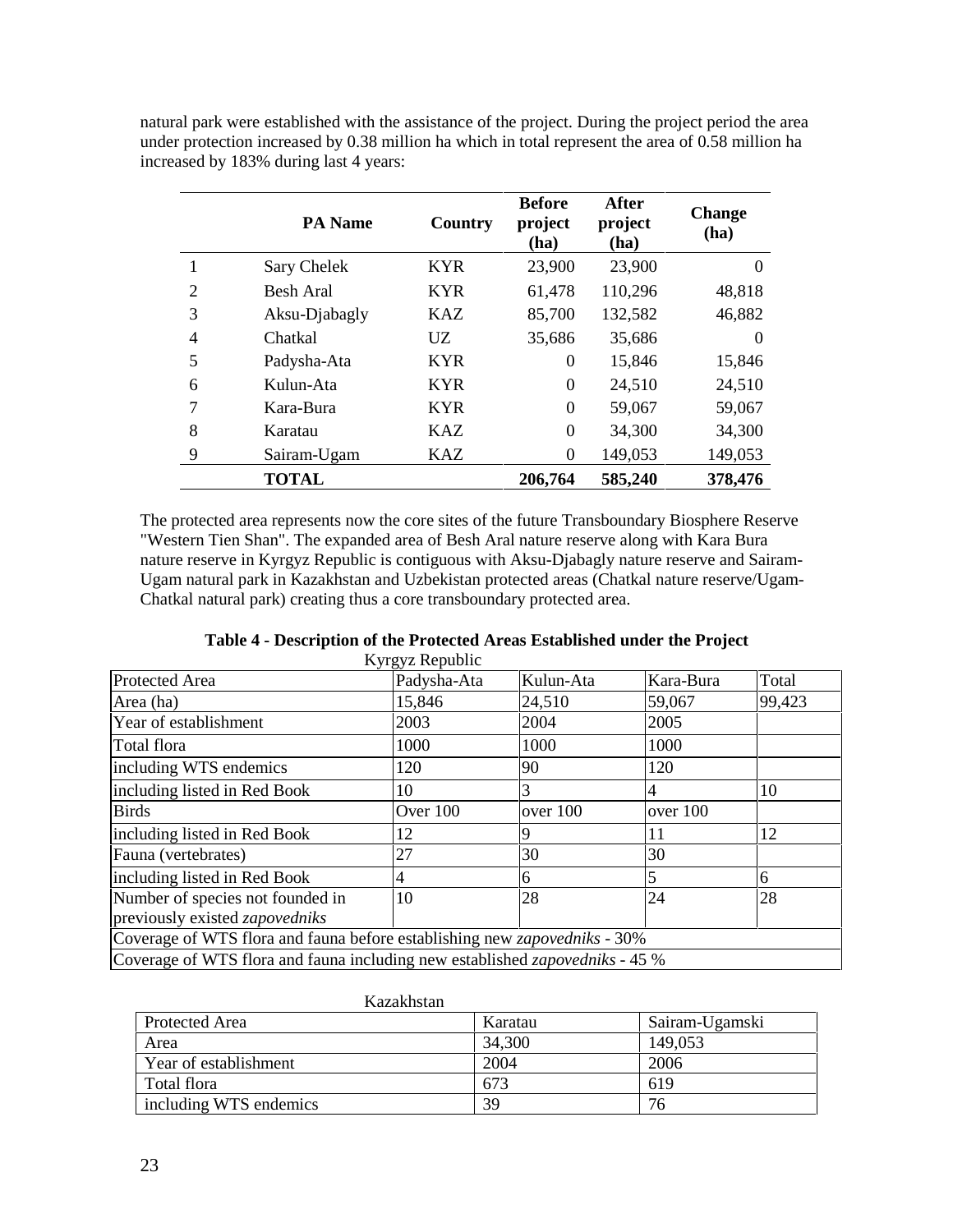| including listed in Red data book                                      |    | 23  |  |  |
|------------------------------------------------------------------------|----|-----|--|--|
| <b>Birds</b>                                                           | 80 | 131 |  |  |
| including listed in Red data book                                      | ⇁  | 10  |  |  |
| Fauna (vertebrates)                                                    | 20 | 59  |  |  |
| including listed in Red data book<br>10                                |    |     |  |  |
| Coverage of WTS flora and fauna before establishing new $PAs - 25\%$   |    |     |  |  |
| Coverage of WTS flora and fauna including new established $PAs - 45\%$ |    |     |  |  |

The component constructed and/or rehabilitated a large set of facilities, including almost 2,000 square meters of buildings consisting of cordons, offices, horse stables, guest-houses, visitor centers, etc (see table 5 below). In addition the component rehabilitated 23.4 Km of roads, 4 bridges, procured scientific equipment, vehicles and horses. As result, the share of funds allocated for works was 24% versus an initial plan of 9%. This important re-allocation may be a weakness for outsiders, but it was actually a very important element for the positive assessment of project achievements at the local level. In countries with high level of corruption, the possibility to have physical "visible" outcomes is in fact highly valued. This may contribute to increase the challenge in terms of sustainability, and may be inconsistent with more streamlines and effective management approaches. However it is consequence of the project environment, and it did contribute to increase external support to the project.

| rendomnated Constructions ander the Froject<br><b>Kazakhstan</b> | m2    |
|------------------------------------------------------------------|-------|
| Aksu-Djabagly - 11 cordons                                       | 930   |
| Aksu-Djabagly - reconstruction office buildings                  | 1,680 |
| Aksu-Djabagly - visit center                                     | 900   |
| Karatau - administrative building                                | 574   |
| Karatau - 4 cordons                                              | 280   |
| Sub-total Kazakhstan                                             | 4,364 |
| <b>Kyrgyz Republic</b>                                           |       |
| Sary-Chelek - Labs                                               | 480   |
| Sary-Chelek - Administrative buildings                           | 480   |
| Sary-chelek - 6 new cordons + repair of 4 existing ones          | 620   |
| Sary-chelek - meteo station                                      | 16    |
| Sary-chelek -- 2 check-points                                    | 32    |
| Sary-chelek - 2 guest houses rehabilitated                       | 280   |
| Sary-Chelek - Visitor-center + conference room                   | 400   |
| Micro-hydro power station                                        | 20    |
| Besh-Aral-Visitor-center + guest house                           | 800   |
| 2 stables                                                        | 1,000 |
| Sub-total Kyrgyz republic                                        | 4,128 |
| <b>Uzbekistan (Chatkal)</b>                                      |       |
| Reconstruction & repair of buildings in Chatkal reserve          | 150   |
| Reconstruction of nature museum                                  | 350   |
| Reconstruction of administrative building                        | 400   |
| Reconstruction of cordons                                        | 300   |
| Repair of facilities (incl. stables)                             | 200   |
| Sub-total Uzbekistan                                             | 1,400 |
| <b>TOTAL</b>                                                     | 9,892 |

**Table 5 – New rehabilitated Constructions under the Project**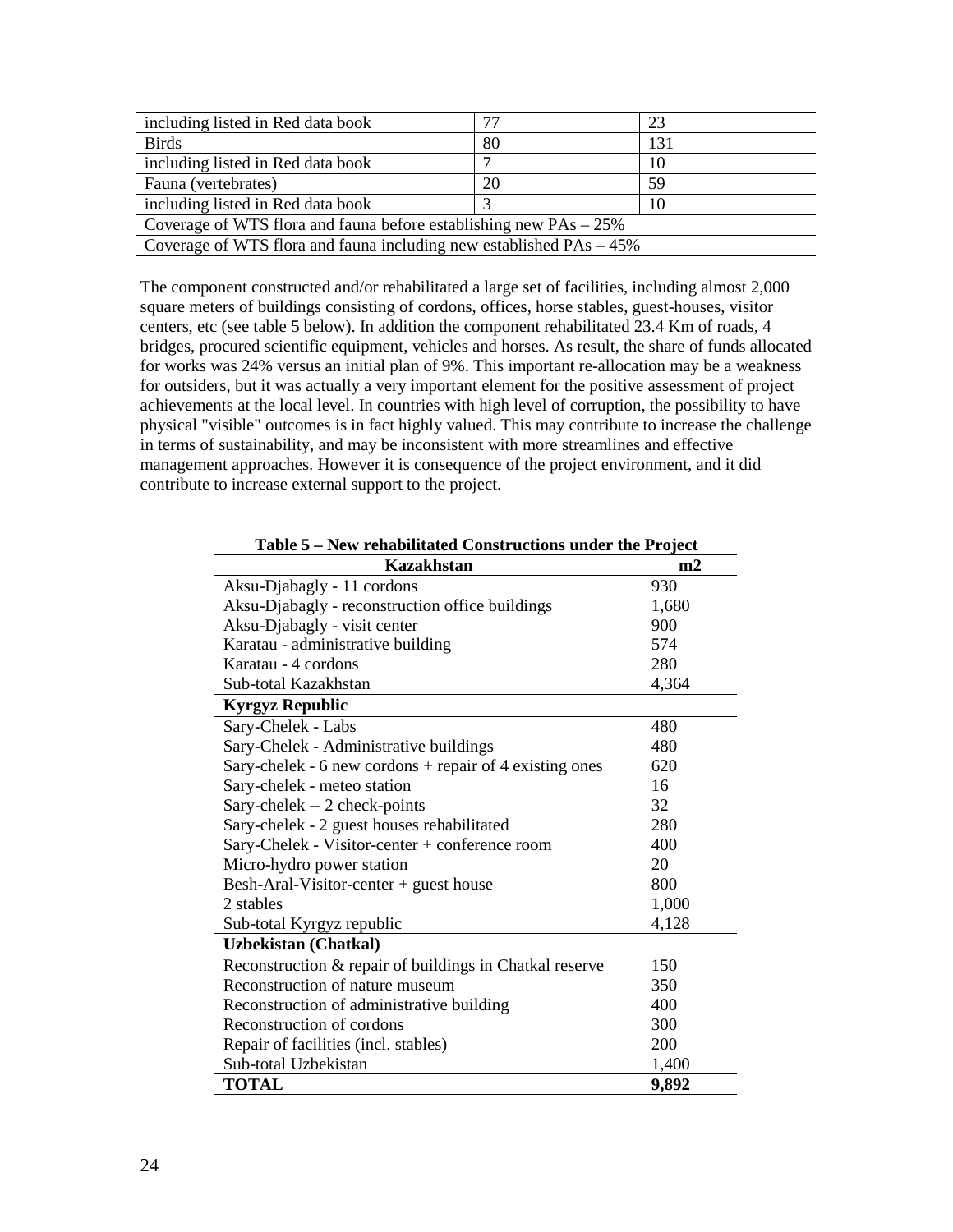The component developed a comprehensive Bioregional Plan to schedule long-term activities to protect biodiversity in all key ecosystems of the large Ecosystem of the WTS, and conservation of 80-85% of plant and animal species growing and inhabiting the area to ensure sustainable socioeconomical development of the region and adjacent areas as a result of joint efforts of all the countries geographically related to the WTS. The subject of planning included main biodiversity components, conservation objects, socio-economical situation, legal framework, institutions, stakeholders, existing infrastructure of wildlife protection and use, methodology for biogeographical analysis, and geographical information system (GIS) to be applied in the Bioregional Plan. The methodology was based on the ecosystem approach. Indicator species monitoring was used as a method for assessment of the natural ecosystem status. The method was developed under the project. It was for the first time that all natural ecosystems of the region were assessed using evaluation of the level of anthropogenic disturbance. The whole area was divided into different ecological and economical zones depending on a mode of use. The cartographical and bio-geographical analyses have provided a basis for proposals on ecological network establishment in the West Tien Shan. A major part of the network had to be a Transboundary Biosphere Reserve (TBR), located in the center of region. The TBR had to incorporate the most important parts and the main conservation targets in the West Tien Shan.

#### **Component C.** Sustainable Uses of Biodiversity

This component had the objective of changing the behavior toward environmental protection and biodiversity of the people living in the regional. Small Grant Program (SGP) and training were provided to local communities and non-governmental organizations. SGP supported small-scale initiatives contributing to alternative socio-economical development and biodiversity conservation contributed to increase standards of living and change the perception of local communities toward environmental protection. In total, 582 small grants were implemented benefiting 6,700 households with a total cost of around \$600,000.

|                 | Table 6 – Small Grant Program |           |                       |
|-----------------|-------------------------------|-----------|-----------------------|
| Country         | Applications                  | Approvals | Average size of grant |
|                 |                               |           | (US\$ per grant)      |
| Kyrgyz Republic | 2,654                         | 412       | 500                   |
| Kazakhstan      | 285                           | 89        | 2,500                 |
| Uzbekistan      | 239                           | 92        | 3,000                 |
| <b>TOTAL</b>    | 3,178                         | 593       | 1,000                 |

**Table 6 – Small Grant Program**

Grants recipients have planted trees, herbs and mushrooms, improved pastures, created feeding grounds for birds and animals. Projects devoted to development of bee-keeping, creating processing of medicinal plants, developing small workshops on the production of flour and forages, on sewing and developing carpet weaving, on the traditional handicrafts have promoted rebirth of national traditions. Some of the priority projects were ecotourism and assistance for tourists with dwelling and tour guides; handicraft and economic activity related to traditional resources, etc. These activities provided alternative income for the rural population. Many of the SGP projects were devoted to planting of fruit, endemic species trees and bushes, rapidly growing poplar trees in the buffer zones. As a whole 425,000 trees were planted: in Kazakhstan 162,397, in Uzbekistan 78,000, and in Kyrgyzstan 185,000. The SGP helped to create 1,139 new jobs: for home made crafts, hand made carpets, national clothing workshops, small fruit processing manufactories; 162 of them were created in Kazakhstan, 540 in Kyrgyzstan and 437 in Uzbekistan. Most of the projects were initiated by and supported women.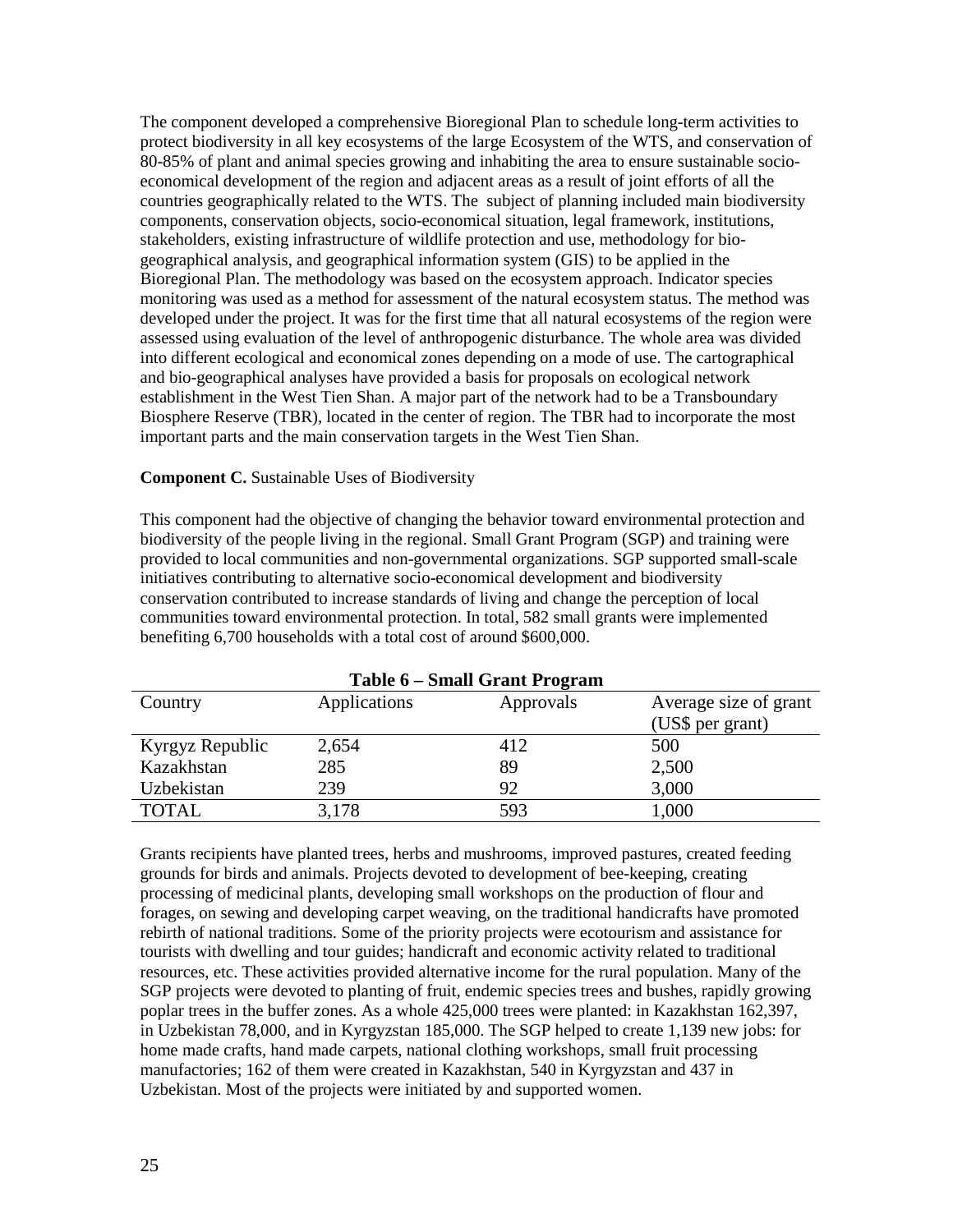An assessment of the Small Grant Program (SGP) was completed in August 2005 by an independent consulting firm (www.ekspert.kg). The assessment was based on a survey of 1,040 respondents among a local population of around 50,000 in Aksu-Djabagly (Kaz), Sary-Chelek, Besh-Aral (KR) and Ugam-Chatkal (Uz) nature reserves and their buffer zones. Both beneficiaries and non beneficiaries were surveyed (30% and 70% respectively). According to the survey, the SGP positively changed the attitude toward environment of grant beneficiaries and also of those who did not benefit from the grants, although the change in the second group is lower (66% and 40% respectively). In addition, 90% of the employees of PA perceive that during last 3 years, the attitude of local population to the environment improved. In addition, grants for alternative sources of income provided indirect benefits not only to the direct participants, but also to those who did not participate in grant implementation, but got an information encouraging to entrepreneur.

#### **Component D. Strengthening Local and National Capacity**

Public awareness activities were carried out on the regional, national and PAs levels and were directed to attract public attention to the problem of the Central Asia biodiversity reduction; to reduce level of the anthropogenic pressure on biodiversity from the local communities by increasing public environmental awareness. The population of the buffer zones received important training, as the table below shows.

| Country         | <b>Participants</b> |
|-----------------|---------------------|
| Kyrgyz Republic | 985                 |
| Kazakhstan      | 735                 |
| Uzbekistan      | 1,800               |
| <b>TOTAL</b>    | 3,520               |

# **Table 7 - Participation to Training Seminars**

In addition, more than 50 informative activities were carried out, which included conferences, briefings, informational seminars, publication and distribution of the project informational materials, actions like the March of Parks, the day of the Earth, the day of the birds and so on. More than 5 thousand people took part in the project informational activities. PA scientists took part in 8 international forums, where they distributed 93 sets of the informational materials: bulletins, booklets, calendars, CDs with the documentary movies about the project and biodiversity of the nature reserves. Some of the printed project informational materials were issued on a regular base: wall, table and pocket calendars, documentary movies about biodiversity and nature reserves of the West Tien-Shan, educational and methodological materials in the framework of the Bioregional plan implementation. An estimated total number of around 60,000 people received material on the Western Tien Shan developed under the project. The International jury of the Fourth Central-Asia Ecological Journalistic Festival–2004 (Tashkent) has awarded the second place to the documentary movie "Aksu-Jabagly – life repository of the West Tien-Shan" among the documentary movies in the nomination "Television", and has given special prize for being the best ecological-educational movie. The January issue of Uzbekistan Airways In-flight Magazine featured a cover article on "Tien Shan – The Homeland of Tulips", to increase awareness about tulip paleontology and building the "Tien Shan" brand. The main purpose of the carried training activities was to increase the level of knowledge and skills of the different target groups involved in project implementation. The target groups included employees of nature reserves, civil servants of the Executing Agencies and other authorities, related to biodiversity conservation, as well as NGOs and local people. About 30 study tours, training seminars, workshops and other activities, directed on sharing experience among the employees of the nature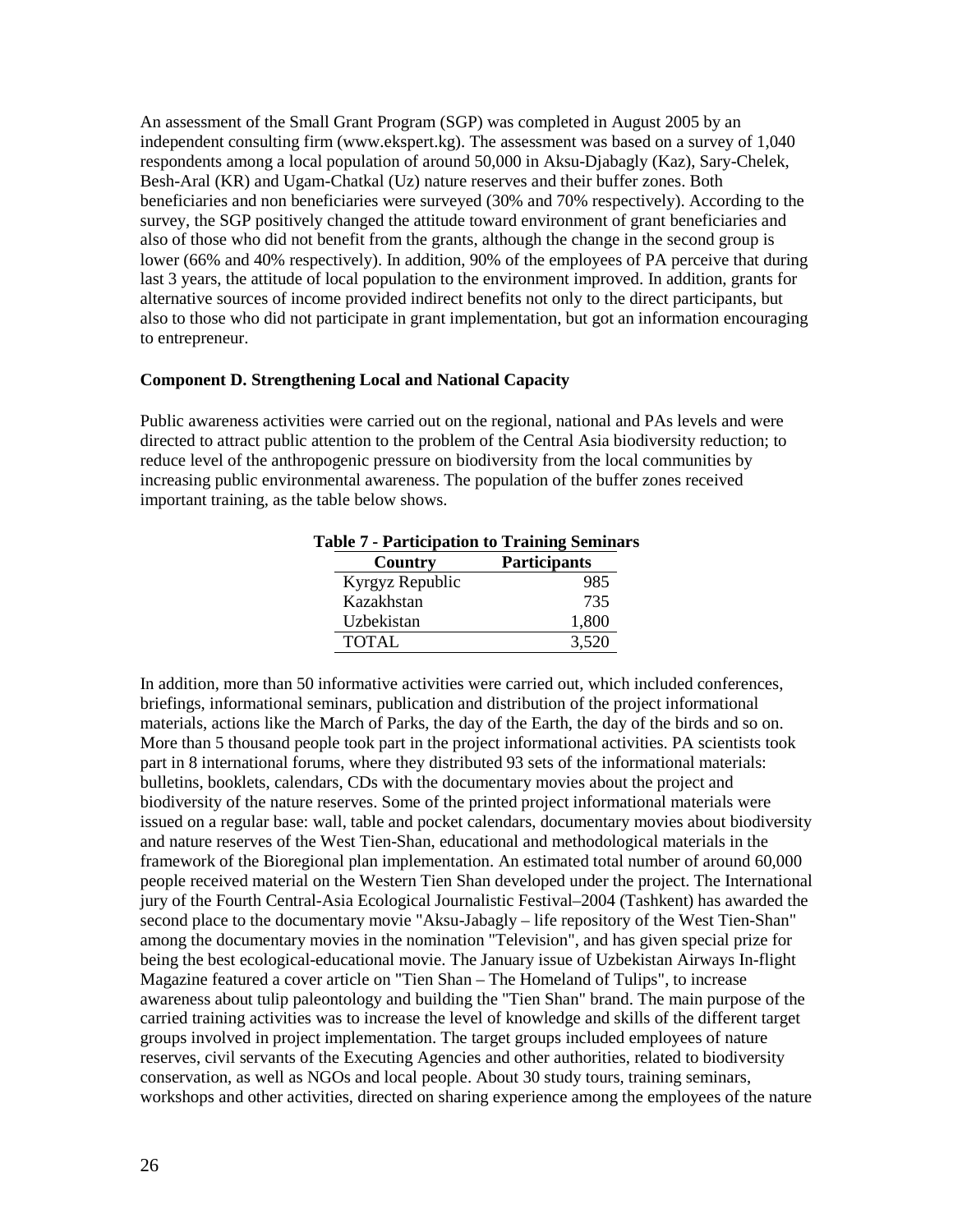reserves were carried out. In total 6,279 man/days were dedicated to training: 19% at regional level, 33% in the Kyrgyz Republic, 20% in Kazakhstan, and 28% in Uzbekistan. The employees of nature reserves increased their knowledge and skills in equipment which was procured under the project such as radio, computers, video-photo end laboratory equipment. As a result of these activities the image of the PAs as scientific and ecological centers has improved among the state and public institutions, local population and educational establishments.

**Component E.** Public participation in biodiversity conservation.

The component activities were conducted under the Small Grant Program of component C.

#### **Component F.** Project management

Throughout the implementation period, the relevant RPIU/NPIUs staff was provided with training on preparation of bidding documents, financial reports, with which they were not familiar before. They also received on-the-job training by working with local and international consultants. These institutional changes have further strengthened the institutional capacity of the national nature protection sectors, since Forestry and Nature Protection Committees' and other relevant agencies staff also have got training in project monitoring and evaluation, on procurement and financial management and used to work with involved people of wide range including researchers, local communities, authorities, NGOs, private enterprises, tourists, simple people in the project activities connected with forests, biodiversity and other nature resources protection, especially during the SGP. This allowed to address biodiversity issues in an integrated manner and enhanced the governments' interaction with the final nature resources users through the PIUs and better functioning oblast and rayon level branches of the Forestry and Nature Protection Committees and other relevant agencies, as well as through the existed and emerged NGOs and actively involved scientists.

The project's institution building support has actually extended beyond the State Forestry or Nature Protection Committees of the three countries to many government and private institutions involved in the sector: scientific institutes, rural construction and tourism industries. The capacity of several scientific institutes and contractors that were involved in the project implementation has been enhanced substantially through on the job experience at the *zapovedniks* and their buffer zones. About fifteen scientific institutes have worked with international consultants in preparing bioregional plan and management plans for each of the existed *zapovedniks*, as well as for the newly established PAs. As the result of their participation in the project, these institutes, as well as the Forestry and Nature Protection Agencies staff were exposed to, and have acquired new techniques, computer systems including GIS, as well as skills for carrying out surveys, investigations, biodiversity protection measures planning, preparation of environmental assessments, business plans, modern reports. Similarly, the local PIU staff and consultants gained experience in competitive bidding and working with local communities, management standards, and quality control. More over, *zapovedniks* and their nature museums are getting to be the centers of distribution of biodiversity knowledge for researchers, PA employees, tourists and tourist guides, pupils. E.g. Aksu Djabagly is now a firmly established training centre for other *zapovedniks* and national parks staff.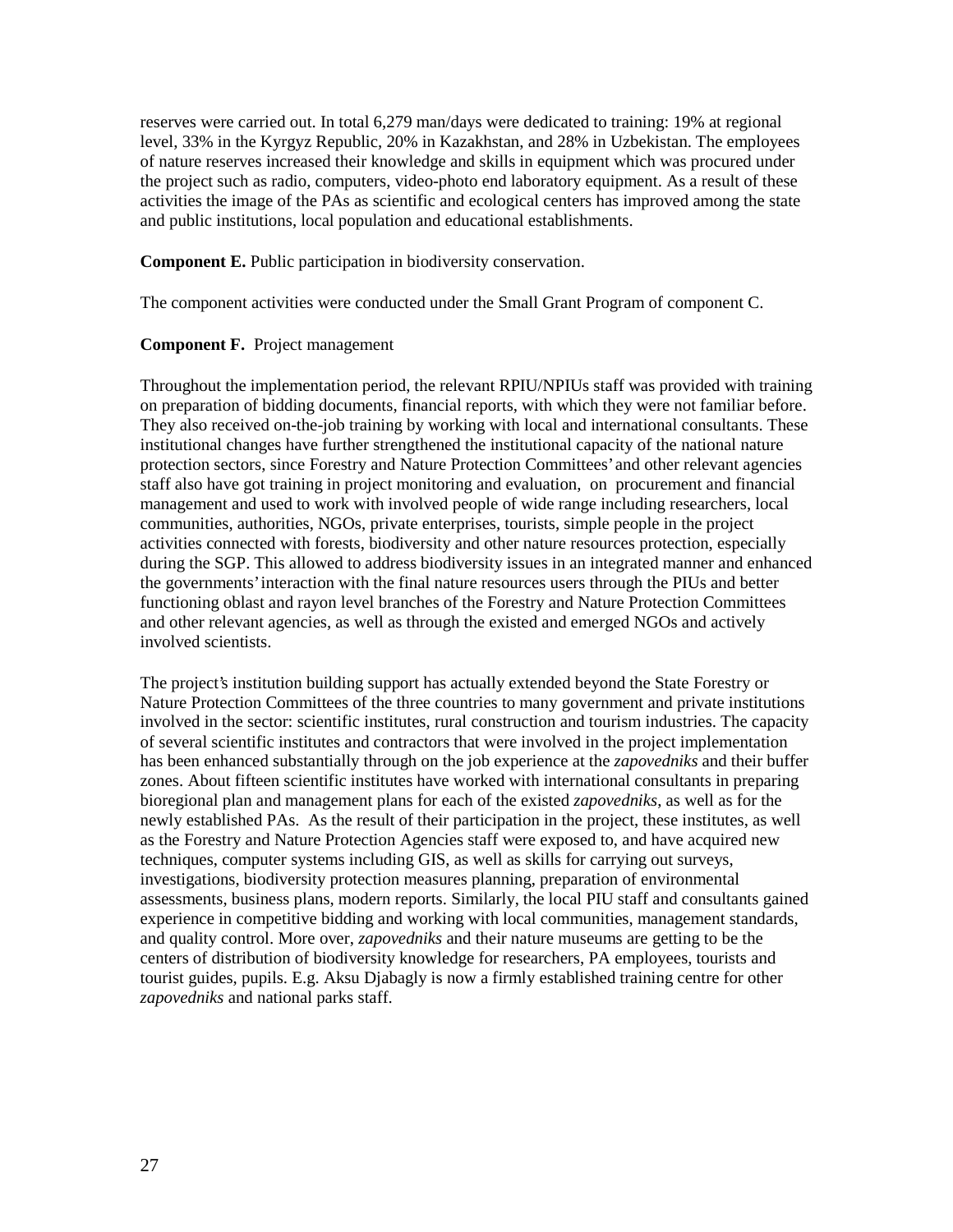#### **Annex 3. Economic and Financial Analysis**

(including assumptions in the analysis)

No economic or financial analysis was carried out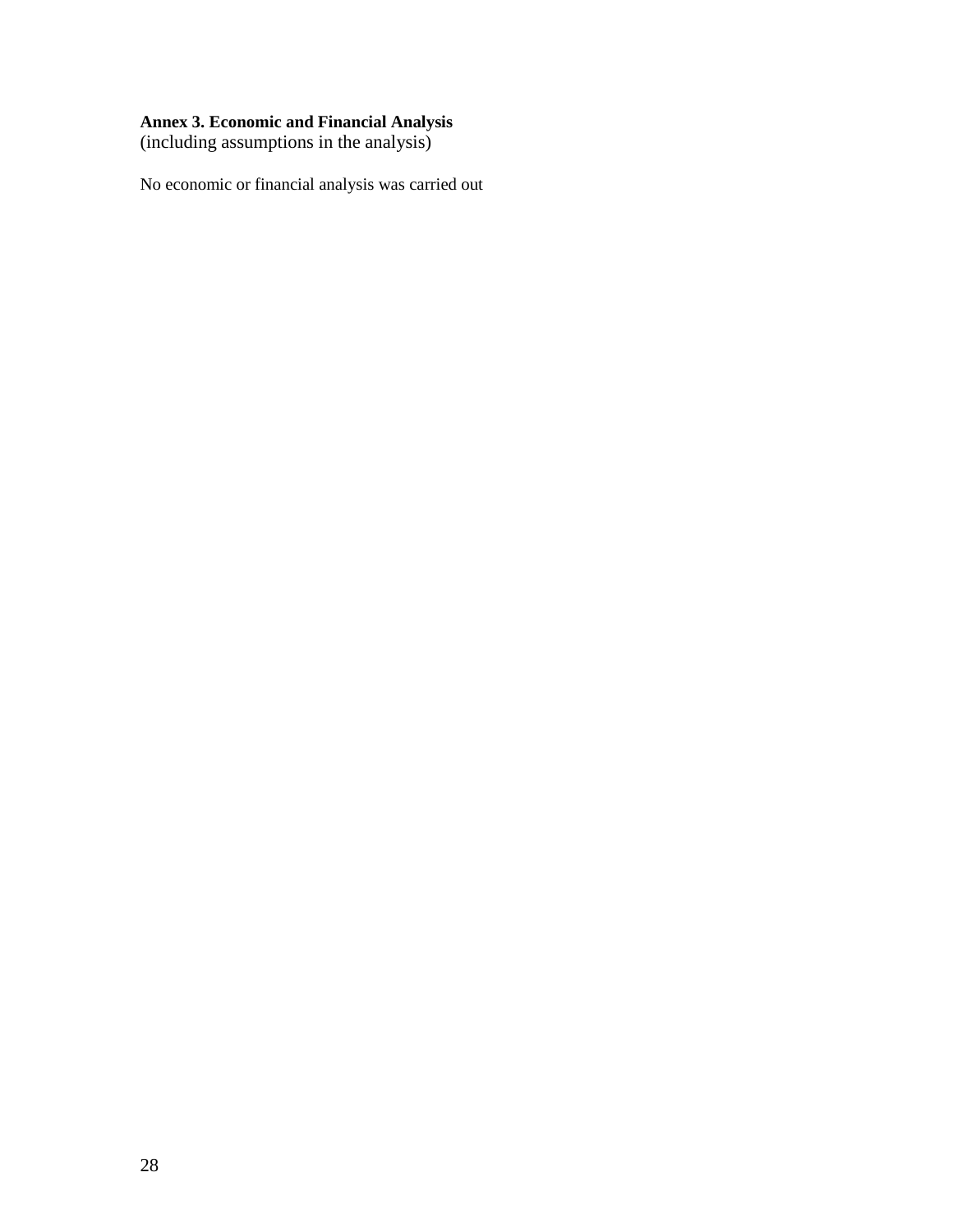| <b>Names</b>                       | <b>Title</b>                                 | Unit         | <b>Responsibility/Specialty</b>    |
|------------------------------------|----------------------------------------------|--------------|------------------------------------|
| Lending                            |                                              |              |                                    |
| <b>Supervision/ICR</b>             |                                              |              |                                    |
| Maurizio Guadagni                  | Senior Rural<br>Development Specialist       | <b>ECSSD</b> | TTL starting in 2005               |
| Dilshod Khidirov                   | <b>Operations Officer</b>                    | <b>ECSSD</b> | <b>Operations Officer - Uz</b>     |
| Agnes I. Kiss                      | Lead Ecologist                               | <b>ECSSD</b> | TTL 2004-2005                      |
| Talaibek Torokulovich<br>Koshmatov | <b>Operations Officer</b>                    | <b>ECSSD</b> | <b>Operations Officer - KR</b>     |
| Ainura Kupueva                     | <b>Operations Officer</b>                    | <b>ECSSD</b> | <b>Operations Officer - KR</b>     |
| Nurbek Kurmanaliev                 | Procurement Officer                          | <b>ECSPS</b> | Procurement                        |
| John Otieno Ogallo                 | Sr Financial<br><b>Management Specialist</b> | <b>ECSPS</b> | <b>Financial Management</b>        |
| Talimjan Urazov                    | <b>Operations Officer</b>                    | <b>ECSSD</b> | <b>Operations Officer -</b><br>KAZ |
| <b>Bulat Utkelov</b>               | <b>Operations Officer</b>                    | <b>ECSSD</b> | Deputy Team Leader                 |
| Nurlan Yeskendirov                 | Consultant                                   | <b>ECSSD</b> | Consultant                         |

# **Annex 4. Bank Lending and Implementation Support/Supervision Processes**

# **(b) Ratings of Project Performance in ISRs**

| No.                      | <b>Date ISR Archived</b> | IP | <b>GEO</b>   | <b>Actual Disbursements (USD M)</b> |
|--------------------------|--------------------------|----|--------------|-------------------------------------|
|                          | 07/01/1999               |    | Satisfactory | 0.00                                |
| $\overline{2}$           | 09/29/1999               |    | Satisfactory | 0.00                                |
| 3                        | 04/24/2000               |    | Satisfactory | 0.00                                |
| $\overline{\mathcal{A}}$ | 04/25/2000               |    | Satisfactory | 0.00                                |
| 5                        | 07/19/2000               |    | Satisfactory | 0.30                                |
| 6                        | 12/06/2000               |    | Satisfactory | 0.30                                |
|                          | 06/14/2001               |    | Satisfactory | 0.56                                |
| 8                        | 08/27/2001               |    | Satisfactory | 0.80                                |
| 9                        | 02/20/2002               |    | Satisfactory | 1.73                                |
| 10                       | 05/30/2002               |    | Satisfactory | 2.33                                |
| 11                       | 11/25/2002               |    | Satisfactory | 3.35                                |
| 12                       | 04/14/2003               |    | Satisfactory | 4.12                                |
| 13                       | 12/22/2003               |    | Satisfactory | 6.55                                |
| 14                       | 06/29/2004               |    | Satisfactory | 7.57                                |
| 15                       | 12/16/2004               |    | Satisfactory | 8.40                                |
| 16                       | 06/29/2005               |    | Satisfactory | 9.22                                |
| 17                       | 01/04/2006               |    | Satisfactory | 9.85                                |
| 18                       | 06/30/2006               |    | Satisfactory | 10.07                               |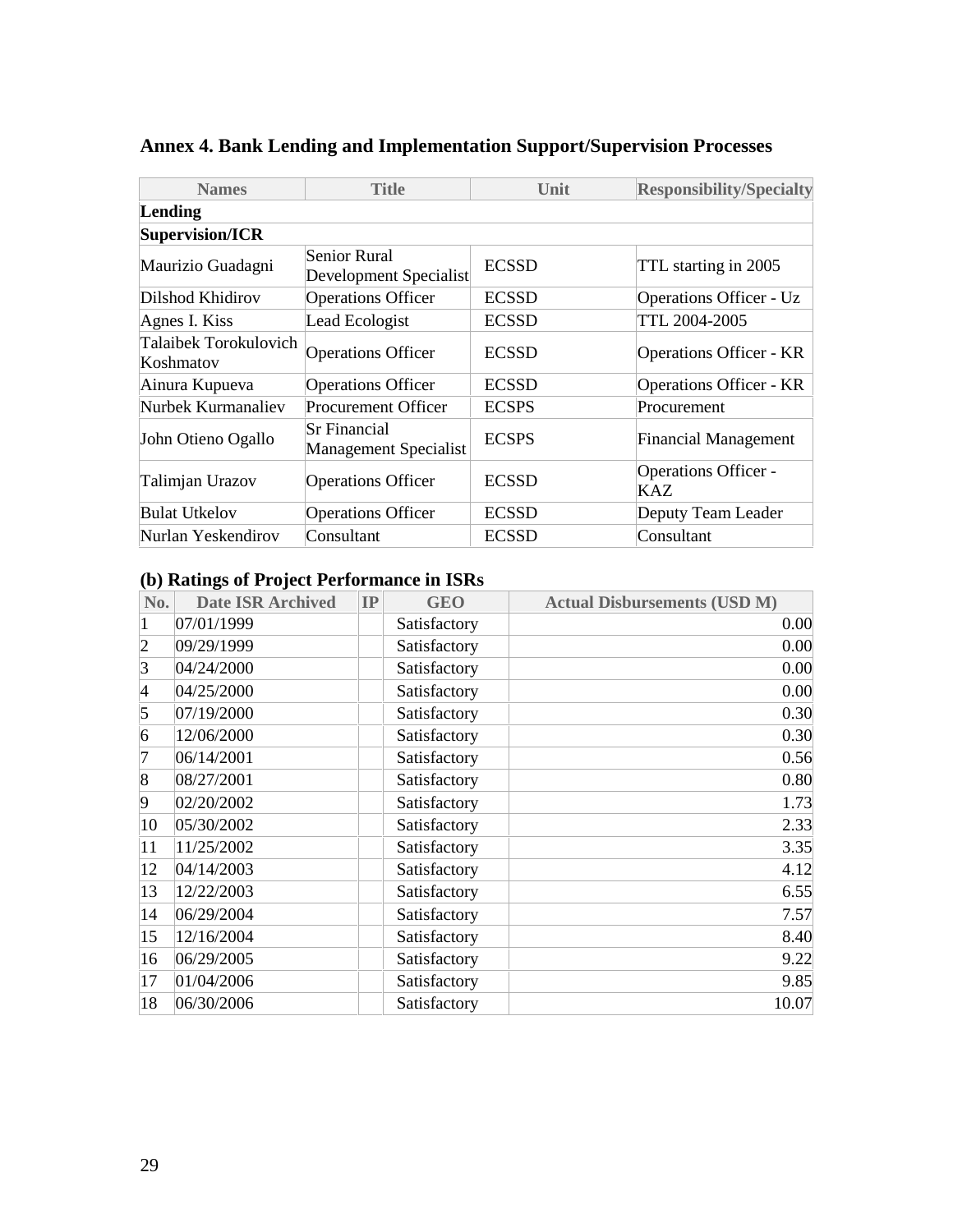|                               | <b>Staff Time and Cost (Bank Budget Only)</b> |                                                                    |  |
|-------------------------------|-----------------------------------------------|--------------------------------------------------------------------|--|
| <b>Stage of Project Cycle</b> | <b>No. of staff weeks</b>                     | <b>USD Thousands</b><br>(including travel and<br>consultant costs) |  |
| Lending                       |                                               |                                                                    |  |
| <b>FY96</b>                   |                                               | 118.77                                                             |  |
| <b>FY97</b>                   |                                               | 80.29                                                              |  |
| <b>FY98</b>                   |                                               | 66.63                                                              |  |
| <b>FY99</b>                   |                                               | 140.19                                                             |  |
| <b>FY00</b>                   |                                               | 10.58                                                              |  |
| <b>FY01</b>                   |                                               | 0.00                                                               |  |
| <b>FY02</b>                   |                                               | 0.00                                                               |  |
| <b>FY03</b>                   |                                               | 0.00                                                               |  |
| <b>FY04</b>                   |                                               | 0.00                                                               |  |
| <b>FY05</b>                   |                                               | 0.00                                                               |  |
| <b>FY06</b>                   |                                               | 0.00                                                               |  |
| <b>FY07</b>                   |                                               | 0.00                                                               |  |
| <b>Total:</b>                 |                                               | 416.46                                                             |  |
| <b>Supervision/ICR</b>        |                                               |                                                                    |  |
| <b>FY96</b>                   |                                               | 0.00                                                               |  |
| <b>FY97</b>                   |                                               | 0.00                                                               |  |
| <b>FY98</b>                   |                                               | 0.00                                                               |  |
| <b>FY99</b>                   |                                               | 0.00                                                               |  |
| <b>FY00</b>                   |                                               | 78.90                                                              |  |
| <b>FY01</b>                   |                                               | 171.37                                                             |  |
| <b>FY02</b>                   |                                               | 153.78                                                             |  |
| <b>FY03</b>                   |                                               | 178.85                                                             |  |
| <b>FY04</b>                   |                                               | 146.58                                                             |  |
| <b>FY05</b>                   |                                               | 84.96                                                              |  |
| <b>FY06</b>                   |                                               | 115.97                                                             |  |
| <b>FY07</b>                   |                                               | 20.53                                                              |  |
| <b>Total:</b>                 |                                               | 950.94                                                             |  |

## **(c) Staff Time and Cost**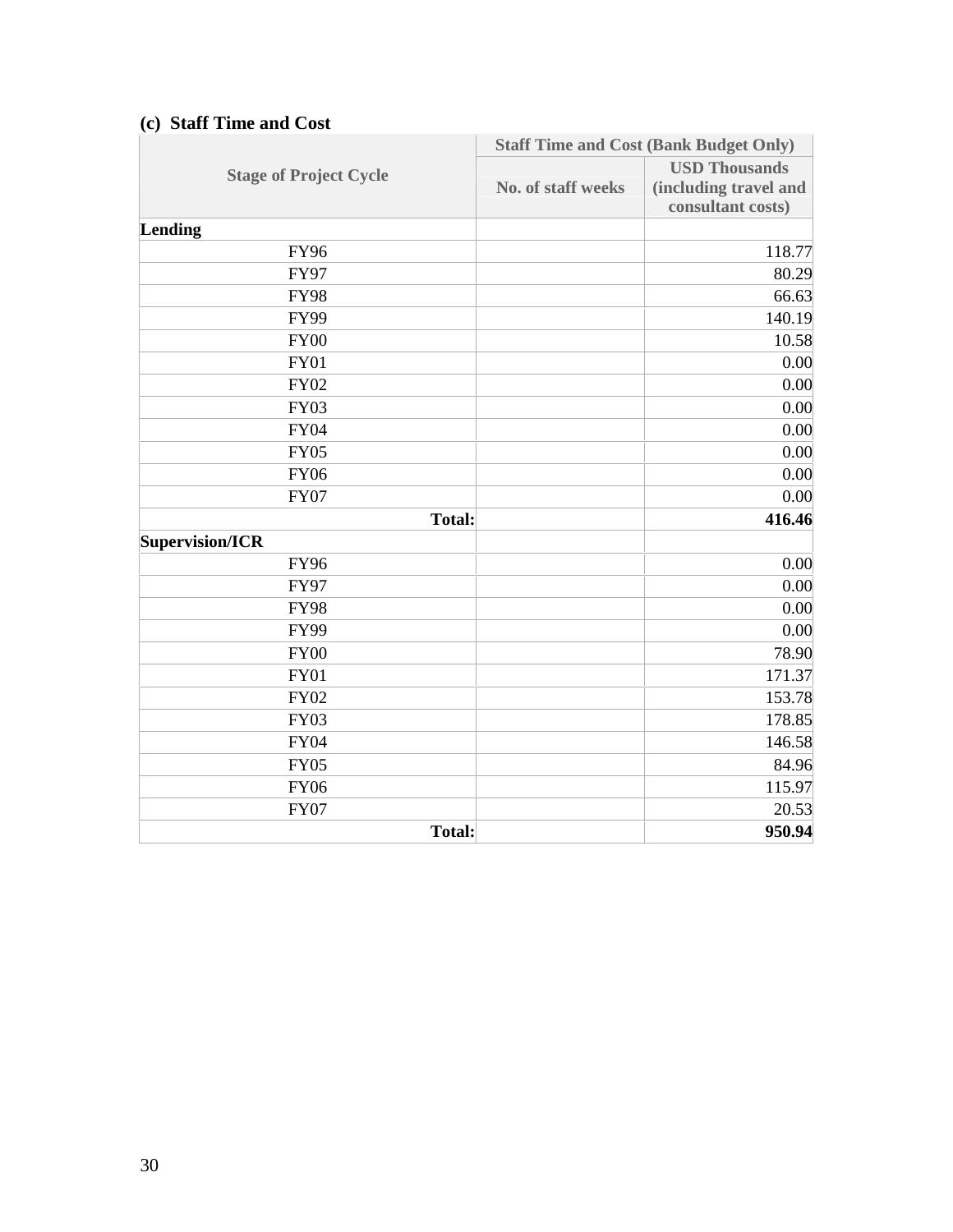### **Annex 5. Beneficiary Survey Results**

(if any)

An assessment of the Small Grant Program (SGP) was completed in August 2005 by an independent consulting firm (www.ekspert.kg). The assessment was based on a survey of 1,040 respondents among a local population of around 50,000 in Aksu-Jabagly (Kaz), Sary-Chelek, Besh-Aral (KR) and Ugam-Chatkal (Uz) nature reserves and their buffer zones. Both beneficiaries and non beneficiaries were surveyed (30% and 70% respectively). According to the survey, the SGP positively changed the attitude toward environment of grant beneficiaries and also of those who did not benefit from the grants, although the change in the second group is lower (66% and 40% respectively). In addition, 90% of the employees of PA perceive that during last 3 years, the attitude of local population to the environment improved. In addition, grants for alternative sources of income provided indirect benefits not only to the direct participants, but also to those who did not participate in grant implementation, but got an information encouraging to entrepreneur.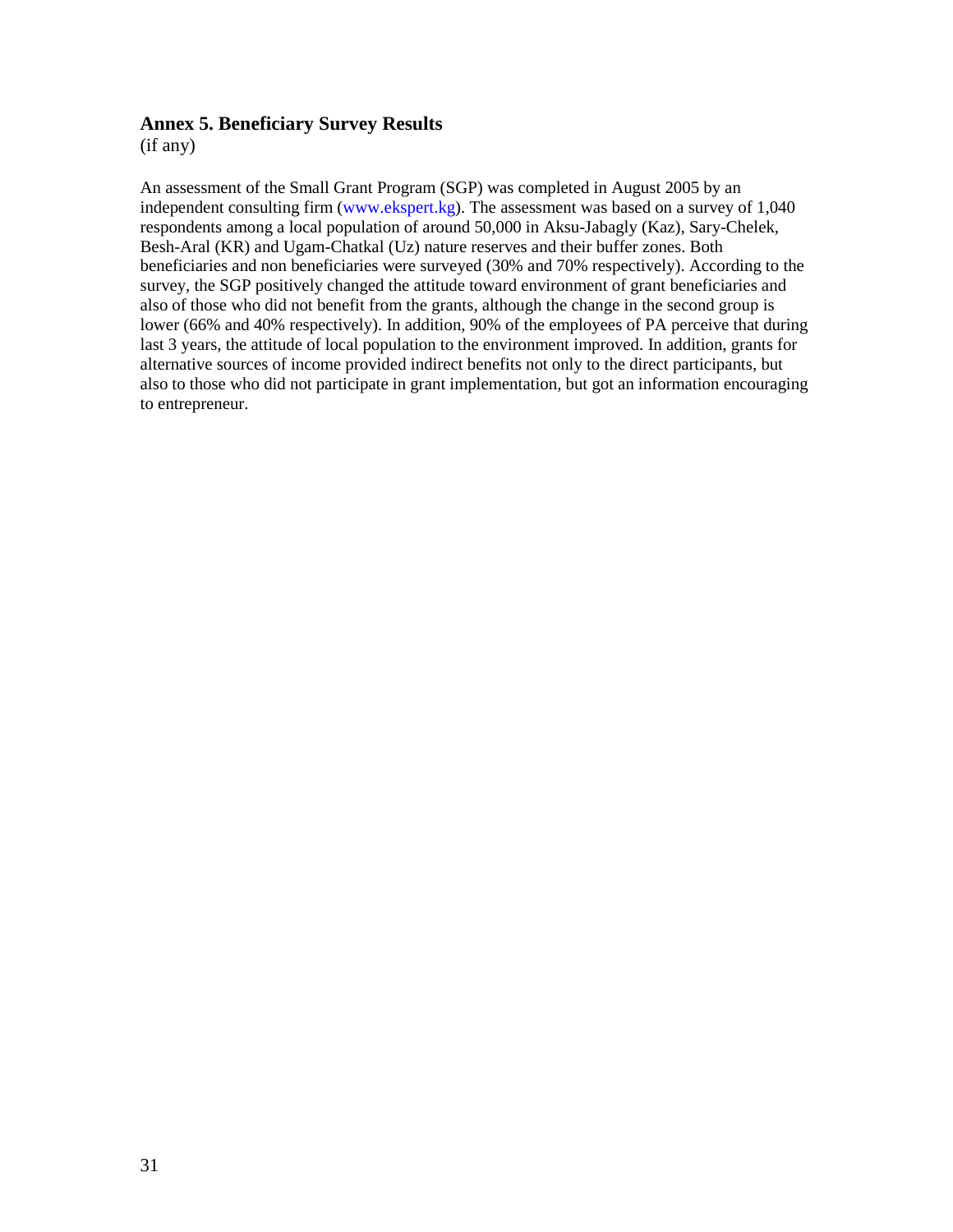**Annex 6. Stakeholder Workshop Report and Results (if any)**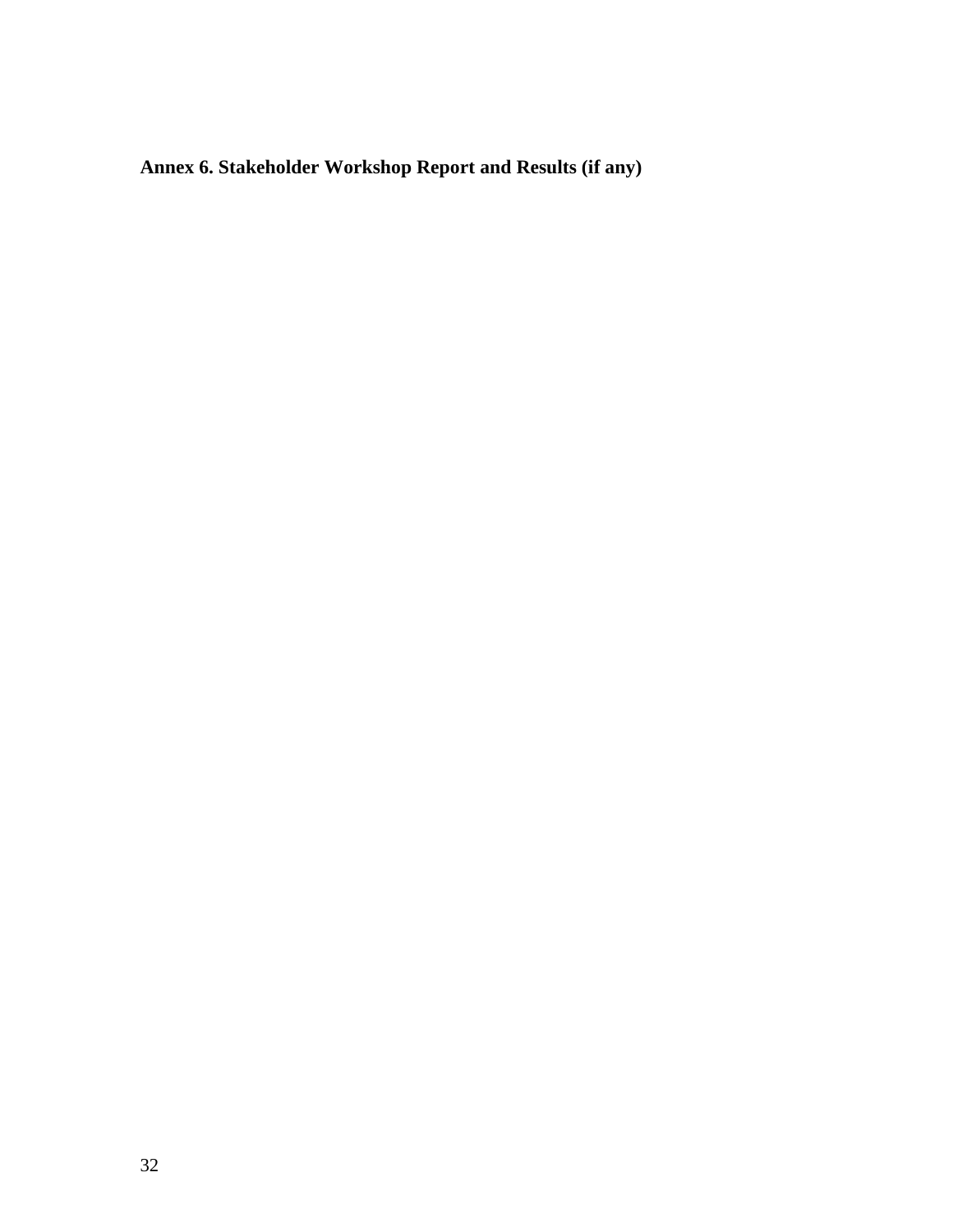## **Annex 7. Summary of Borrower's ICR and/or Comments on Draft ICR**

Ministry of Agriculture of the Republic of Kazakhstan Forestry and Hunting Committee

> January 3, 2007 No.25-11-23/02

World Bank Country Office in Kazakhstan

The Forestry and Hunting Committee under the Ministry of Agriculture of the Republic of Kazakhstan have considered the Implementation Completion Report on Central Asia Transboundary Biodiversity Project and informs you on the following.

The ICR basically fully covers all activities under the Project. The major Project goals were mainly reached and the majority of the planned activities were implemented what is reflected in the ICR.

In a view of the above Forestry and Hunting Committee under the Ministry of Agriculture of the Republic of Kazakhstan approves the ICR on the above Project.

#### **First Deputy Chairman I.Koval**

## **Comments of the State Agency for Environment Protection and Forestry under the Government of the Kyrgyz Republic on the Implementation Completion and Results Report for the Central Asia Transboundary Biodiversity Project (WBTF: 22498) Grant in amount of USD 10.15 million provided to the Republic of Kazakhstan, Kyrgyz Republic and the Republic of Uzbekistan**

The Implementing Agency for the Central Asia Transboundary West Tien Shan Biodiversity Project (hereinafter referred to as the Implementing Agency), the State Agency for Environment Protection and Forestry under the Government of the Kyrgyz Republic highly evaluates performance of the World Bank to render assistance in identification, preparation and implementation of the project.

The Central Asia Transboundary West Tien Shan Biodiversity Project is consistent with the governmental strategy of the Kyrgyz Republic , as well as with the World Bank's strategy and priorities in the area of poverty reduction through integrated environmental resource management programs for rural communities and elaboration of the fundamentals of the environmental policy integrated with sustainable development.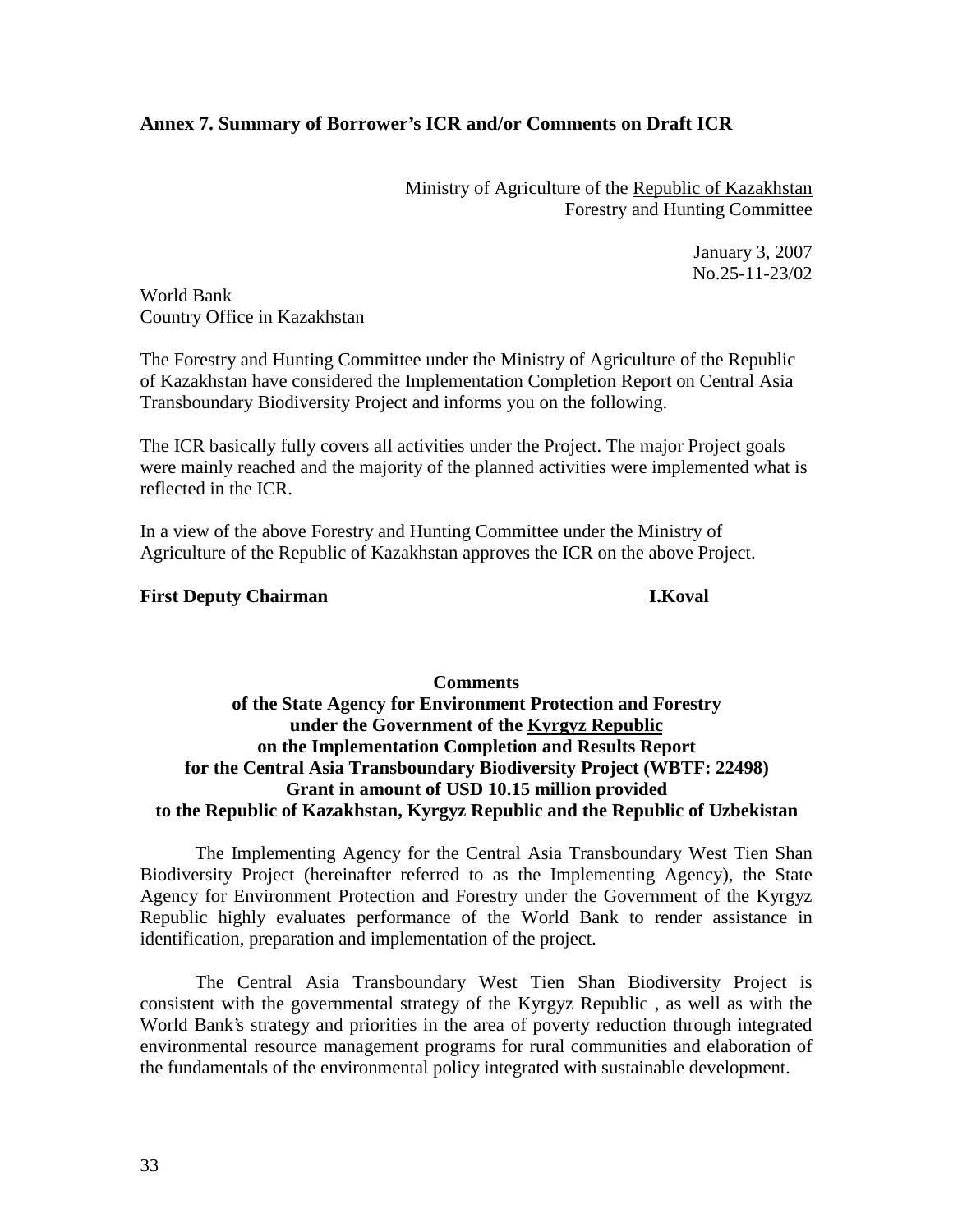The project is also in compliance with the GEF operational strategy for biodiversity, and especially with the operational program for forest and mountain ecosystems. The project is consistent with Article 8 (*in-situ* maintenance) of the Convention on Biodiversity, since it is aimed at improvement of protection activities related to management and expansion of protected areas in a biodiversity-rich region, as well as at improved protection of natural habitats and species within protected areas and beyond.

At the preparation stage, the World Bank elaborated the Project Appraisal Document, which is the core financial and technical document of the project.

The project was implemented in accordance with the procedures of the World Bank, with involvement of international and national consultants and experts. The Transnational and National Steering Committees coordinated the project with assistance of the Task Team Leader of the World Bank.

The project supervision by the World Bank was based on the standard practice of two supervision missions per year to evaluate procurement of goods and services, institutional development, protected area capacity building, and implementation of Management Plans prepared for each protected area with assistance of the International Expert for natural reserves.

At the project implementation stage, the World Bank organized a mid-term review with participation of representatives of the Global Environmental Facility, who noted good project implementation progress.

During project implementation review, the Bank followed the policy of hiring independent expertise. For instance, the IUCN deputy chair for Northern Eurasia Region was invited to assess the rating of protected areas covered by this project.

The State Agency for Environment Protection and Forestry of the Kyrgyz Republic believes that the rating of protected areas is correct and reflects the true situation.

Independent international auditors also assessed appropriateness of disbursements made under this project.

International experience of the World Bank allowed for avoiding misunderstanding among three countries participating in implementation of the Transboundary Project.

The Government of the Kyrgyz Republic has fully met its commitments under the Central Asia Transboundary West Tien Shan Biodiversity Project, which are specified in the Grant Agreement. It must be mentioned that the Kyrgyz Government and the Ministry of Finance of the Kyrgyz Republic have for the most part contributed required amounts of counterpart funds on term.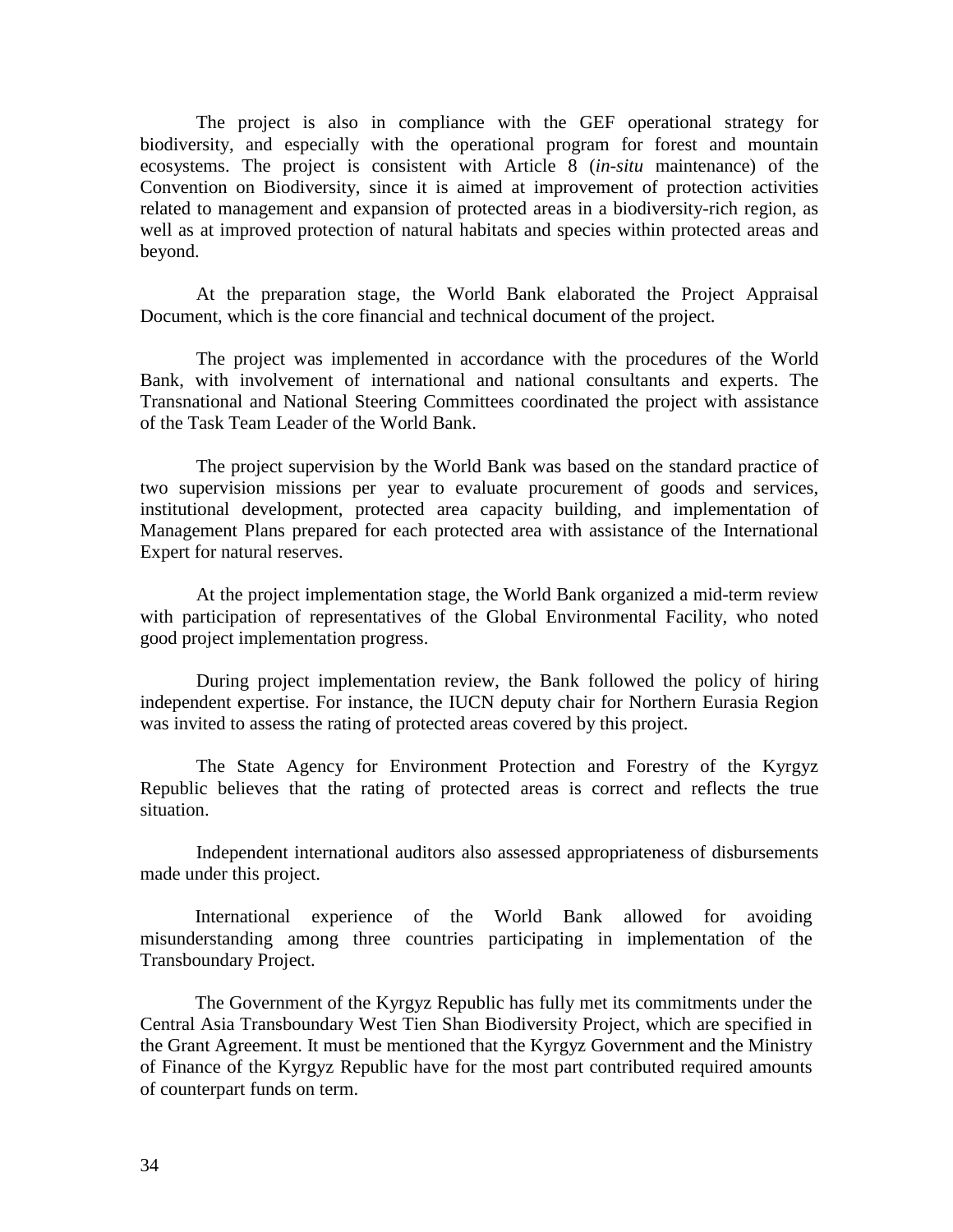The Project Implementing Agency assisted the Project Implementation Unit and managed the project at the implementation stage. No violation of the World Bank's procedures for procurement of goods and services was observed.

The Government of the Kyrgyz Republic supported protected area network expansion activities initiated by the Implementing Agency and the Project, which resulted in establishment of three new protected areas (Padysha-Ata, Kulun-Ata and Kara-Bura), as well as considerable expansion of the existing Besh-Aral protected area.

The grant provided by the Global Environmental Fund was sufficient for accomplishment of the project goals and objectives.

All of the threats and challenges were given proper consideration as far as possible in the course of preparation and implementation of the project.

The financial package and sufficiency of its amount were consistent with the project budget.

The Central Asia Transboundary West Tien Shan Biodiversity Project has made following significant accomplishments in the three participating countries (Kazakhstan, Kyrgyz Republic and Uzbekistan):

- Environmental legislation frameworks of the participating countries (Kazakhstan, Kyrgyz Republic and Uzbekistan) have been harmonized;
- The *zapovednik* (strict nature reserves) network has expanded, and the capacity of protected areas in the West Tien Shan region has improved;
- The anthropogenic pressure on biodiversity has reduced as a result of poverty reduction through development of alternative income-generating activities for local communities;
- The project identified coordination and cooperation mechanisms for biodiversity conservation activities to strengthen *zapovednik* management and wildlife protection and prevent the fragmentation of habitat corridors.

The project contributed to considerable improvement of management efficiency and strengthened technical and institutional capacity of protected areas in the West Tien Shan region, as well as introduced elements to ensure sustainability of the project results through development of alternative and environment-friendly income-generating activities in protected areas.

Promotion of partnership between protected areas and local communities, and environmental awareness-raising efforts are an important promising area of activity for the above-mentioned *zapovedniks*, as well as the prerequisite for prevention of threats and reduction of anthropogenic pressure on protected areas.

In view of above, the State Agency for Environment Protection and Forestry of the Kyrgyz Republic would like to *emphasize the need for the follow-up operation in the*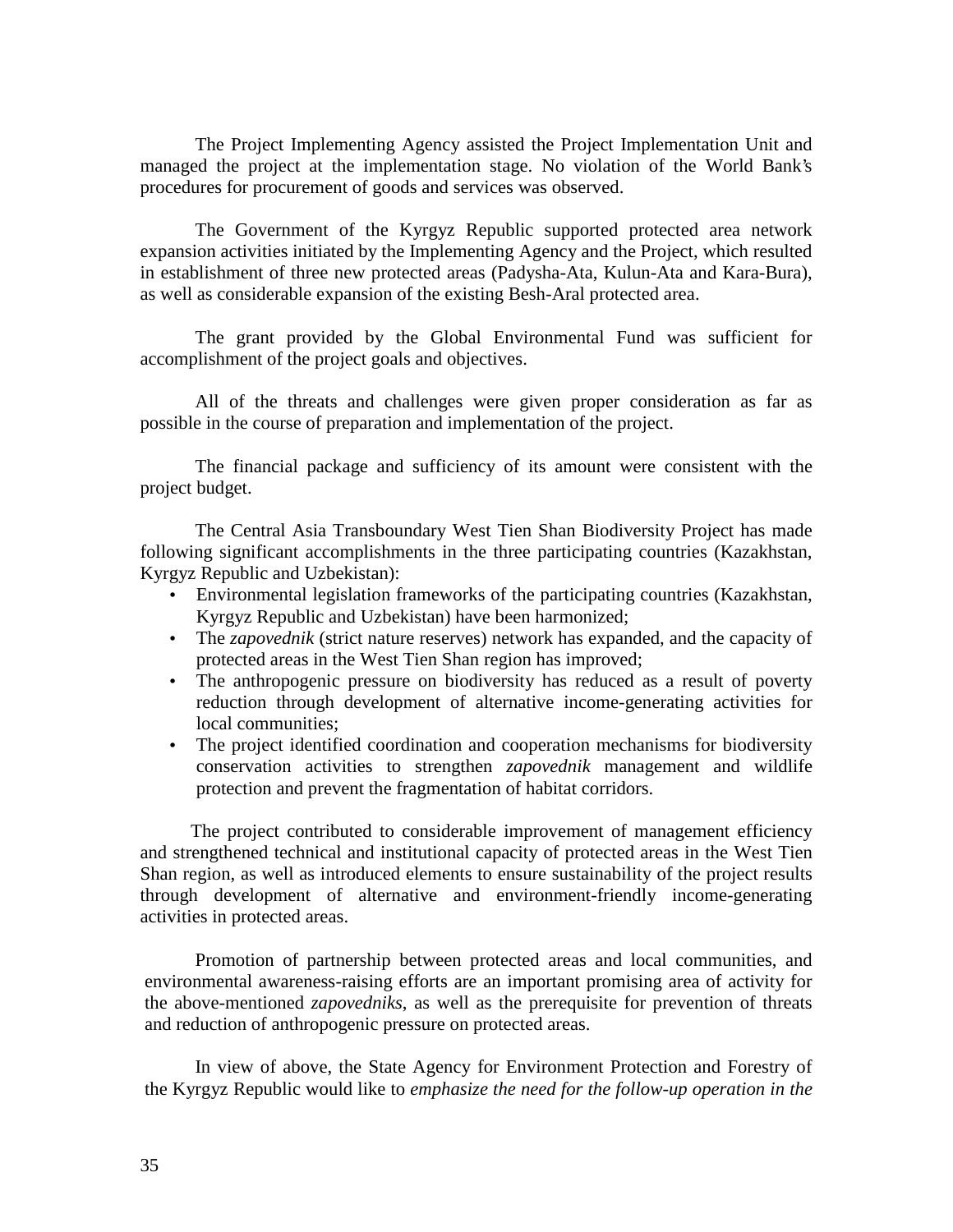*future and further enhancement of the project scope to cover the entire Tien Shan region,* which would allow considerable improvement of technical (infrastructure, quality of tourist services, scientific and methodology framework, and legislative framework), financial (through improvement of income from ecotourism development and financial management improvement) and administrative (management plans, level of cooperation with local communities and local authorities) capacity of protected areas, as well as significant reduction of adverse anthropogenic impact on mountain ecosystems (through improved sustainability of pasture management and land use as a whole). The follow-up operation will establish and support environmental network of protected areas throughout the entire Tien Shan region, including 23 protected areas in the participating three countries, along with promotion of alternative environment-friendly activities in the territories between protected areas with a view to mitigate the anthropogenic pressure. Local communities will have an opportunity of participating in sustainable economic activities of protected areas, including project and activities aimed at sustainable land use, pasture management, community-based forestry management, promotion and development of alternative types of economic activities.

#### **State Committee for Nature Protection of the Republic of Uzbekistan**

January 15, 2007

To the World Bank Office in Uzbekistan

## **Regarding:** *Central Asian Transborder Biodiversity Project (TF 22498) – Project Completion Report*

Having reviewed the draft preliminary Report of the aforesaid Project the State Nature Committee of the Republic of Uzbekistan advises that, on the whole, it supports and approves of the draft preliminary Report.